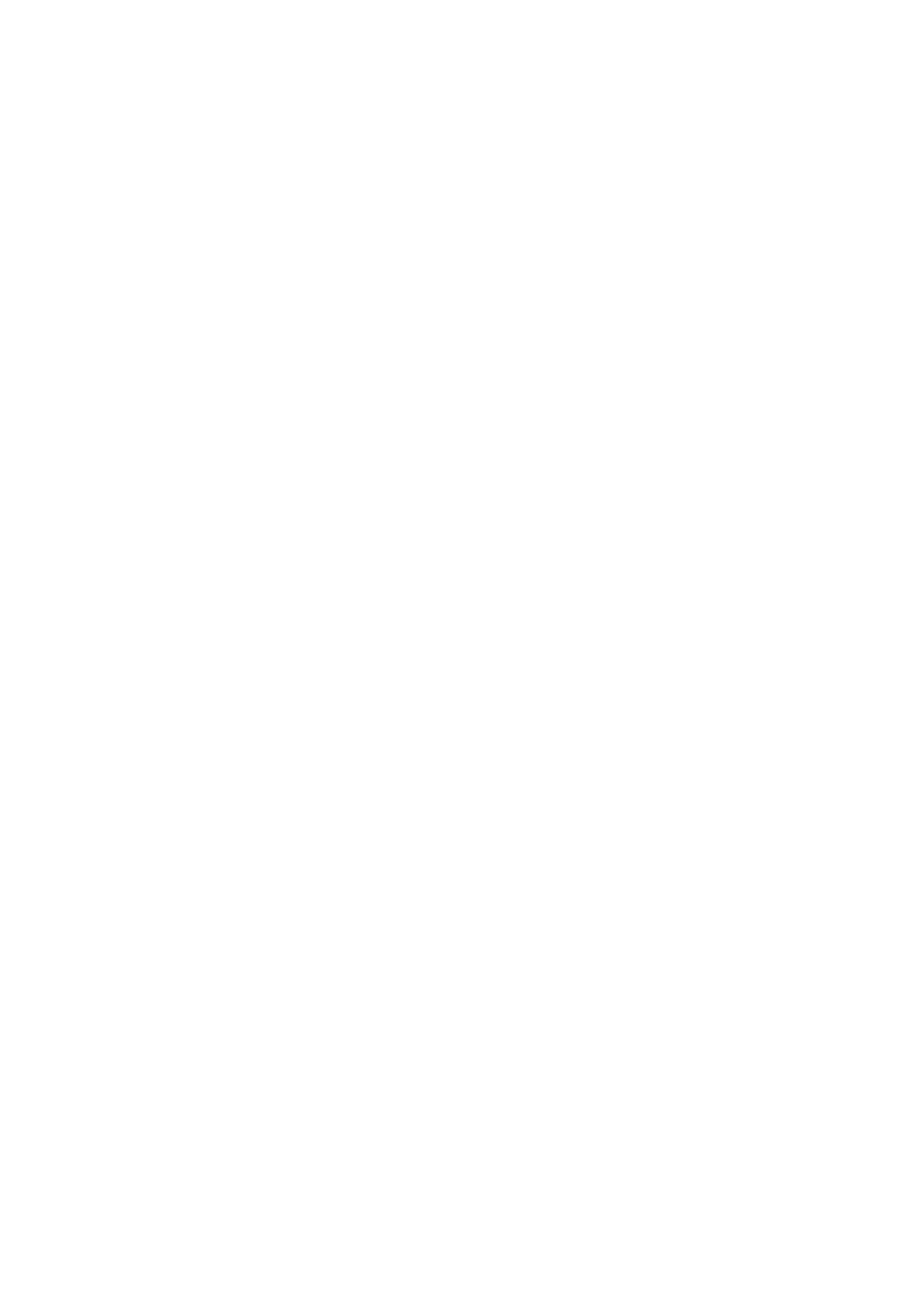#### Abstract

OpenFlow networks became popular in the past years for researchers and commercial companies. OpenFlow essentially separates the control and data plane of a switch. The control plane is moved to an external controller. Network researchers have wanted to virtualize networks for a long time. Therefore FlowVisor is developed. With FlowVisor, multiple isolated logical networks (slices) can share the same network topology and hardware. FlowVisor is placed between the OpenFlow switch and multiple OpenFlow controllers and acts as transparent proxy between them. Based on incoming switch traffic FlowVisor determines which OpenFlow controller is responsible and is able to create forwarding entries for that traffic. The purpose of this research was to identify the possibilities of network virtualization of OpenFlow networks using FlowVisor. The main research question of this project was: Is the current FlowVisor implementation version 0.8.5 suitable to create stable virtual networks in production environments?

The research question was answered by conducting several experiments that cover real life usage of FlowVisor. During these experiments the behaviour and working of FlowVisor was observed.

The results of the experiments show that the behaviour of FlowVisor is in most cases as expected when having simple setups. Creating more advanced setups with wildcarding (using fields that are not defined) results in situations where traffic is allowed regardless of the network slice to which it belongs. This may be caused by bugs in FlowVisor or not yet implemented features.

Based on the results of the experiments the author recommends that Flowvisor in the current state of development (version 0.8.5) is not suitable to run in a production environment. If one really wants to deploy FlowVisor, it is recommended to test it extensively before deploying it in the network.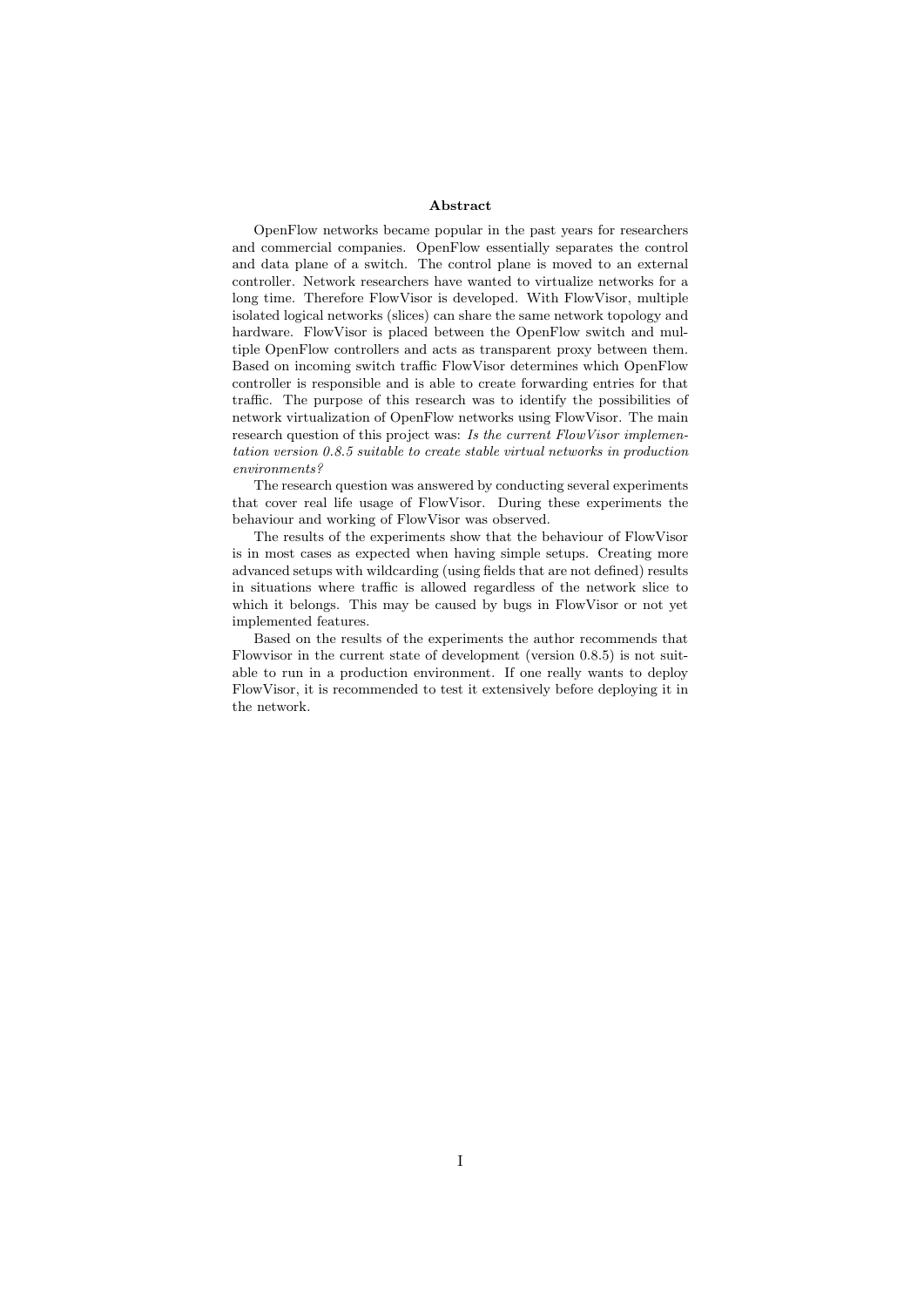# Acknowledgements

I would like to thank my supervisors Ronald van der Pol and Gerben van Malenstein for their help, input and support during this research project.

I also want to thank Michiel Appelman, Jeffrey Bosma, Maikel de Boer and Joris Soeurt reviewing and proofreading the report.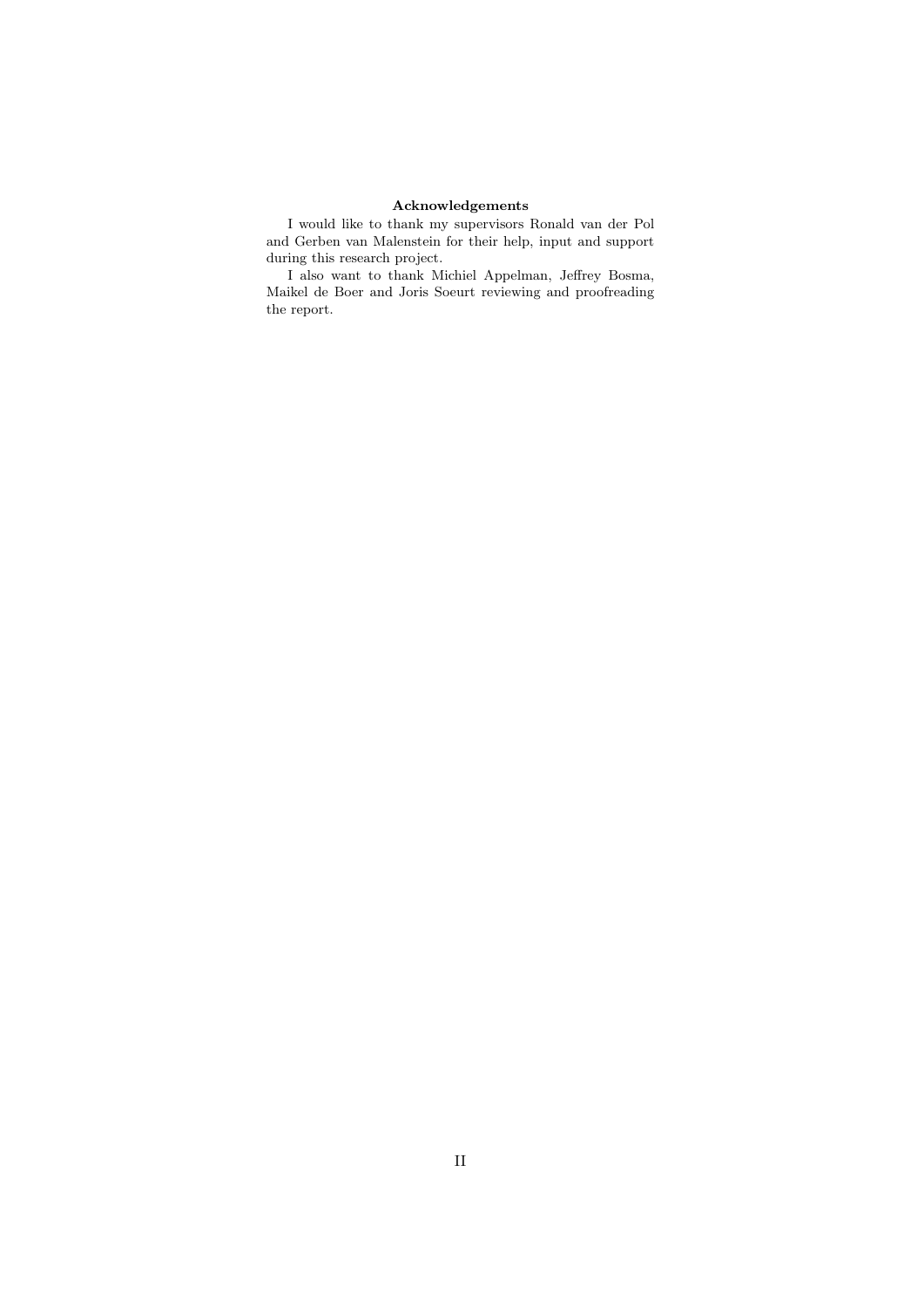# Contents

| 1        | Introduction                                                                                                                                                                                                                                                                                                                                                                                                                                                                                      | $\mathbf 1$             |
|----------|---------------------------------------------------------------------------------------------------------------------------------------------------------------------------------------------------------------------------------------------------------------------------------------------------------------------------------------------------------------------------------------------------------------------------------------------------------------------------------------------------|-------------------------|
|          | 1.1                                                                                                                                                                                                                                                                                                                                                                                                                                                                                               | $\mathbf{1}$            |
|          | 1.2                                                                                                                                                                                                                                                                                                                                                                                                                                                                                               | $\overline{2}$          |
| $\bf{2}$ | OpenFlow                                                                                                                                                                                                                                                                                                                                                                                                                                                                                          | $\overline{\mathbf{4}}$ |
|          | 2.1                                                                                                                                                                                                                                                                                                                                                                                                                                                                                               | $\overline{4}$          |
|          | 2.2                                                                                                                                                                                                                                                                                                                                                                                                                                                                                               | 6                       |
| 3        | Virtualisation with FlowVisor                                                                                                                                                                                                                                                                                                                                                                                                                                                                     | 8                       |
| 4        | <b>Experiments</b>                                                                                                                                                                                                                                                                                                                                                                                                                                                                                | 10                      |
|          | 4.1<br>Experiment 1: Switch-port based slice membership                                                                                                                                                                                                                                                                                                                                                                                                                                           | 12                      |
|          | 4.2<br>Experiment 2: VLAN based slice membership                                                                                                                                                                                                                                                                                                                                                                                                                                                  | 15                      |
|          | 4.3<br>Experiment 3: Application-port based slice membership                                                                                                                                                                                                                                                                                                                                                                                                                                      | 18                      |
|          | Experiment 4: MAC-address based slice membership<br>4.4                                                                                                                                                                                                                                                                                                                                                                                                                                           | 20                      |
|          | Experiment 5: Switch events<br>4.5<br>$\mathcal{L}(\mathcal{L}(\mathcal{L},\mathcal{L},\mathcal{L},\mathcal{L},\mathcal{L},\mathcal{L},\mathcal{L},\mathcal{L},\mathcal{L},\mathcal{L},\mathcal{L},\mathcal{L},\mathcal{L},\mathcal{L},\mathcal{L},\mathcal{L},\mathcal{L},\mathcal{L},\mathcal{L},\mathcal{L},\mathcal{L},\mathcal{L},\mathcal{L},\mathcal{L},\mathcal{L},\mathcal{L},\mathcal{L},\mathcal{L},\mathcal{L},\mathcal{L},\mathcal{L},\mathcal{L},\mathcal{L},\mathcal{L},\mathcal{$ | 22                      |
|          | Experiment 6: MAC-address and application port based slice<br>4.6                                                                                                                                                                                                                                                                                                                                                                                                                                 |                         |
|          |                                                                                                                                                                                                                                                                                                                                                                                                                                                                                                   | 25                      |
|          | Experiment 7: Slices based on layer 2, 3 and 4 fields $\ldots \ldots$<br>4.7                                                                                                                                                                                                                                                                                                                                                                                                                      | 27                      |
| 5        | <b>Summary of results</b>                                                                                                                                                                                                                                                                                                                                                                                                                                                                         | 31                      |
| 6        | Conclusion                                                                                                                                                                                                                                                                                                                                                                                                                                                                                        | 33                      |
| 7        | <b>Future Research</b>                                                                                                                                                                                                                                                                                                                                                                                                                                                                            | 35                      |
|          | A List of Acronyms                                                                                                                                                                                                                                                                                                                                                                                                                                                                                | 36                      |
| в        | Configurations                                                                                                                                                                                                                                                                                                                                                                                                                                                                                    | 37                      |
|          | B.1                                                                                                                                                                                                                                                                                                                                                                                                                                                                                               | 37                      |
|          | B.2                                                                                                                                                                                                                                                                                                                                                                                                                                                                                               | 38                      |
|          | Configuration of experiment $2 \ldots \ldots \ldots \ldots \ldots \ldots \ldots$<br>B.3                                                                                                                                                                                                                                                                                                                                                                                                           | 39                      |
|          | B.4                                                                                                                                                                                                                                                                                                                                                                                                                                                                                               | 40                      |
|          | B.5<br>Configuration of experiment $4 \ldots \ldots \ldots \ldots \ldots \ldots$                                                                                                                                                                                                                                                                                                                                                                                                                  | 42                      |
|          | B.6<br>Configuration of experiment $5 \ldots \ldots \ldots \ldots \ldots \ldots$                                                                                                                                                                                                                                                                                                                                                                                                                  | 43                      |
|          | B.7<br>Configuration of experiment $6 \ldots \ldots \ldots \ldots \ldots \ldots$                                                                                                                                                                                                                                                                                                                                                                                                                  | 44                      |
|          | Configuration of experiment $7 \ldots \ldots \ldots \ldots \ldots \ldots$<br>B.8                                                                                                                                                                                                                                                                                                                                                                                                                  | 45                      |
|          | References                                                                                                                                                                                                                                                                                                                                                                                                                                                                                        | 47                      |
|          |                                                                                                                                                                                                                                                                                                                                                                                                                                                                                                   |                         |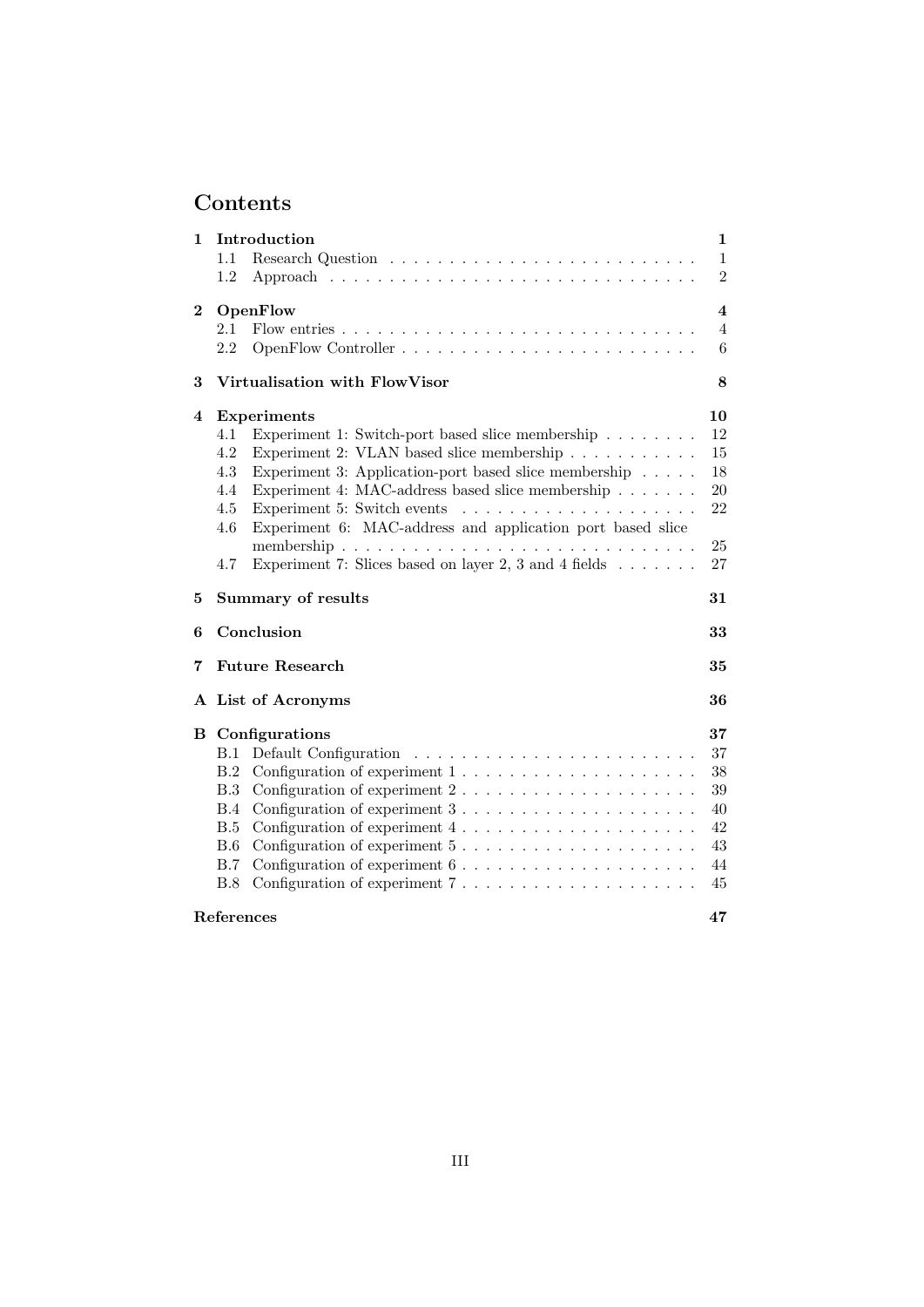# List of Tables

|                | - 5                                                                                |
|----------------|------------------------------------------------------------------------------------|
| 2              | - 8                                                                                |
| 3              | Network Slices of experiment $1 \ldots \ldots \ldots \ldots \ldots \ldots$<br>-12  |
| $\overline{4}$ | 12                                                                                 |
| 5              | Network Slices for experiment $2 \ldots \ldots \ldots \ldots \ldots \ldots$<br>-16 |
| 6              | Created Flows for experiment $2 \ldots \ldots \ldots \ldots \ldots \ldots$<br>-16  |
| 7              | Created Flows for experiment $3 \ldots \ldots \ldots \ldots \ldots$<br>19          |
| 8              | Network Slices for experiment $4 \ldots \ldots \ldots \ldots \ldots$<br>-20        |
| 9              | -20                                                                                |
| 10             | 23                                                                                 |
| 11             | Network Slices for experiment $6 \ldots \ldots \ldots \ldots \ldots$<br>25         |
| 12             | -25                                                                                |
| 13             |                                                                                    |

# List of Figures

|    | Difference between a traditional and an OpenFlow switch $\dots$      | 4  |
|----|----------------------------------------------------------------------|----|
| 2  |                                                                      | 6  |
| 3  | A Screenshot of the Floodlight web interface                         | 7  |
| 4  |                                                                      | 9  |
| 5  | Logical setup of the used OpenFlow topology $\dots \dots \dots$      | 10 |
| 6  | Setup of experiment 1: Switch-port based slice membership            | 13 |
|    | Setup of experiment 2: VLAN based slices                             | 15 |
| 8  | Traffic of VLAN 60 between VM01 and the laptop $\dots \dots$         | 16 |
| 9  | Setup of experiment 3: Application-port based membership $\ldots$    | 18 |
| 10 | Get page from server and show contents $\dots \dots \dots \dots$     | 19 |
| 11 | Connection to port 8080 is possible but not to port $3306$ .         | 20 |
| 12 | Setup of experiment 5: Switch events $\dots \dots \dots \dots \dots$ | 22 |
| 13 | OpenFlow protocol port change packet on the wire $\dots \dots$       | 24 |
|    |                                                                      |    |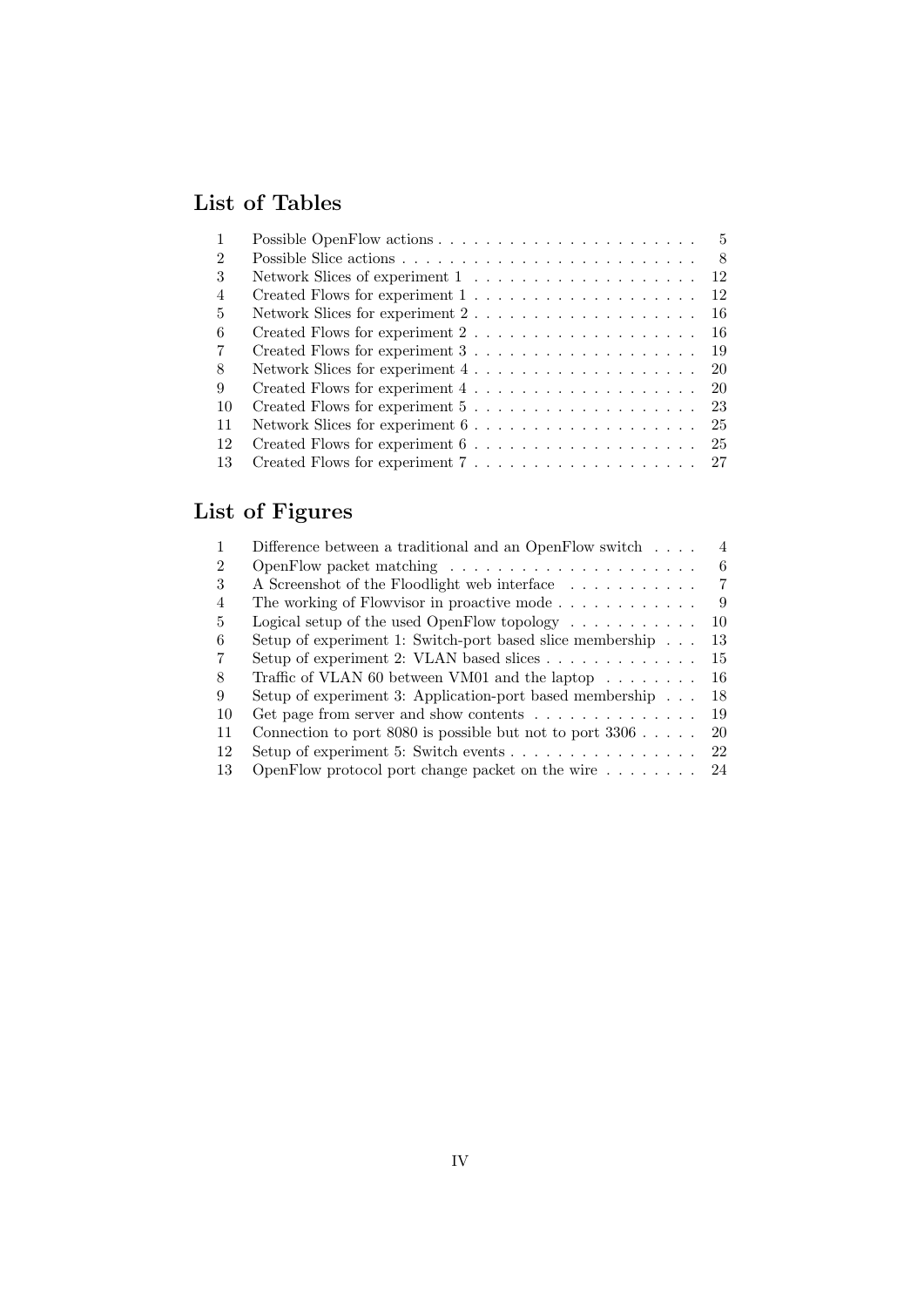# 1 Introduction

Networks have become business critical infrastructure to many companies to date. Doing experiments in these networks is not possible, because they can disturb or bring down the network. Since testing new features inside a testbed is not always possible and realistic, other techniques have been developed. One of them is Software Defined Networking (SDN) [1].

SDN is a form of network virtualization where the control plane is separated from the data plane and moved to an external software controller. OpenFlow [2] is the most used SDN solution.

OpenFlow is the protocol between the data plane inside the switch and the control plane in an external controller. Usually an OpenFlow controller is connected to multiple switches and has thus a centralised view of the network.

Worldwide there are several organisations and groups of organisations that are running OpenFlow (test-)networks, like: Google [3], NDDI [4], GENI [5], JGN-X [6] and Ofelia [7].

Researchers at Stanford University started a project called FlowVisor [8] a few years ago. FlowVisor is a piece of software that is placed between an OpenFlow switch and multiple OpenFlow controllers. By defining rules inside FlowVisor multiple isolated logical networks, called Slices, can be created that share the same network equipment. Each slice is controlled by a separate Open-Flow controller.

FlowVisor is actively developed at the moment, but not many papers are published yet. Papers that are available [9] [10], describe that FlowVisor can be used to create several network Slices to be able to separate production and test networks.

SARA [11] and SURFnet [12] are interested in this kind of network virtualization. SARA is currently running an OpenFlow testbed in the Lighthouse at SARA [13]. SURFnet is planning to build a OpenFlow network in the next few months, where connected organisations can get hands-on experience with the OpenFlow protocol. SURFnet wants to offer its connected institutions their own independent network slices. FlowVisor can provide a solution for creating slices on equipment by multiple parties. Therefore this research project is started to investigate the possibilities that FlowVisor offers and if they can be used in production.

In the next two chapters of this report a general introduction to OpenFlow and FlowVisor is presented. Chapter 4 describes the different conducted experiments as well the results. The results of the experiments, and how they relate to the research questions, will be discussed in chapter 5. Based on these results a conclusion is given in chapter 6. Finally in chapter 7 there are some recommendations for future research that can be done on this topic.

# 1.1 Research Question

FlowVisor is running in the production network of Stanford University for some years, but it should still be considered as a research project. Therefore FlowVisor should be well tested before deploying it in a production environment [8].

During this research project I want to examine how FlowVisor works in different kind of setups, to see if it is suitable to run FlowVisor in a production network.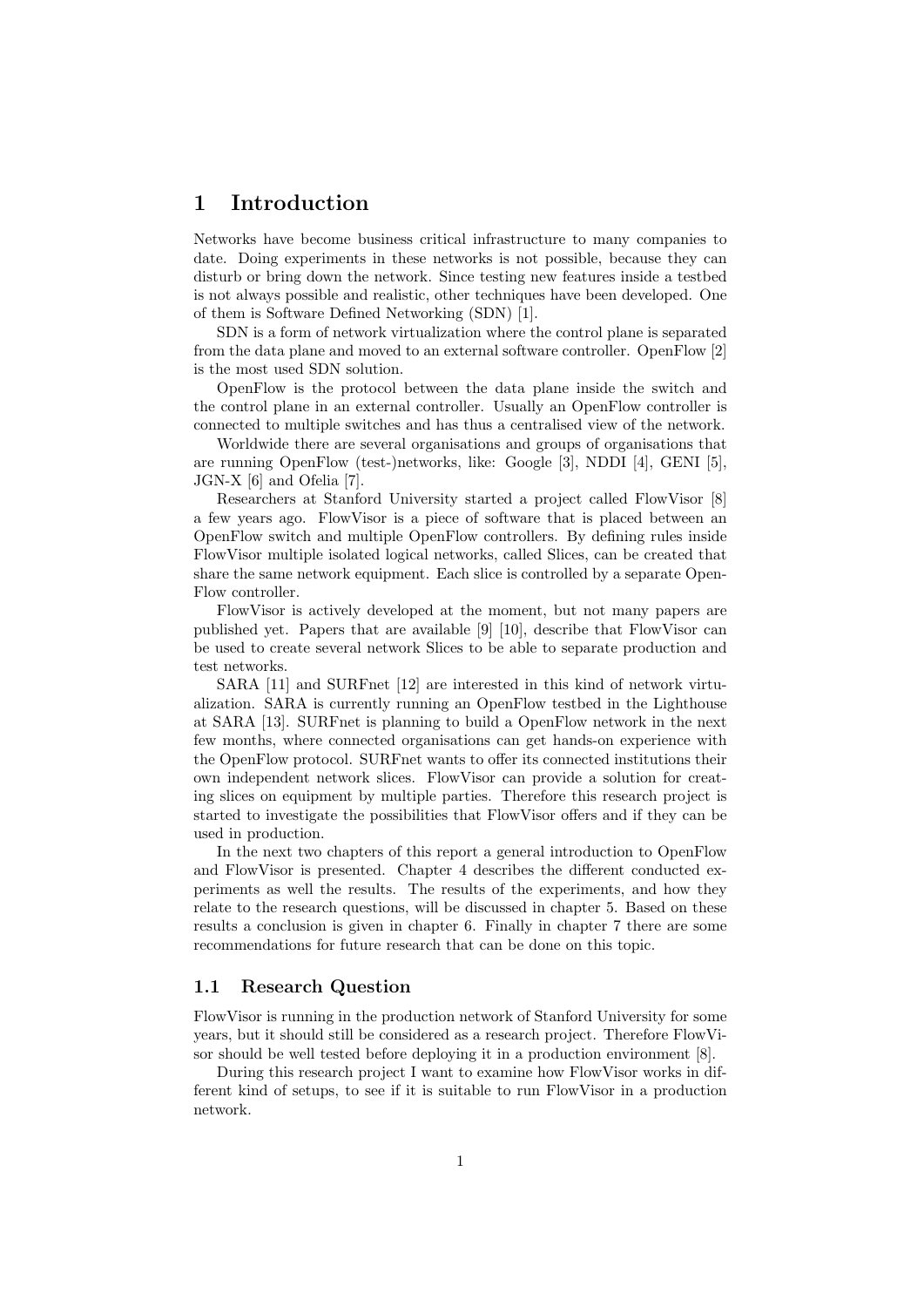This leads me to the following research question and sub-questions for this research project.

Is the current FlowVisor implementation version 0.8.5 suitable to create stable virtual networks in production environments?

- How stable is an FlowVisor environment?
- Is FlowVisor user friendly?
- In which way are the switch resources separated?
- How are switch events handled?
- Which kind of bugs are known and still present?

Answering some of these questions, like how user friendly is FlowVisor, is not easy and may depend on the user who is using FlowVisor. Other questions like "How are switch events handled?" or "In which way are the switch resources separated?" can be found out just by doing some experiments and analyse the results and the log-files.

# 1.2 Approach

To answer my research questions I conduct some experiments. The first six experiments are built towards some real life situations, while the 7th experiment is conducted to see how FlowVisor behaves in some advanced setups where wildcards are used.

In the following list of experiments a short description of each experiment is given as well which research question it tries to answer. Some research questions won't be answered by an experiment but they can be answered based on the user experience during the research.

List of experiments:

- Experiment 1: For this experiment two network slices were setup, the controller of slice 2 will try to push a flow entry inside slice 1 which should no be possible. With this experiment I want to answer the question how switch resources are separated.
- Experiment 2: This experiment uses Virtual Local Area Network (VLAN)s to share a single port on the switch. With this experiment I want to answer the question how switch resources are separated.
- Experiment 3: For this experiment some slices will be set up based on application port. Traffic will flow through the network based on the source or destination application port. With this experiment I want to answer the question how switch resources are separated.
- Experiment 4: This experiment is used to create a setup where a normal switch is simulated. So the flow entries are based on destination Media Access Control address (MAC-address). Furthermore a flow entry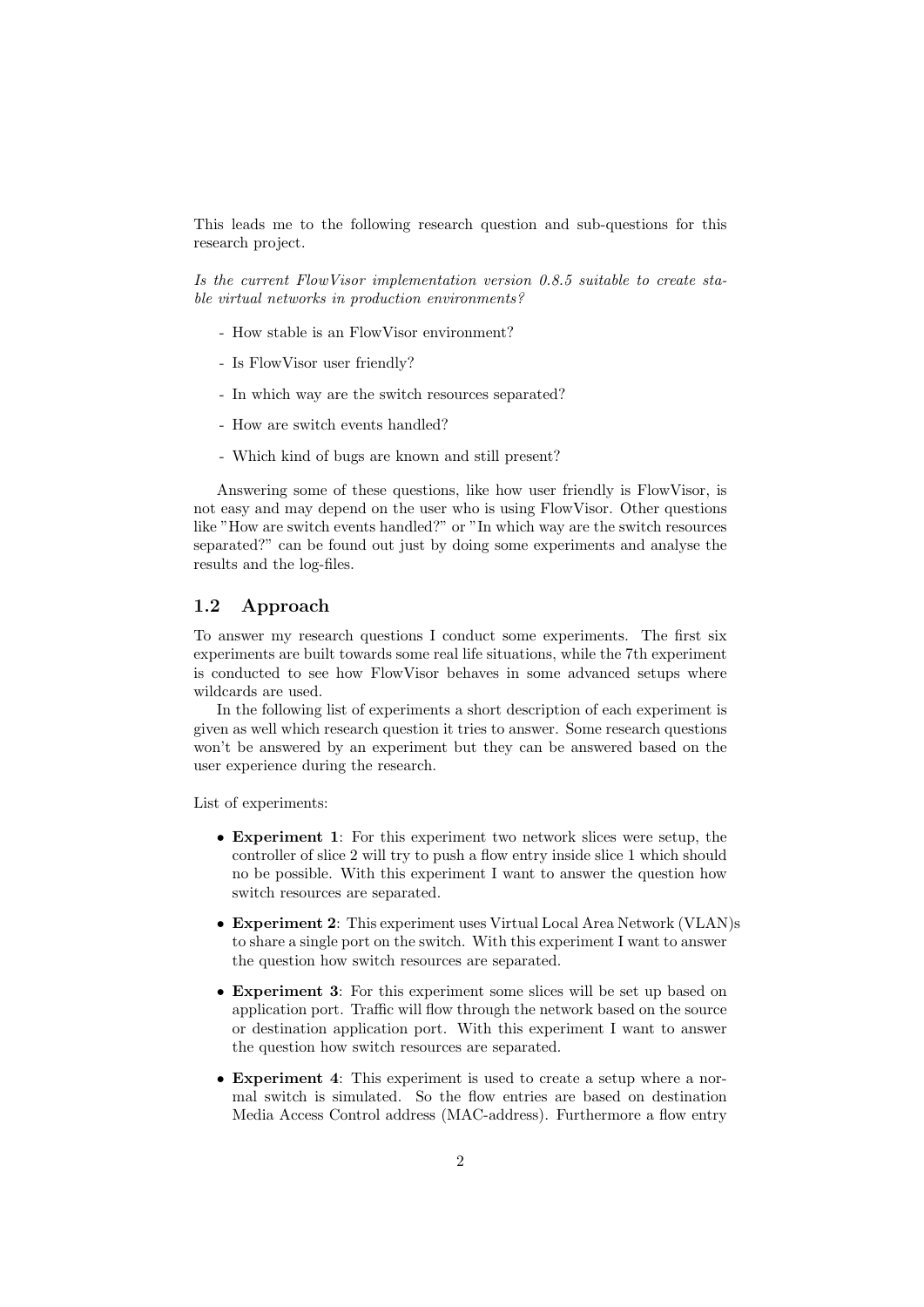is added to handle Address Resolution Protocol (ARP) traffic to translate IP-addresses into a MAC-address. With this experiment I want to answer the question how switch resources are separated.

- Experiment 5: For this experiment switch events will be triggered by pulling out a cable from the switch and putting it back again. With this experiment I want to answer the question how switch events are handled.
- Experiment 6: This experiment is a combination of previous experiments, some traffic streams will be created based on application port, while some monitoring is done with a monitoring slice. With this experiment I want to answer how switch resources are separated and how switch events are handled.
- Experiment 7: This experiment is conducted to create several slices based on some layer 2, 3 or 4 field. Flow entries will be configured on the OpenFlow controllers using wildcarded fields. With this experiment I want to answer the question how switch resources are separated.

To be able to conduct the experiments I had to become familiar with the OpenFlow protocol, for which I followed an OpenFlow tutorial [14]. Thereafter some tests were done with a Pronto 3290 switch [15] and installed Open vSwitch software [16]. Open vSwitch has a built-in OpenFlow controller which was used to create simple rules.

In a later stadium several external Floodlight OpenFlow controllers were added as well the FlowVisor controller between the OpenFlow switch and the controllers that makes the experimental setup complete.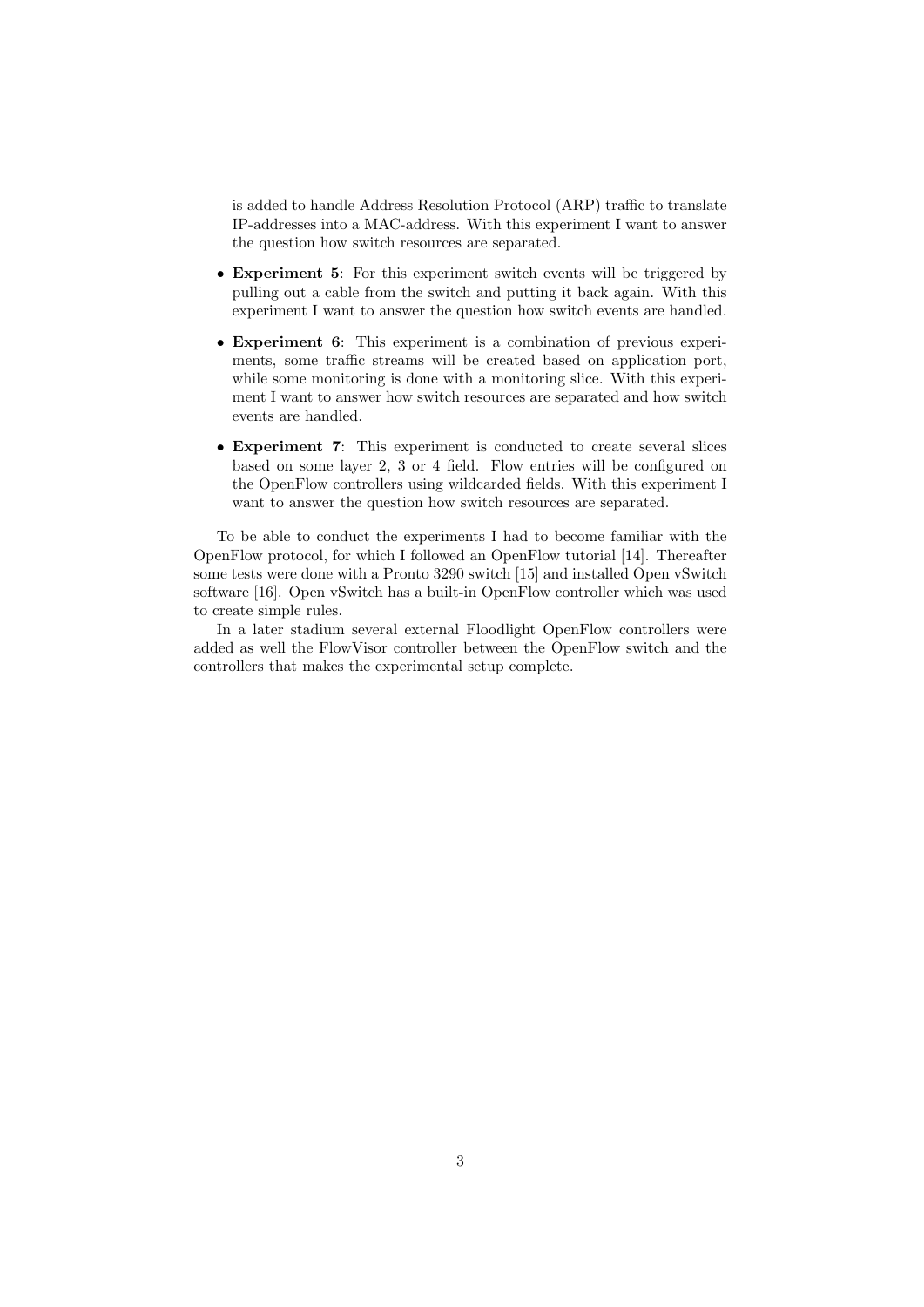# 2 OpenFlow

In the last years a new protocol is developed named OpenFlow [2]. OpenFlow is the protocol between the data plane inside the OpenFlow capable switch and the control plane at the external controller. On this controller the flows are configured which will be stored in the OpenFlow switch. One OpenFlow controller can be used to control several OpenFlow switches.

The connection between the OpenFlow switch and the OpenFlow controller can be set up using Transmission Control Protocol (TCP), Secure Sockets Layer (SSL) and Transport Layer Security (TLS). SSL and TLS should be preferred for security reasons. However for research purposes a TCP connection is fine, to be able to intercept and analyse the OpenFlow packets on the wire.

Figure 1 shows a comparison between a traditional switch and an OpenFlow switch.



Figure 1: Difference between a traditional and an OpenFlow switch

The actual OpenFlow version is 1.0 [17], which was used during the research project, this version supports only Internet Protocol version 4 (IPv4). Open-Flow Version 1.2 [18], also supports Internet Protocol version 6 (IPv6), but a controller or switch supporting OpenFlow 1.2 is not yet available.

# 2.1 Flow entries

Flow entries are rules that are stored inside the OpenFlow switch and make the forwarding decision. Flow entries are not limited to layer 2 as in a traditional switch but can be based on a subset of the following fields:

- Ingress port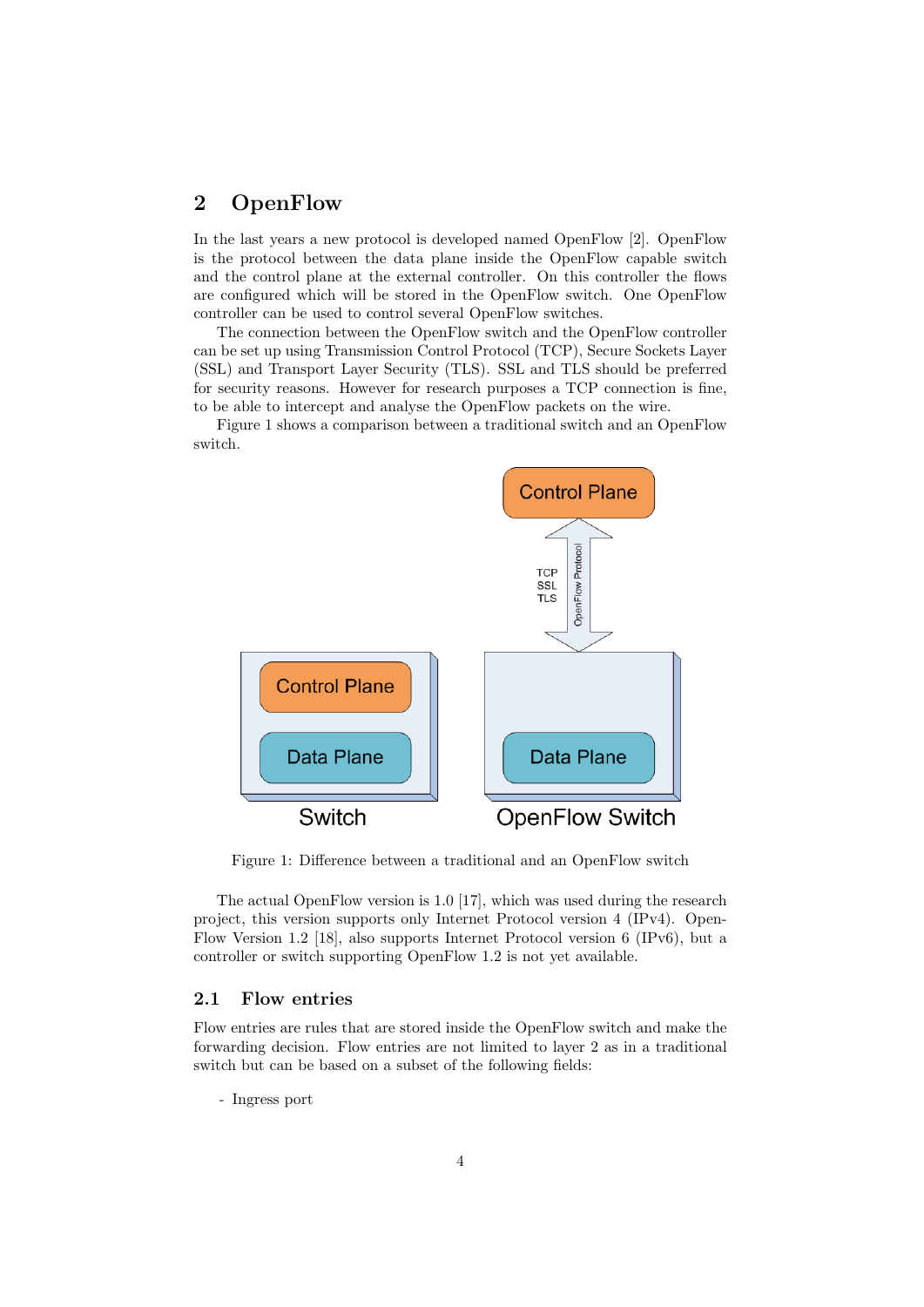- Ethernet source/destination address
- Ethernet type
- VLAN ID
- VLAN priority
- IPv4 source/destination address
- IPv4 protocol number
- IPv4 type of service
- TCP/UDP source/destination port
- ICMP type/code

Fields that are not set will be wildcarded, which means that every value will match. Based on a match of one of these fields an action will be taken. This can be a very simple action by just sending the packet to an output port, or very complex by changing fields of the packet like the source MAC-address for example. A list of possible actions can be found in Table 1. A switch must support the actions that are marked as required, the other actions are optional. When a switch connects to an OpenFlow controller the switch reports which actions are supported.

| Table 1: Possible OpenFlow actions |            |                                  |  |  |  |  |  |  |
|------------------------------------|------------|----------------------------------|--|--|--|--|--|--|
| Action                             | Required   | Optional                         |  |  |  |  |  |  |
| Forward                            | All        | Normal                           |  |  |  |  |  |  |
|                                    | Controller | Flood                            |  |  |  |  |  |  |
|                                    | Local      |                                  |  |  |  |  |  |  |
|                                    | Table      |                                  |  |  |  |  |  |  |
|                                    | IN_PORT    |                                  |  |  |  |  |  |  |
| Modify Field                       |            | Set VLAN ID (or add VLAN tag)    |  |  |  |  |  |  |
|                                    |            | Set VLAN priority                |  |  |  |  |  |  |
|                                    |            | Strip VLAN header                |  |  |  |  |  |  |
|                                    |            | Modify Ethernet src/dst address  |  |  |  |  |  |  |
|                                    |            | Modify IPv4 src/dst address      |  |  |  |  |  |  |
|                                    |            | Modify IPv4 type of service bits |  |  |  |  |  |  |
|                                    |            | Modify TCP/UDP src/dst port      |  |  |  |  |  |  |
| Drop                               | X          |                                  |  |  |  |  |  |  |
| Enqueue                            |            | X                                |  |  |  |  |  |  |

When a packet arrives at the switch, it will be matched against the flow entries that are stored inside the switch table. If there is a match an action is applied. When there is no match the packet is sent to the OpenFlow controller. If there is a flow entry for this packet inside the OpenFlow controller the match is stored inside the switch and the action is applied. Otherwise the packet will be dropped. A flowchart of this process can be found in Figure 2.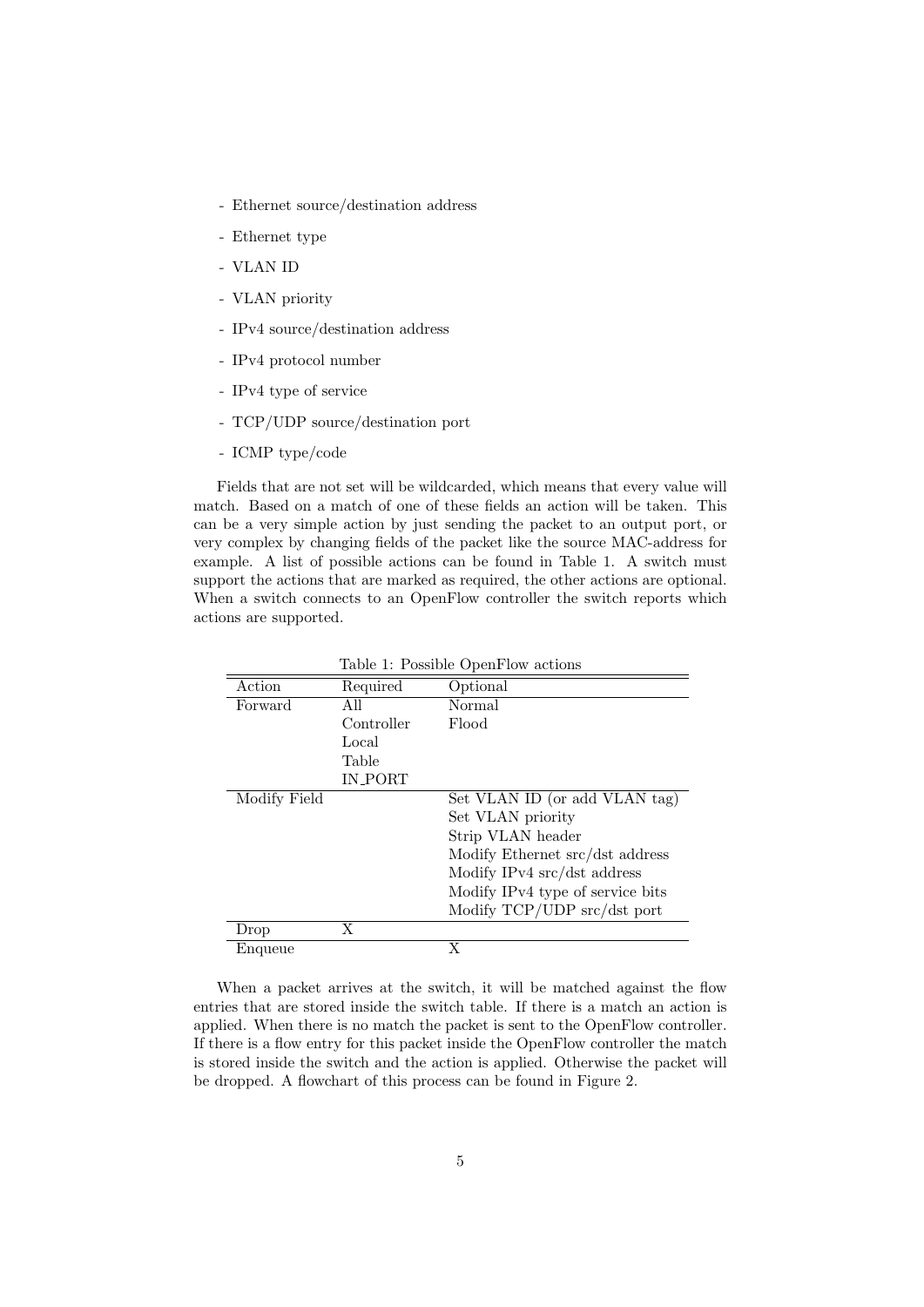

Figure 2: OpenFlow packet matching

# 2.2 OpenFlow Controller

An OpenFlow switch is controlled by an OpenFlow controller. This controller is a piece of software that pushes the flow entries to the OpenFlow switch.

There are a number of OpenFlow controllers available like:

- Beacon [19]
- Floodlight [20]
- Maestro [21]
- NOX / POX [22]
- Trema [23]

Floodlight is the OpenFlow controller which is used currently at SARA, so this controller will be used during this research project. Floodlight is a Java based open source controller with an Apache license. SARA uses Floodlight because it is actively developed at the moment and it has a big user base and a very active mailing list.

Floodlight is able to add flow entries proactive as well reactive into the switch. Proactive means that the flow entry is inserted to the switch before traffic arrives on the switch. So directly after configuring the flow entry on the OpenFlow controller the entry is sent and stored in the switch.

Reactive means that when a packet arrives at the switch, the packet is sent to the OpenFlow controller. On the OpenFlow controller the forwarding decision is made and the packet is sent back to the switch. The forwarding entry is then stored in the flow table of the switch.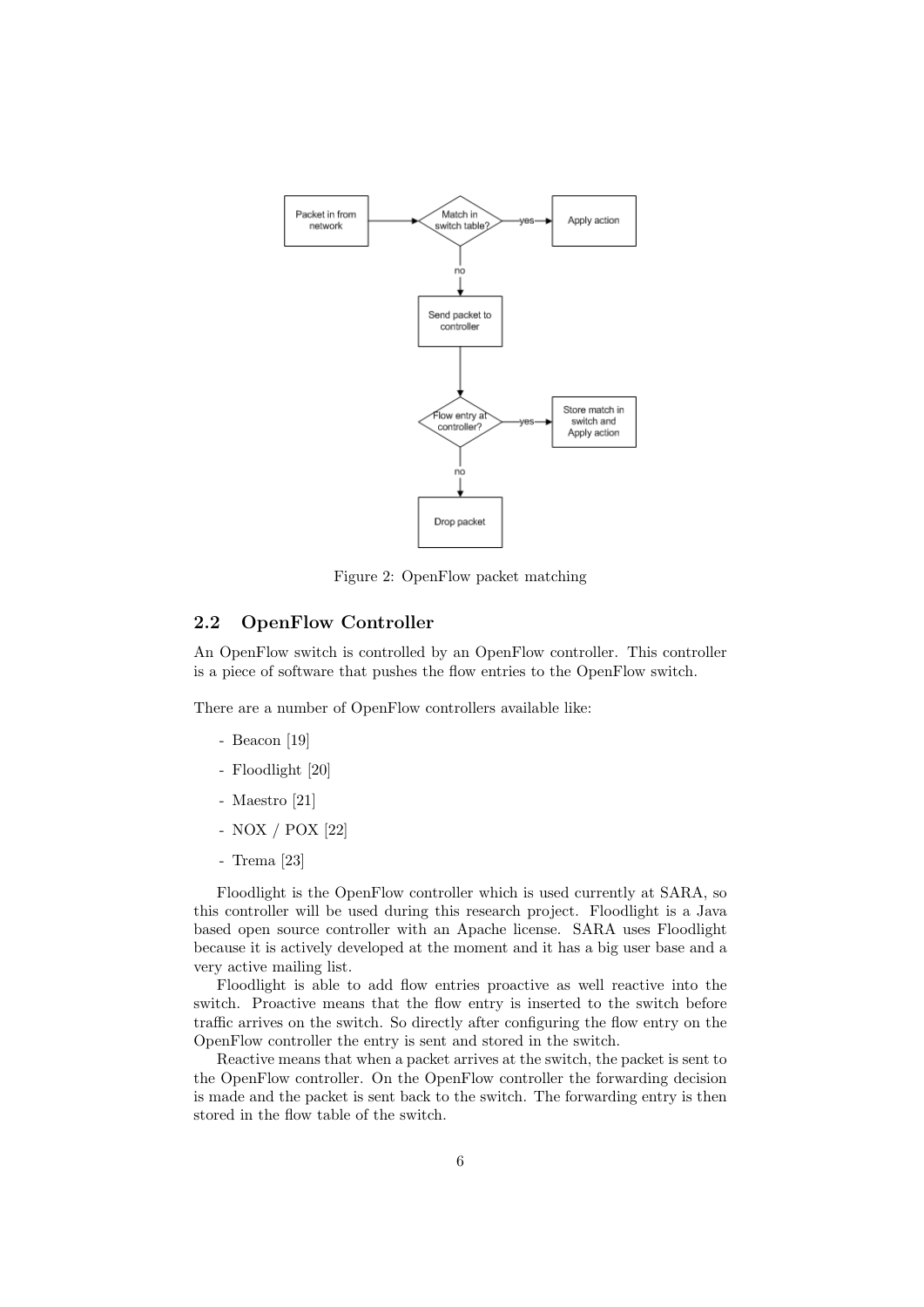Flows are added to the controller using an REpresentational State Transfer (REST) Application Programming Interface (API) named Static Flow Pusher [24]. This is a JavaScript Object Notation (JSON) interface to configure Floodlight. At the moment a more extended version of this API is in development and will be released soon [25].

Floodlight also offers a web-interface that gives information about the switches and the attached devices. However, no configuration can be done using the web interface. A screenshot of the Floodlight web interface can be found in Figure 3. It shows the dashboard with information about the controller, the connected switch as well the attached devices.

 $\overline{a}$ 

| <b>Floodlight</b>        | Dashboard                                                                                                                                                                                                                                                                                                                                                                                                                                                                                | <b>Topology</b><br><b>Switches</b> | <b>Hosts</b>                      |                  |              | Search (try an IP or MAC address) |  |  |  |  |  |
|--------------------------|------------------------------------------------------------------------------------------------------------------------------------------------------------------------------------------------------------------------------------------------------------------------------------------------------------------------------------------------------------------------------------------------------------------------------------------------------------------------------------------|------------------------------------|-----------------------------------|------------------|--------------|-----------------------------------|--|--|--|--|--|
| <b>Controller Status</b> |                                                                                                                                                                                                                                                                                                                                                                                                                                                                                          |                                    |                                   |                  |              |                                   |  |  |  |  |  |
| Hostname:                | じ<br>localhost:6633                                                                                                                                                                                                                                                                                                                                                                                                                                                                      |                                    |                                   |                  |              |                                   |  |  |  |  |  |
| <b>Healthy:</b>          | true                                                                                                                                                                                                                                                                                                                                                                                                                                                                                     |                                    |                                   |                  |              |                                   |  |  |  |  |  |
| <b>Uptime:</b>           | unknown                                                                                                                                                                                                                                                                                                                                                                                                                                                                                  |                                    |                                   |                  |              |                                   |  |  |  |  |  |
| <b>JVM memory bloat:</b> |                                                                                                                                                                                                                                                                                                                                                                                                                                                                                          | 17048240 free out of 36589568      |                                   |                  |              |                                   |  |  |  |  |  |
| <b>Modules loaded:</b>   | n.f.topology.TopologyManager, n.f.flowcache.FlowReconcileManager, n.f.devicemanager.internal.DefaultEntityClassifier,<br>n.f.storage.memory.MemoryStorageSource, n.f.counter.CounterStore, n.f.restserver.RestApiServer, n.f.firewall.Firewall,<br>n.f.core.FloodlightProvider, n.f.perfmon.PktInProcessingTime, n.f.devicemanager.internal.DeviceManagerImpl,<br>n.f.linkdiscovery.internal.LinkDiscoveryManager, n.f.threadpool.ThreadPool, n.f.staticflowentry.StaticFlowEntryPusher, |                                    |                                   |                  |              |                                   |  |  |  |  |  |
| Switches (1)             |                                                                                                                                                                                                                                                                                                                                                                                                                                                                                          |                                    |                                   |                  |              |                                   |  |  |  |  |  |
| <b>DPID</b>              | <b>IP Address</b>                                                                                                                                                                                                                                                                                                                                                                                                                                                                        | <b>Vendor</b>                      | <b>Packets</b>                    | <b>Bytes</b>     | <b>Flows</b> | <b>Connected Since</b>            |  |  |  |  |  |
| 00:00:e8:9a:8f:fb:c3:5b  | /145.100.37.143:44142                                                                                                                                                                                                                                                                                                                                                                                                                                                                    | Nicira Networks, Inc.              | 0                                 | 0                | 2            | Wed 10 Oct 2012 10:03:27 PM CEST  |  |  |  |  |  |
| Hosts $(2)$              |                                                                                                                                                                                                                                                                                                                                                                                                                                                                                          |                                    |                                   |                  |              |                                   |  |  |  |  |  |
| <b>MAC Address</b>       | <b>IP Address</b>                                                                                                                                                                                                                                                                                                                                                                                                                                                                        | <b>Switch Port</b>                 |                                   | <b>Last Seen</b> |              |                                   |  |  |  |  |  |
| 00:1c:73:08:11:8c        |                                                                                                                                                                                                                                                                                                                                                                                                                                                                                          | 00:00:e8:9a:8f:fb:c3:5b-1          |                                   |                  |              | Wed 10 Oct 2012 10:05:25 PM CEST  |  |  |  |  |  |
| 0011112010111101         |                                                                                                                                                                                                                                                                                                                                                                                                                                                                                          | 00:00 - 0-0-01-01-0-0-0-0-0        | Mod 10 Oct 0010 10:05:05 PM OF 0T |                  |              |                                   |  |  |  |  |  |

Figure 3: A Screenshot of the Floodlight web interface

Each OpenFlow device is identified by its Datapath Identifier (DPID). Each DPID is 8 bytes long and can be specified as a decimal number or as 8 hex octets, e.g., 00:00:00:23:10:35:ce:a5. The DPID ff:ff:ff:ff:ff:ff:ff is a "wildcard" DPID that matches all DPIDs inside an OpenFlow network.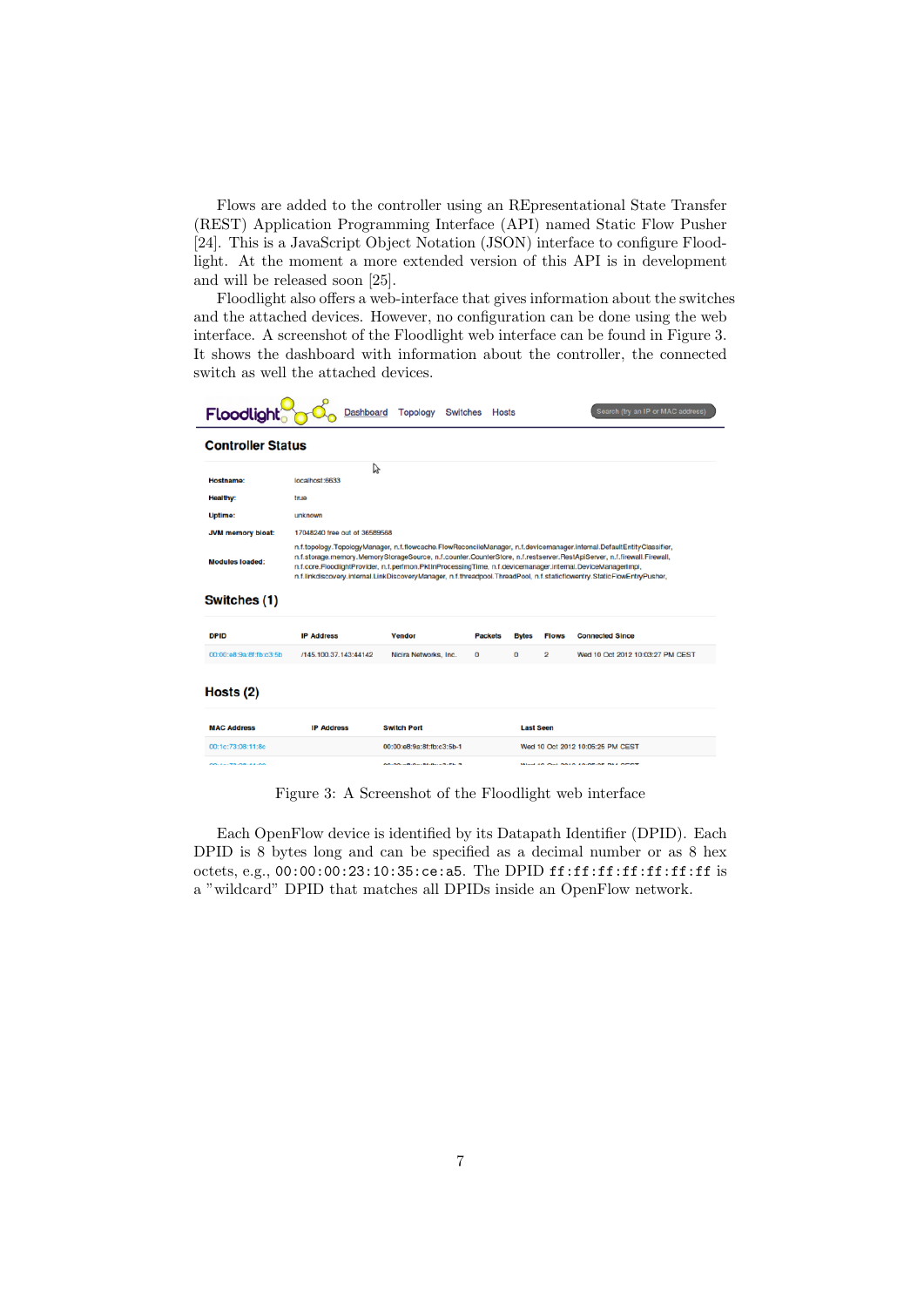# 3 Virtualisation with FlowVisor

A network consisting of switches capable to run OpenFlow can be separated into different independent networks using FlowVisor [8]. FlowVisor will be placed between the OpenFlow switch and the OpenFlow controller and act as a transparent proxy between them. The switch as well the OpenFlow controller are not aware that FlowVisor is in between them.

With FlowVisor separate networks can be created by defining different network slices. Each slice is connected to its own OpenFlow controller. In fact a slice is a reference to such an OpenFlow controller.

By defining FlowSpaces traffic can be classified and attached to a slice. A FlowSpace is created based on DPID, a match on incoming traffic like a regular OpenFlow match, a priority as well a slice action.

Fields can belong to multiple FlowSpaces, i.e. a FlowSpace based on in port 1 can belong to slice 1, while the FlowSpace with in port 1 and source IPaddress 192.168.1.1 belongs to slice 2.

Flowspaces are given a priority in the range from  $0-2^{31}$  and the highest priority will match. So referring to the example above, the FlowSpace with in port 1 and 192.168.1.1 should get a higher priority than the other.

The sliceaction determines to which slice the FlowSpace belongs and what rights the slice has. Possible values are DELEGATE, READ and WRITE, a short description can be found in Table 2.

Action value description DELEGATE 1 delegate control to another slice. READ 2 read the packet in matches for the flow entry.

WRITE 4 Same as read and ability to write to flow table.

Table 2: Possible Slice actions

Each slice has its own view on its part of the network topology. Doing experiments inside one slice should not affect the proper working of other network slices. So in theory experiments can be done safely inside the production network.

Depending on the mode in which the OpenFlow controller is running the traffic is handled different by FlowVisor.

In reactive mode the incoming traffic from the switch to the OpenFlow controller will be intercepted by FlowVisor and depending on the configured FlowSpaces, the traffic is sent to the designated OpenFlow controller. The OpenFlow controller then makes the forwarding decision and sends a forwarding entry to the switch. On the way to the switch FlowVisor will check if the forwarding entry of the OpenFlow controller is allowed and send it to the switch.

In proactive mode FlowVisor checks if the flow entries that the OpenFlow controller want to push to the OpenFlow switch match the configured FlowSpace. In this case, the flow entry will be forwarded and stored inside the Open-Flow switch and if not the entry is discarded as can be seen in Figure 4.

Configuring FlowVisor is done using the FlowVisor configuration tool fvctl. This tool sends the commands to an Extensible Markup Language - Remote Procedure Call (XML-RPC) running on port 8080. There are plans to replace the XML-RPC with a JSON interface.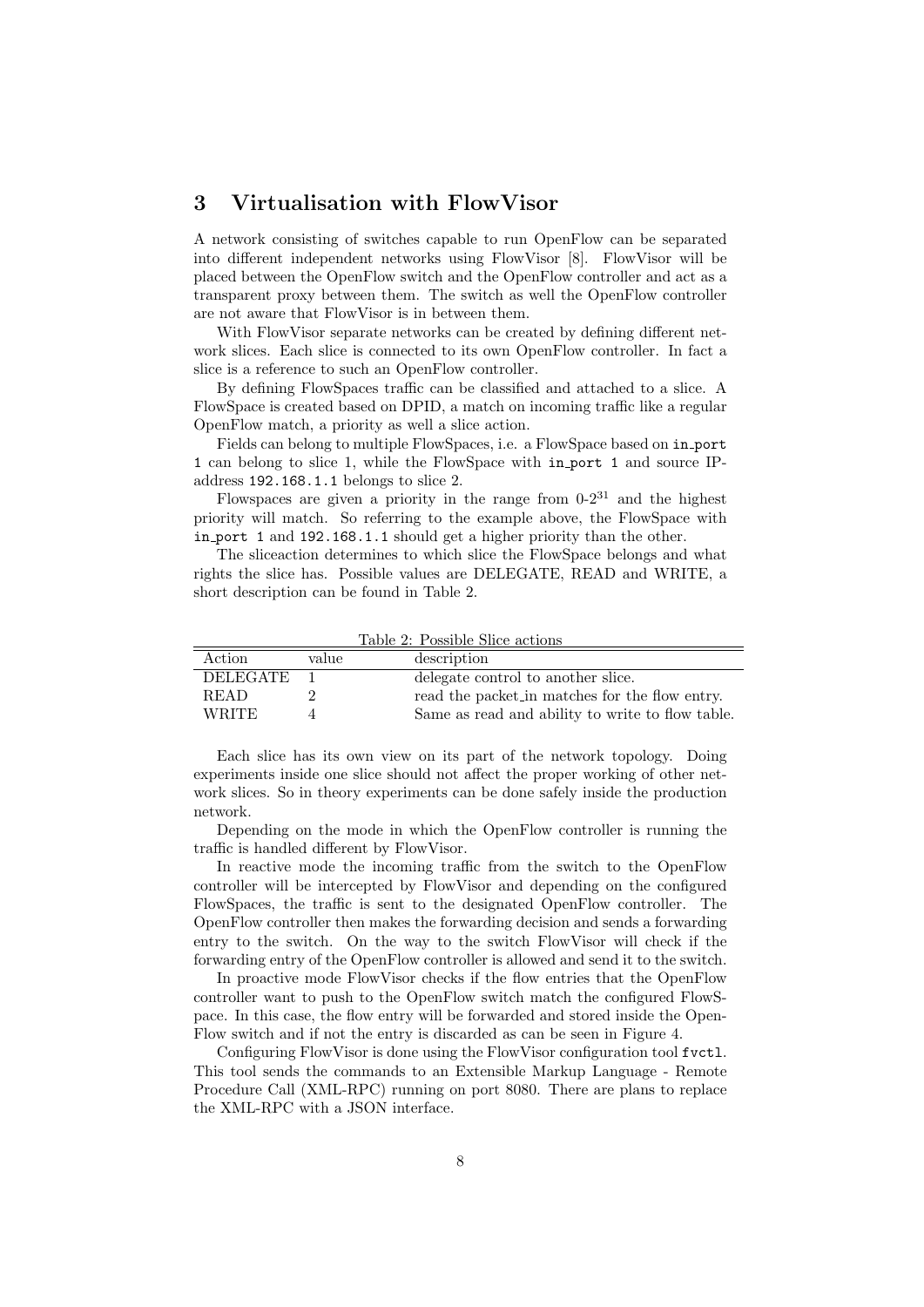

Figure 4: The working of Flowvisor in proactive mode

During this research project version 0.8.5 of FlowVisor was the latest stable version of FlowVisor and was used to conduct the experiments. However, after conducting the experiments and while writing the report version 0.8.6 of FlowVisor was released [26].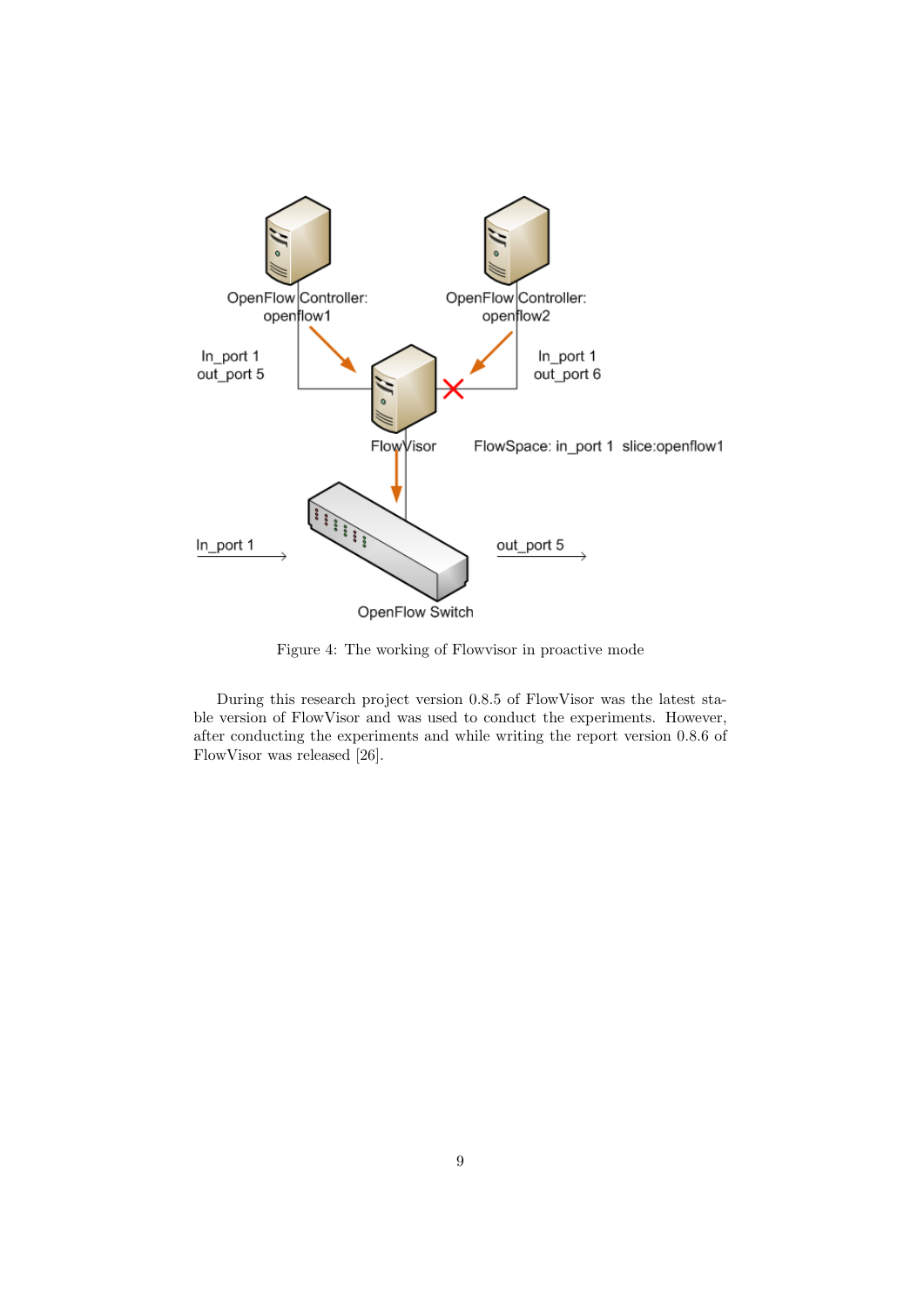# 4 Experiments

The experiments during this research are conducted with a basic OpenFlow topology. It consist of one Pronto 3290 switch [15], some Floodlight Open-Flow Controllers, one FlowVisor controller and several virtual machines running Ubuntu 12.04 LTS [27].

By using different setups, several situations were created to test the working and behaviour of FlowVisor.

The equipment was placed in the Lighthouse [28], a research lab located at SARA.

The logical topology of the experiments is shown in Figure: 5. Note that this is a sample topology, in some experiments more OpenFlow controllers were used, and in other experiments a laptop was attached to the switch instead of a server.



Figure 5: Logical setup of the used OpenFlow topology

Each slice is connected to one Floodlight OpenFlow controller. Because most of the controllers are used in every experiment they stay the same.

At the begin of the experiments all slices were created. Which are slice1, slice2, slice3 and slice4. The default configuration of FlowVisor and the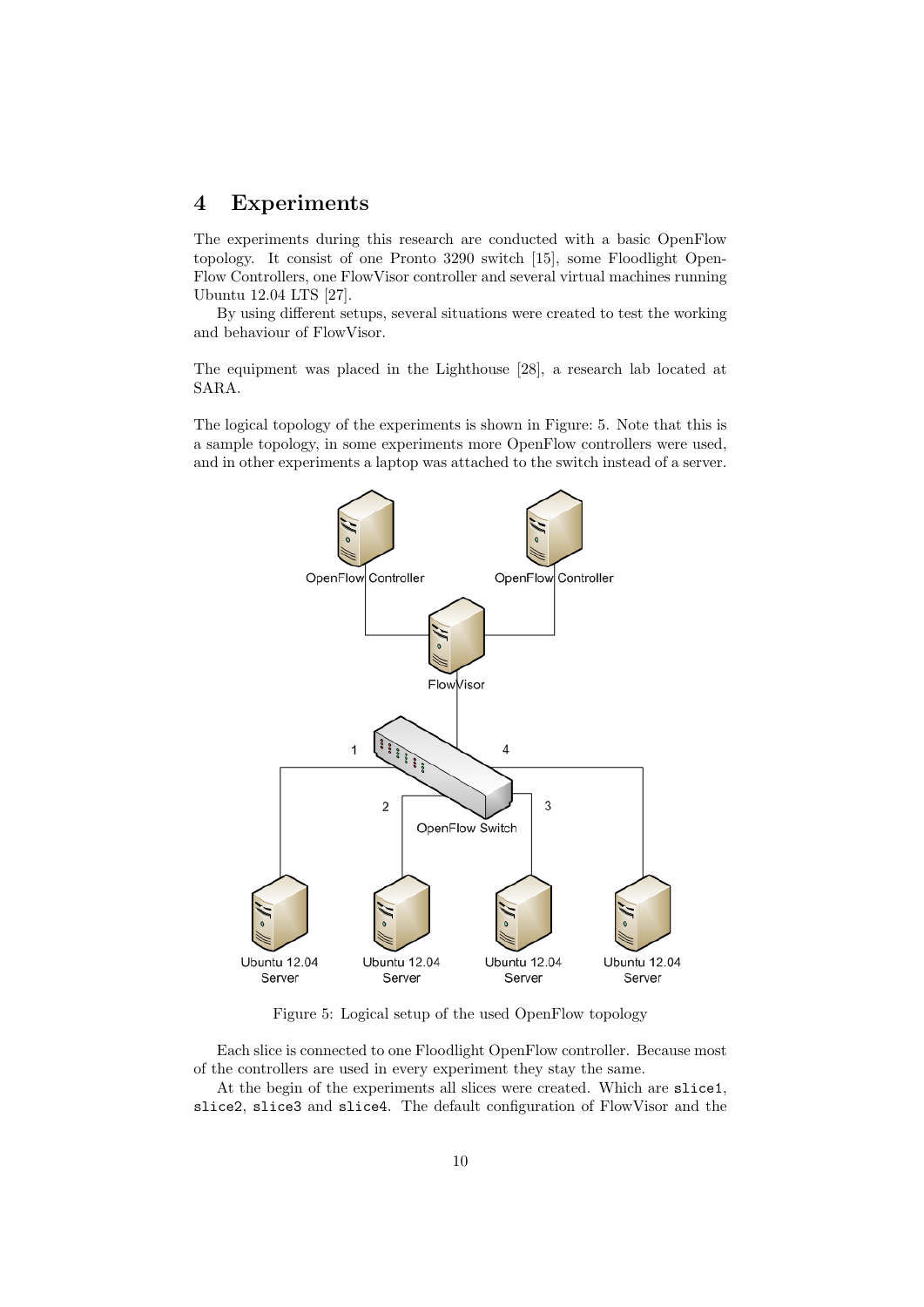Floodlight OpenFlow controllers can be found in appendix B.1. The configurations of each individual experiment can be also found in the appendix.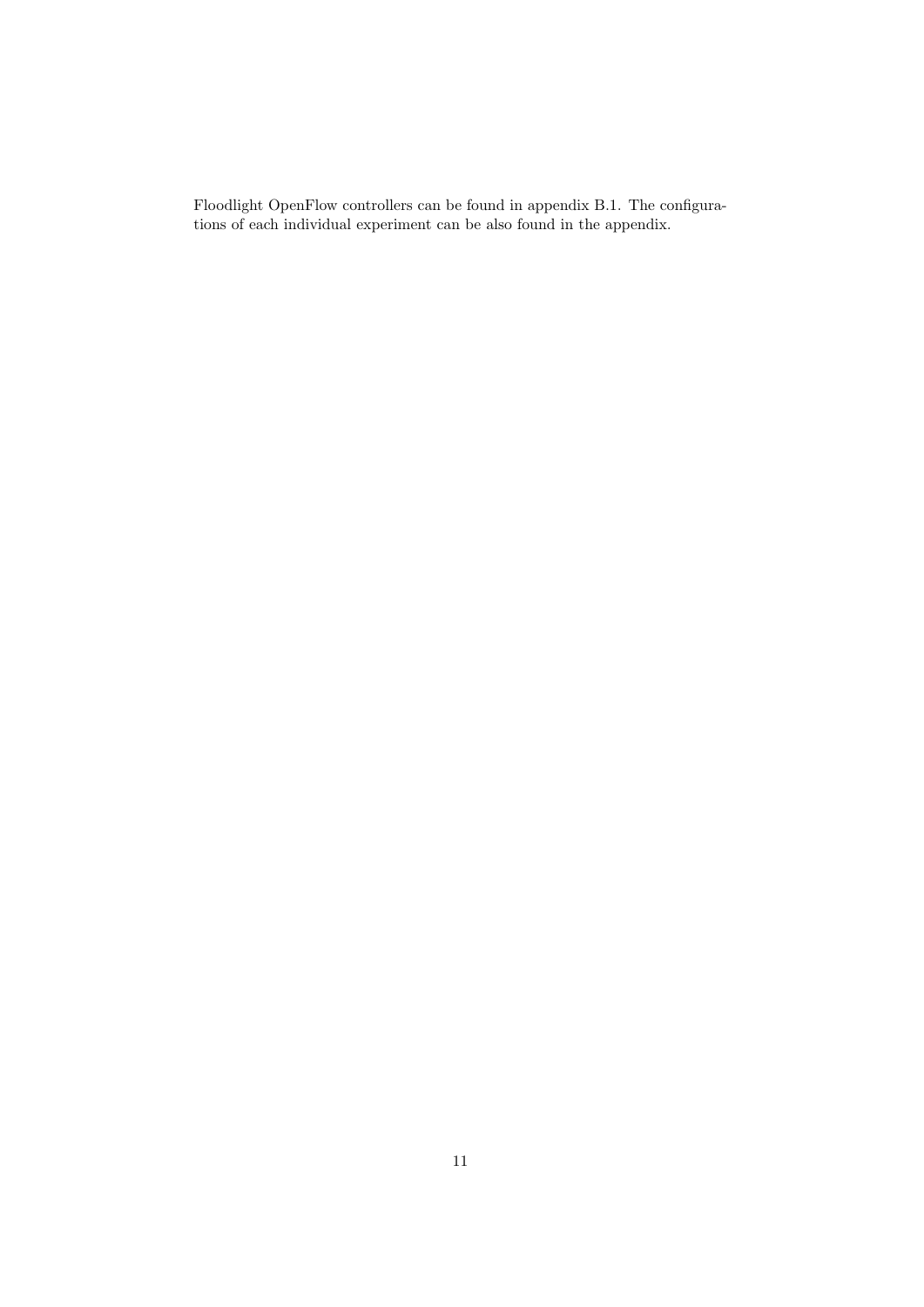### 4.1 Experiment 1: Switch-port based slice membership

This experiment is conducted to see and verify that a slice can only control attributes of its own FlowSpace. This shows in which way the switch resources are separated, when talking about separation of the switch hardware into several virtual OpenFlow networks. This is done by FlowSpaces based on switch port.

#### 4.1.1 Slices

Slices slice1 and slice2 are used, each slice consists of two ports with attached a Virtual Machine (VM) to each port. The slice configuration can be found in Table 3.

> Table 3: Network Slices of experiment 1 Slice Ports slice1  $1$  and  $2$ slice2 3 and 4

Since FlowVisor is a transparent proxy between the OpenFlow switch and the OpenFlow controller it should not be possible for an OpenFlow controller to apply rules for ports which do not belong to the slice. The OpenFlow controller of slice2 should not be able to insert a flow entry for a port in slice1. However the OpenFlow controller of slice2 should be able to create a flow entry for its own port. The setup of this experiment can be found in Figure: 6.

# 4.1.2 Flow entries

During this experiment the OpenFlow controller floodlight 1 was configured to create a flow for its part of the network (Rule  $#1$ ). OpenFlow controller floodlight 2 was configured with a rule that matches the configuration of his slice (Rule  $#2$ ) as wel a rule that does not match the FlowVisor configuration (Rule #3) as described in Table 4.

|  |  |  |  | Table 4: Created Flows for experiment 1 |  |
|--|--|--|--|-----------------------------------------|--|
|  |  |  |  |                                         |  |

| Rule $#$ | Controller  | Flow                 |
|----------|-------------|----------------------|
|          | Floodlight1 | in_port 1 out_port 2 |
| 2        | Floodlight2 | in_port 3 out_port 4 |
| 3        | Floodlight2 | in port 2 out port 4 |

## 4.1.3 Result

Configuring the flow entries on the Floodlight controller yielded the following flow table inside the OpenFlow switch:

```
root@XorPlus#ovs-ofctl dump-flows br0
in port=1 actions=output:2
in port=3 actions=output:4
```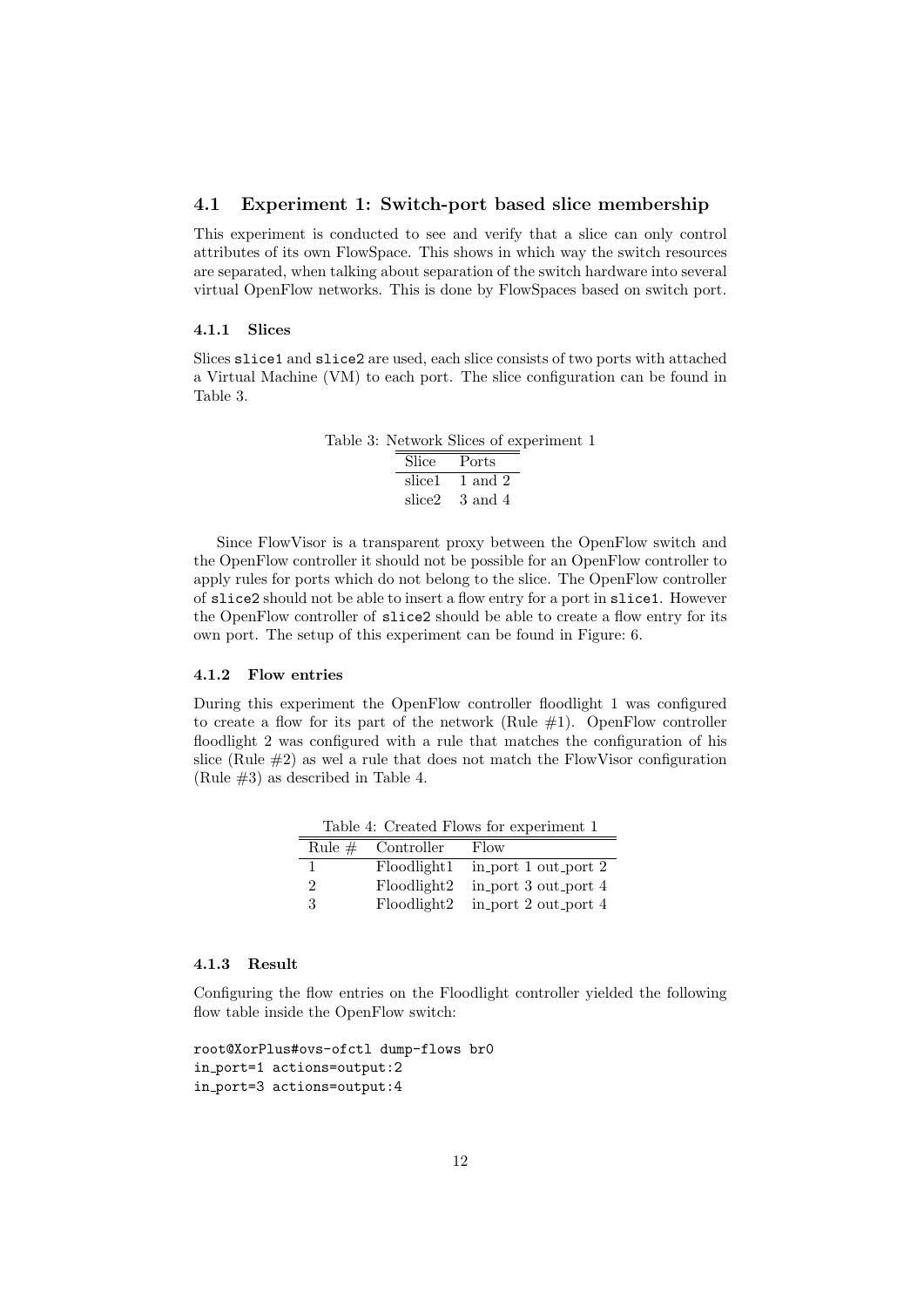

Figure 6: Setup of experiment 1: Switch-port based slice membership

As seen rule  $\#1$  and rule  $\#2$  are inserted correctly to the flow table according to the configured FlowSpaces, only rule #3 is missing.

But actually no error message was seen while configuring the flow entries. The floodlight2 controller showed for both rules a entry pushed message, which means that the entry is stored in the database of the OpenFlow controller. After looking into the log-file of floodlight one can see the FlowVisor has blocked rule  $#3.$ 

10:15:53.208 [New I/O server worker #1-1] ERROR n.f.core.internal. Controller - Error OFPET FLOW MOD FAILED OFPFMFC EPERM from [OFSwitchImpl /145.100.37.143:55771 DPID[00:00:e8:9a:8f:fb:c3:5b]]

According to the OpenFlow 1.0 specification the error says that there is a problem modifying flow entry (OFPET FLOW MOD FAILED), and that the error is cause due a permissions error (OFPFMFC EPERM)

The message is originating from IP-address 145.100.37.143 which belongs to FlowVisor and not to the OpenFlow switch.

It seems that Floodlight checks and stores the entry in the database and sent it at the same time to the switch. However it does not check if the pushed entry is allowed by the switch. So the flow entry stays in the floodlight database but does not get in to the OpenFlow controller. This can give some problems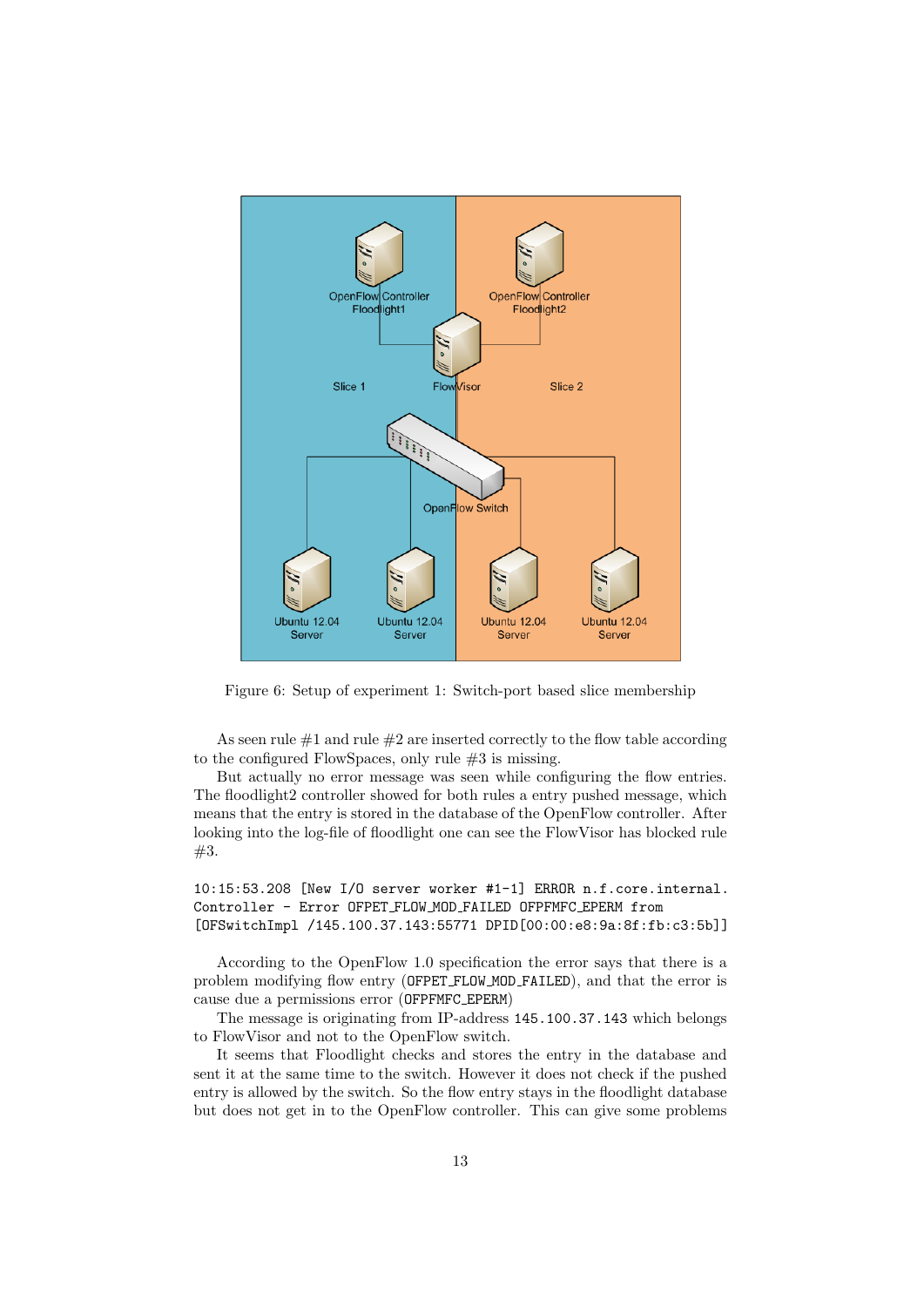when checking entries.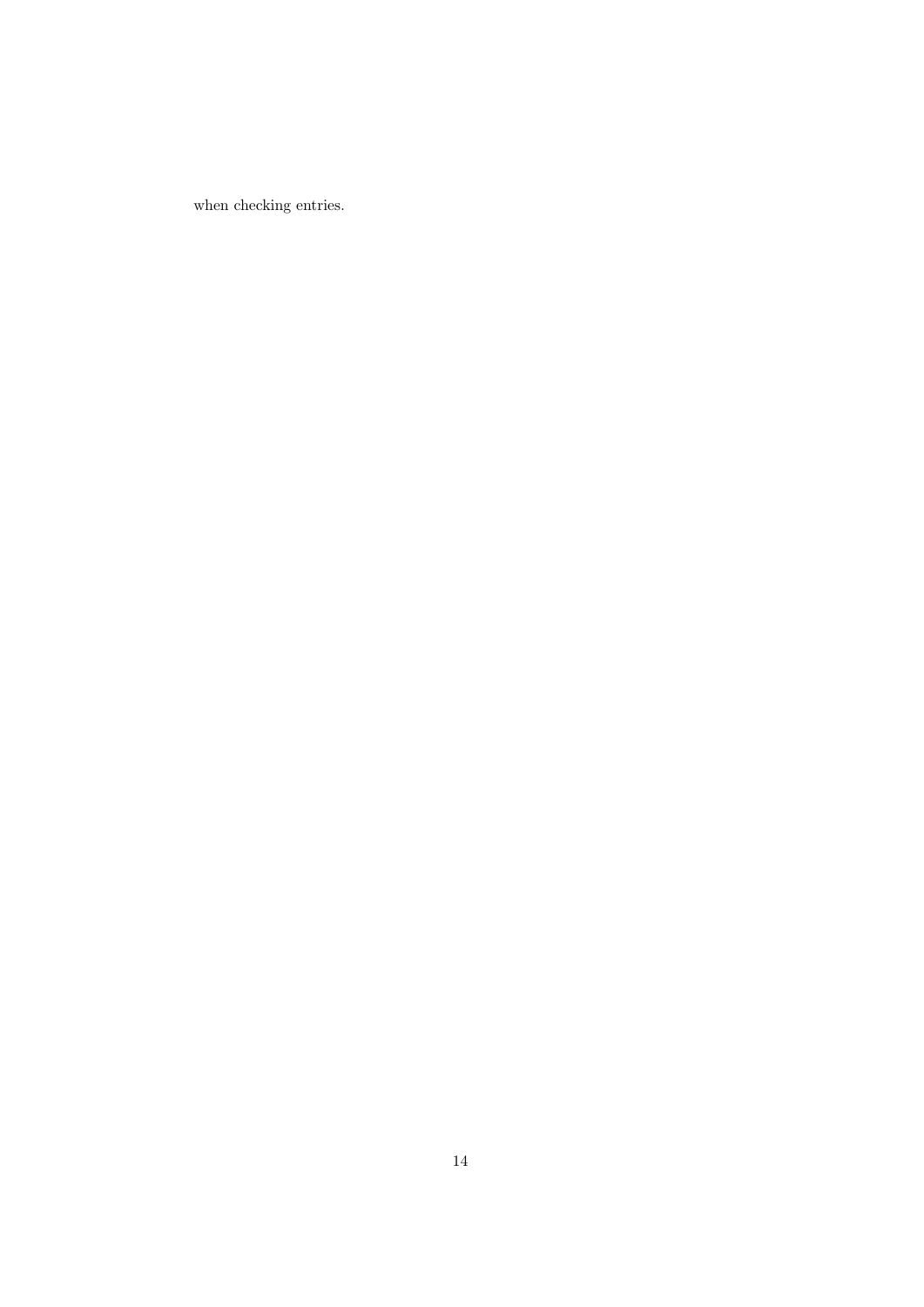# 4.2 Experiment 2: VLAN based slice membership

This experiment is conducted to examine how FlowVisor handles shared ports. These are ports that are present in two different network slices. To achieve this VLANs are used. There will be one trunk interface that carries traffic for two VLANs and two access ports that have untagged network traffic. This experiment shares a switch resource (port) but is separated based on the VLAN that is used.

#### 4.2.1 Slices

Slice1 and slice2 were used as showed in Figure: 7. Slice1 will handle traffic for VLAN 60 and slice2 will handle traffic for VLAN 50.



Figure 7: Setup of experiment 2: VLAN based slices

Each slice will get two FlowSpaces, one for the access port and one for the trunk port according to Table 5. Port 11 will be shared by slice1 and slice2. Traffic from switch port 1 should go to switch port 11 and will be tagged with VLAN 60 and traffic from switch port 10 should go to switch port 11 and will be tagged with VLAN 50. Traffic back from the trunk port will be handled based on the VLAN-ID of the packet.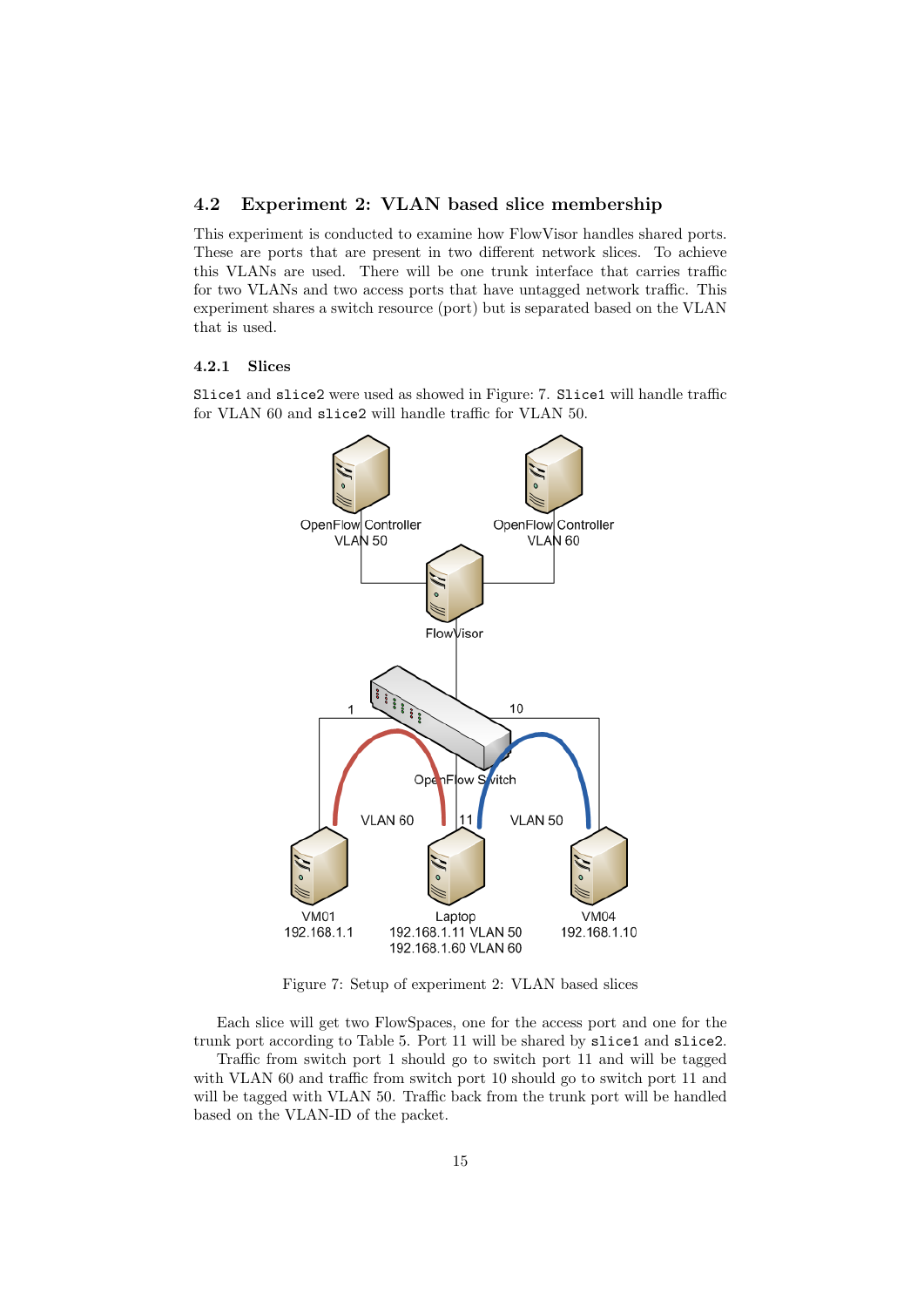Table 5: Network Slices for experiment 2

|        | Slice FlowSpace          |
|--------|--------------------------|
|        | slice1 port 1            |
| slice1 | port 11 $\&$ VLAN 60     |
|        | slice $2$ port 10        |
|        | slice2 port 11 & VLAN 50 |

The OpenFlow switch will take care of stripping the VLAN from the packet. Using the OpenFlow strip-VLAN option will cause a connection reset between the OpenFlow controller and FlowVisor, which seems to be a (old) bug in FlowVisor [29].

## 4.2.2 Flow Entries

This setup translates to the following flow entries for the OpenFlow controllers as shown in Table 6.

Table 6: Created Flows for experiment 2

| Controller                  | Match                        | Action                     |
|-----------------------------|------------------------------|----------------------------|
| $f_{\text{0}}$ floodlight 2 | in port $11$ , vlan-id: $50$ | out_port 10                |
| floodlight1                 | in port $11$ , vlan-id: $60$ | out_port 1                 |
| $f_{\text{0}}$ floodlight 2 | $in$ port 10                 | set-vlan-id=50 out_port 11 |
| floodlight1                 | in_port 1                    | set-vlan-id=60 out_port 11 |

## 4.2.3 Result

After configuring the rules on the OpenFlow controllers, the traffic inside the VLANs was possible. The screenshot in Figure: 8 shows the traffic flow of VLAN 60. The traffic was captured on the trunk interface therefore the VLAN is showing up in the packet dump. The IP-address 192.168.1.1 is the IP of VM01 and IP-address 192.168.1.60 is the IP of the laptop that was connected to the trunk interface.

|                                                                                                                                                                                                                                                                                                                                          |                                                                        |                | Capturing from eth0 [Wireshark 1.6.7]                            |                                 |                      |   |             |     |                         |                            |                                        |     |
|------------------------------------------------------------------------------------------------------------------------------------------------------------------------------------------------------------------------------------------------------------------------------------------------------------------------------------------|------------------------------------------------------------------------|----------------|------------------------------------------------------------------|---------------------------------|----------------------|---|-------------|-----|-------------------------|----------------------------|----------------------------------------|-----|
|                                                                                                                                                                                                                                                                                                                                          | Edit View Go Capture Analyze Statistics Telephony Tools Internals Help |                |                                                                  |                                 |                      |   |             |     |                         |                            |                                        |     |
| 릴                                                                                                                                                                                                                                                                                                                                        |                                                                        | 图<br><b>PA</b> | $\mathbb{Z} \times \mathbb{C}$ $\mathbb{R} \setminus \mathbf{Q}$ | $\Leftrightarrow$ $\Rightarrow$ |                      | E | $\bigoplus$ | $=$ | P.<br>$\vert$           | <b>No.</b><br>$\mathbb{R}$ |                                        | - 0 |
| Filter:<br>Expression Clear Apply                                                                                                                                                                                                                                                                                                        |                                                                        |                |                                                                  |                                 |                      |   |             |     |                         |                            |                                        |     |
| No.                                                                                                                                                                                                                                                                                                                                      | <b>VLAN</b> Time                                                       |                | Source                                                           | <b>Destination</b>              | Protocol Length Info |   |             |     |                         |                            |                                        |     |
|                                                                                                                                                                                                                                                                                                                                          | 360                                                                    | 10.355613      | 192.168.1.60                                                     | 192.168.1.1                     | <b>TCMP</b>          |   |             |     | 102 Echo (ping) request |                            | $id=0x2e93$ , $seq=1/256$ , ttl=64     |     |
|                                                                                                                                                                                                                                                                                                                                          | 460                                                                    | 10.358814      | 192.168.1.1                                                      | 192.168.1.60                    | <b>TCMP</b>          |   |             |     | 102 Echo (ping) reply   |                            | id=0x2e93, seq=1/256, ttl=64           |     |
|                                                                                                                                                                                                                                                                                                                                          | 5 60                                                                   | 11.356996      | 192.168.1.60                                                     | 192.168.1.1                     | <b>TCMP</b>          |   |             |     | 102 Echo (ping) request |                            | id=0x2e93, seq=2/512, ttl=64           |     |
|                                                                                                                                                                                                                                                                                                                                          | 6 60                                                                   | 11.357410      | 192.168.1.1                                                      | 192.168.1.60                    | <b>TCMP</b>          |   |             |     | 102 Echo (ping) reply   |                            | id=0x2e93, seq=2/512, ttl=64           |     |
|                                                                                                                                                                                                                                                                                                                                          | 7 60                                                                   | 11.709887      | 192.168.1.1                                                      | 192.168.1.60                    | <b>TCMP</b>          |   |             |     | 102 Echo (ping) request |                            | $id = 0x17d1$ , $seq = 1/256$ , ttl=64 |     |
|                                                                                                                                                                                                                                                                                                                                          | 8 60                                                                   | 11.709936      | 192.168.1.60                                                     | 192.168.1.1                     | <b>TCMP</b>          |   |             |     | 102 Echo (ping) reply   |                            | id=0x17d1, seq=1/256, ttl=64           |     |
|                                                                                                                                                                                                                                                                                                                                          | 960                                                                    | 12.708861      | 192.168.1.1                                                      | 192.168.1.60                    | <b>TCMP</b>          |   |             |     | 102 Echo (ping) request |                            | $id = 0x17d1$ , $seq = 2/512$ , ttl=64 |     |
| 10 60                                                                                                                                                                                                                                                                                                                                    |                                                                        | 12.708913      | 192.168.1.60                                                     | 192.168.1.1                     | <b>ICMP</b>          |   |             |     | 102 Echo (ping) reply   |                            | id=0x17d1, seq=2/512, ttl=64           |     |
| 54 bytes from 192.168.1.1: icmp req=1 ttl=64 time=3.26 ms<br>64 bytes from 192.168.1.60: icmp req=1 ttl=64 time=0.448 ms<br>64 bytes from 192.168.1.60: icmp req=2 ttl=64 time=0.460 ms<br>54 bytes from 192.168.1.1: icmp req=2 ttl=64 time=0.460 ms<br>$-$ 192.168.1.1 ping statistics $-$<br>$-0.192.168.1.60$ ping statistics $-0.1$ |                                                                        |                |                                                                  |                                 |                      |   |             |     |                         |                            |                                        |     |
| packets transmitted, 2 received, 0% packet loss, time 999ms<br>packets transmitted, 2 received, 0% packet loss, time 1001ms<br>tt min/avq/max/mdev = 0.460/1.861/3.263/1.402 ms<br>rtt min/avg/max/mdev = $0.448/0.454/0.460/0.006$ ms<br>}ebas@sebas-ubuntu:~\$<br>sebas@SNE-1:~\$                                                      |                                                                        |                |                                                                  |                                 |                      |   |             |     |                         |                            |                                        |     |

Figure 8: Traffic of VLAN 60 between VM01 and the laptop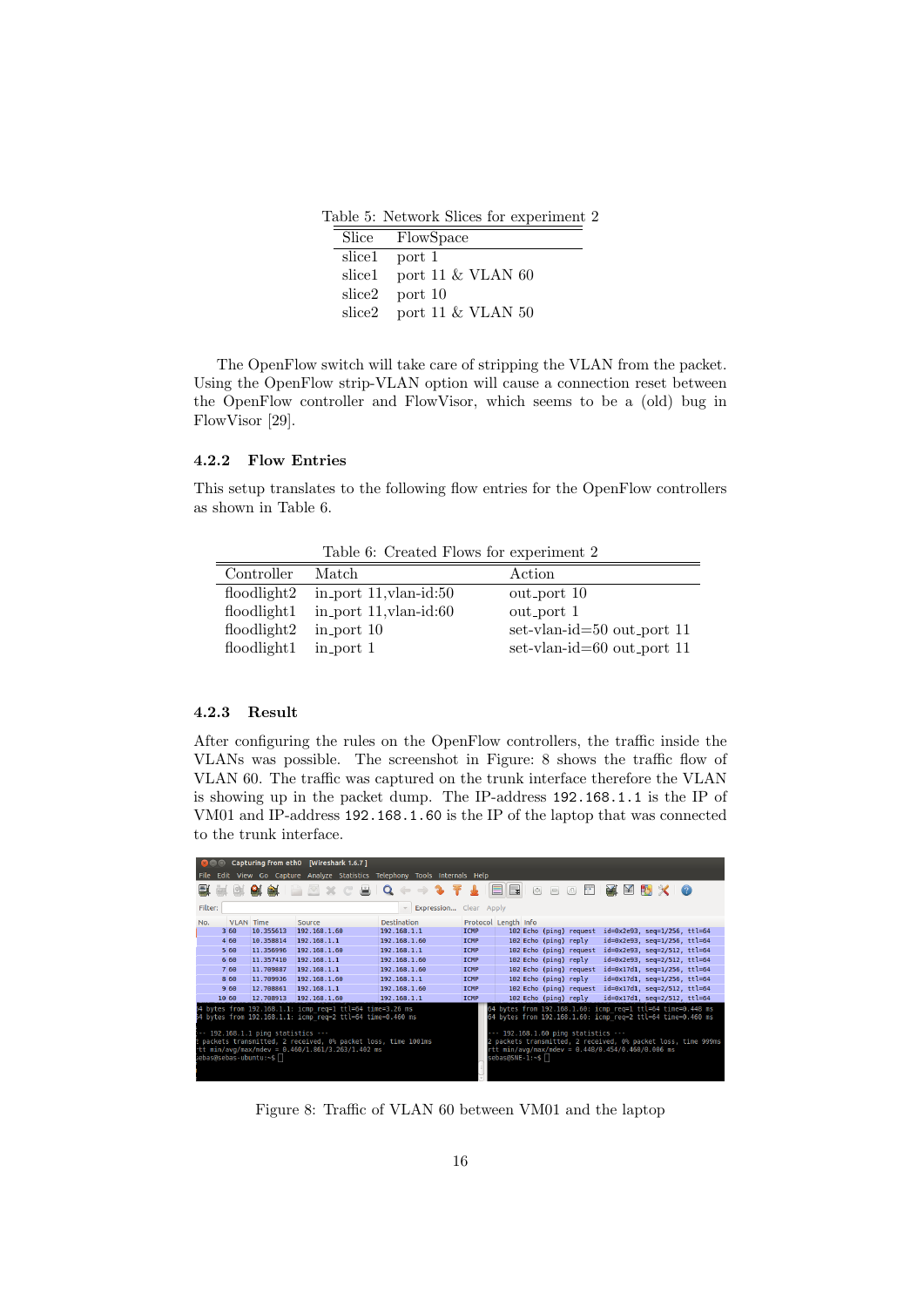The flow table on the switch looked correct corresponding to the configured flows on the OpenFlow controllers.

```
root@XorPlus#ovs-ofctl dump-flows br0
in port=1 actions=mod vlan vid:60,output:11
in port=10 actions=mod vlan vid:50,output:11
in port=11,dl vlan=60 actions=output:1
in port=11,dl vlan=50 actions=output:10
```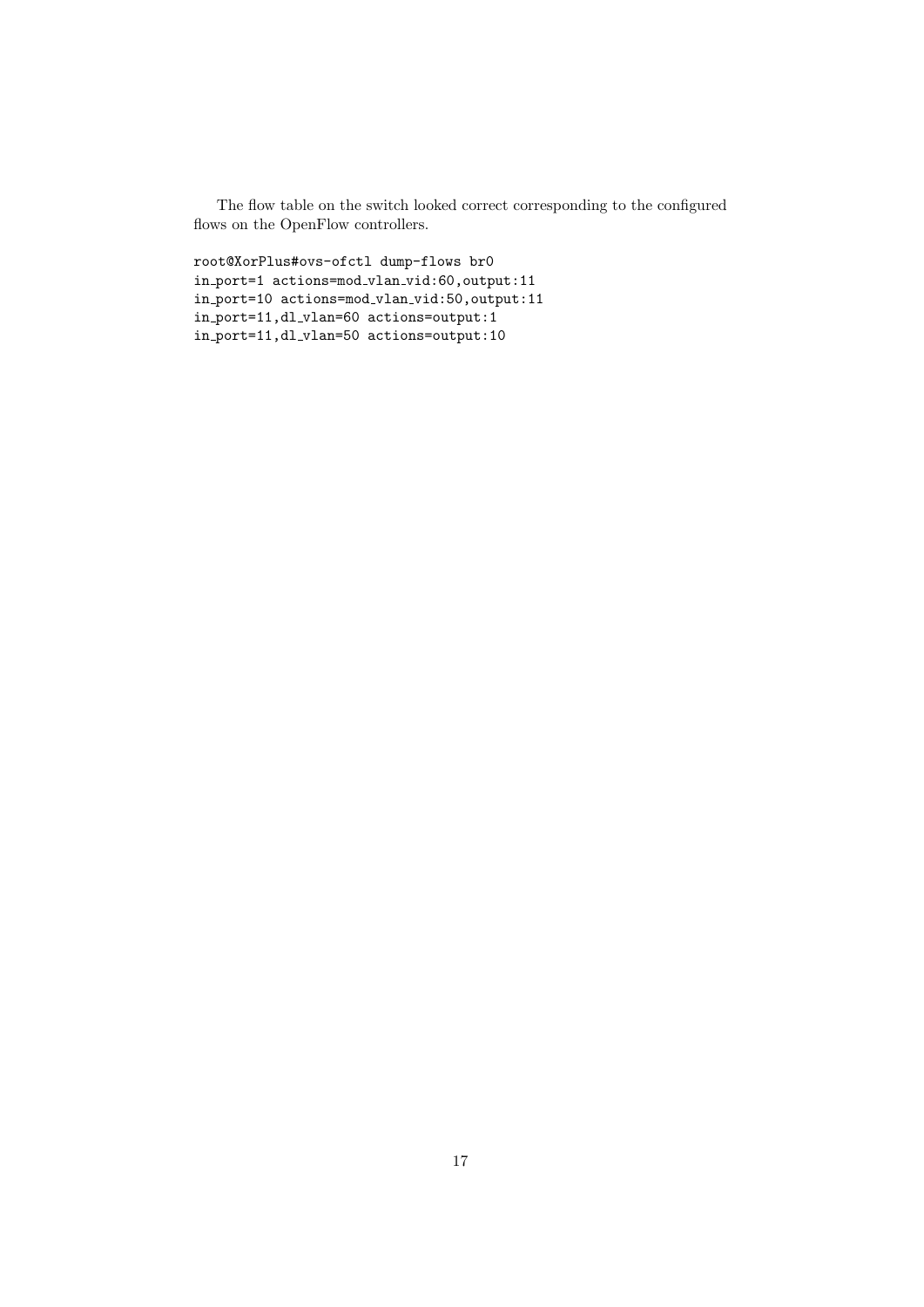# 4.3 Experiment 3: Application-port based slice membership

This experiment is conducted to have flows based on application ports. Goal of this experiment is to separate parts of the network to increase security. Certain application ports will be forwarded to a specific switch port.

# 4.3.1 Slices

This experiment is setup using three slices, slice1, slice2 and slice3. Each slice handled an other kind of traffic.

Figure 9 shows the setup of the experiment. Slice1 will handle web traffic on port 80 (green), slice2 is for web traffic on port 8080 (blue) and finally slice3 handles MySQL traffic on port 3306 (red) as shown in Figure 9.



Figure 9: Setup of experiment 3: Application-port based membership

Eight FlowSpaces based on in port and application source or destination port were created as described in appendix B.4

On VM01 a PHP-enabled Apache2 [30] web server was configured. This webserver serves a file which gets a field of data from a MySQL [31] database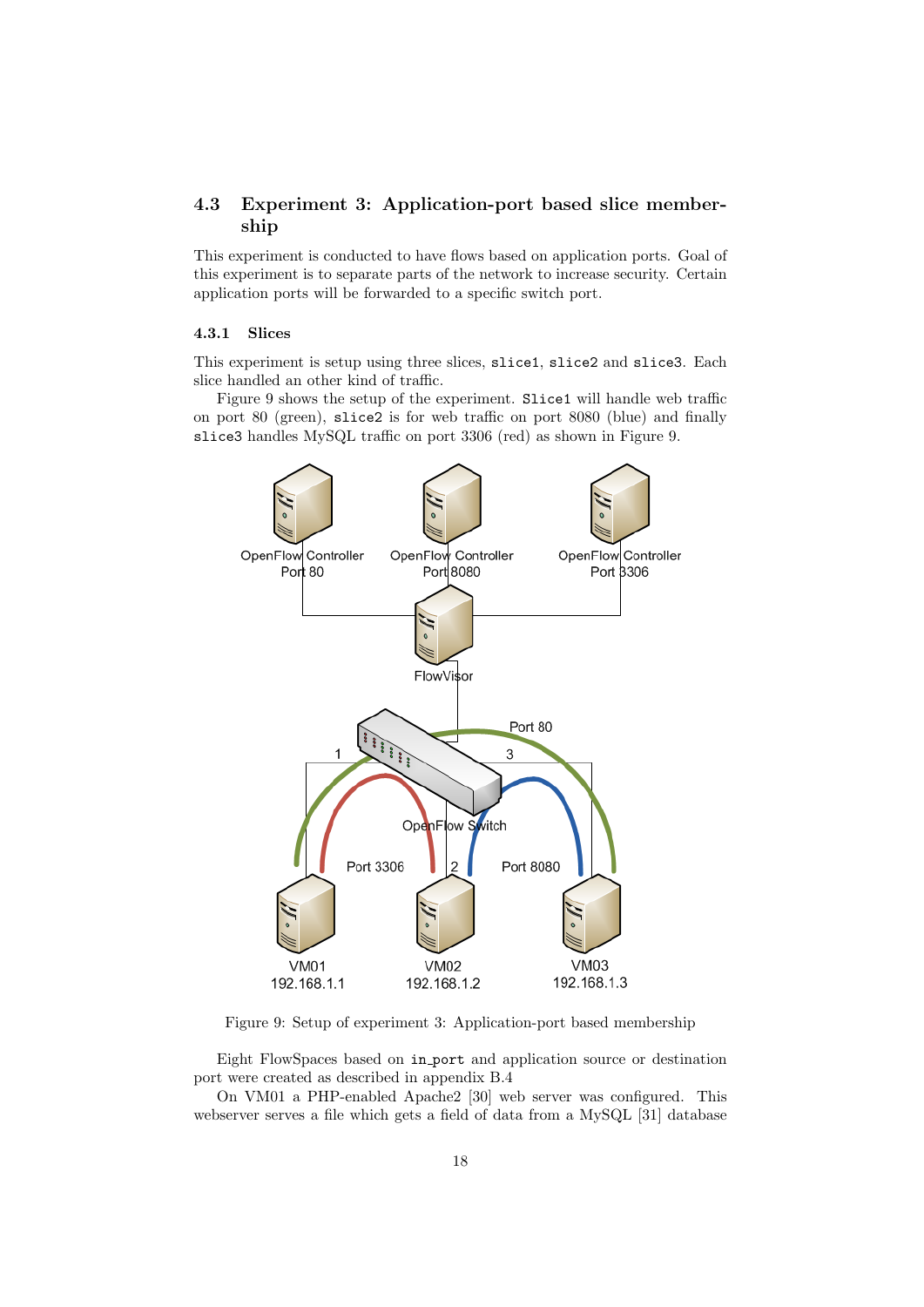back-end that is running on VM02.

When a page is accessed from VM03, the web server will connect to the database server to get a value from a field stored in the database. The result of this then is served to the end user on VM03.

On VM02 also an Apache2 web server is running on port 8080. The web server serves a static file and allows traffic from VM03.

# 4.3.2 Flow Entries

The described set up can be translated into the Flow entries as shown in Table 7.

| Controller  | Flow                                                           | Action     |
|-------------|----------------------------------------------------------------|------------|
| Floodlight1 | ether-type= $0x0800$ ,protocol=6, src-port=80, in_port 1       | out_port 3 |
| Floodlight1 | ether-type= $0x0800$ ,protocol=6, dst-port=80, in_port 3       | out_port 1 |
| Floodlight2 | ether-type= $0x0800$ ,protocol=6, src-port= $8080$             | out_port 3 |
| Floodlight2 | ether-type= $0x0800$ ,protocol=6, dst-port= $8080$ , in_port 3 | out_port 2 |
| Floodlight3 | ether-type= $0x0800$ ,protocol=6, src-port= $3306$             | out_port 1 |
| Floodlight3 | ether-type= $0x0800$ ,protocol=6, dst-port= $3306$             | out_port 1 |

Table 7: Created Flows for experiment 3

# 4.3.3 Result

Figure 10 shows that web traffic between VM03 and VM01 was possible. The file index.php includes the value from the field of the MySQL database, which means that the MySQL connection between VM01 and VM02 functions correctly.

| $\mathbf{x}$<br>$\Box$<br>$\mathbb{R}^2$ sebas@SNE-3: ~<br>$\Box$ |   |
|-------------------------------------------------------------------|---|
| sebas@SNE-3:~\$ wget 192.168.1.1/index.php                        | ▴ |
| --2012-10-10 14:55:49-- http://192.168.1.1/index.php              |   |
| Connecting to 192.168.1.1:80 connected.                           |   |
| HTTP request sent, awaiting response 200 OK                       |   |
| Length: 51 [text/html]                                            |   |
| Saving to: 'index.php'                                            |   |
| --.-K/s in 0s                                                     |   |
| 2012-10-10 14:55:49 (3.13 MB/s) - 'index.php' saved [51/51]       |   |
| sebas@SNE-3:~\$ cat index.php                                     |   |
| If this text shows up the connection is workingsebas@SNE-3:~\$    |   |

Figure 10: Get page from server and show contents

Traffic on port 8080 between VM03 and VM02 was also possible, the file could be downloaded. But VM03 could not access the server on port 3306 to access the MySQL database, as one can see in the screenshot in Figure: 11.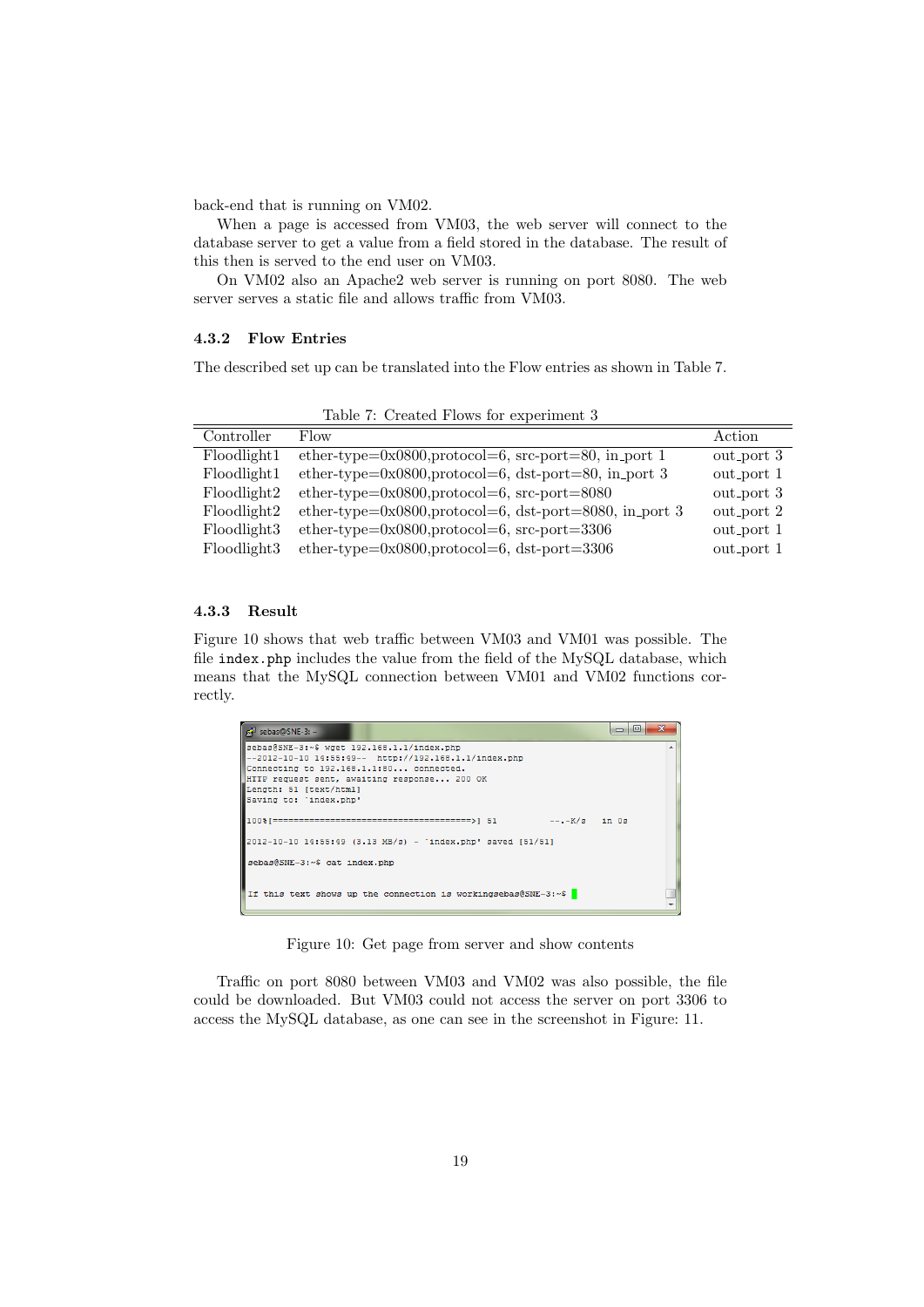| $\mathbb{R}^2$ sebas@SNE-3: ~                                                                                                           |                 | $\Box$ |  |
|-----------------------------------------------------------------------------------------------------------------------------------------|-----------------|--------|--|
| sebas@SNE-3:~\$ wget 192.168.1.2:8080<br>l--2012-10-10 14:56:56-- http://192.168.1.2:8080/<br>Connecting to 192.168.1.2:8080 connected. |                 |        |  |
| HTTP request sent, awaiting response 200 OK<br>Length: 177 [text/html]                                                                  |                 |        |  |
| Saving to: 'index.html'                                                                                                                 |                 |        |  |
|                                                                                                                                         | $--.-K/s$ in 0s |        |  |
| $ 2012-10-10$ 14:56:56 (18.2 MB/s) - 'index.html' saved [177/177]                                                                       |                 |        |  |
| sebas@SNE-3:~\$ telnet 192.168.1.2 3306                                                                                                 |                 |        |  |
| Trying 192.168.1.2<br>l^c:                                                                                                              |                 |        |  |
| $s$ ebas@SNE-3:~\$                                                                                                                      |                 |        |  |

Figure 11: Connection to port 8080 is possible but not to port 3306

# 4.4 Experiment 4: MAC-address based slice membership

This experiment is conducted to have flows based on destination MAC-address. Traffic to a destination MAC-address will be sent to the port where the host is attached. This could simulate the working of a traditional switch.

### 4.4.1 Slices

For this experiment only slice1 is used. Two FlowSpaces based on destination MAC-address for the hosts were created and one FlowSpace for ARP traffic. The configured FlowSpaces can be found in Table 8.

Table 8: Network Slices for experiment 4

| Slice FlowSpace                   |
|-----------------------------------|
| Slice1 dst-mac: 52:54:00:b2:0d:d6 |
| Slice1 dst-mac: 52:54:00:23:8b:87 |
| Slice1 $dl_type: 0x0806$          |

### 4.4.2 Flow Entries

After configuring the FlowSpaces the flow entries on the OpenFlow controller could be inserted. Every host is attached to its own port, therefore a direct mapping can be done of destination MAC-address and switch port.

To be able to translate the IP-address of a host to its MAC-address a flow entry that handles ARP-traffic is also inserted. The configured flow entries can be found in Table 9.

Table 9: Created Flows for experiment 4

| Controller  | Flow                         | Action       |
|-------------|------------------------------|--------------|
| Floodlight1 | dst-mac: $52:54:00:b2:0d:d6$ | out_port 1   |
| Floodlight1 | dst-mac: $52:54:00:23:8b:87$ | out_port 2   |
| Floodlight1 | ether-type: $0x0806$         | out_port all |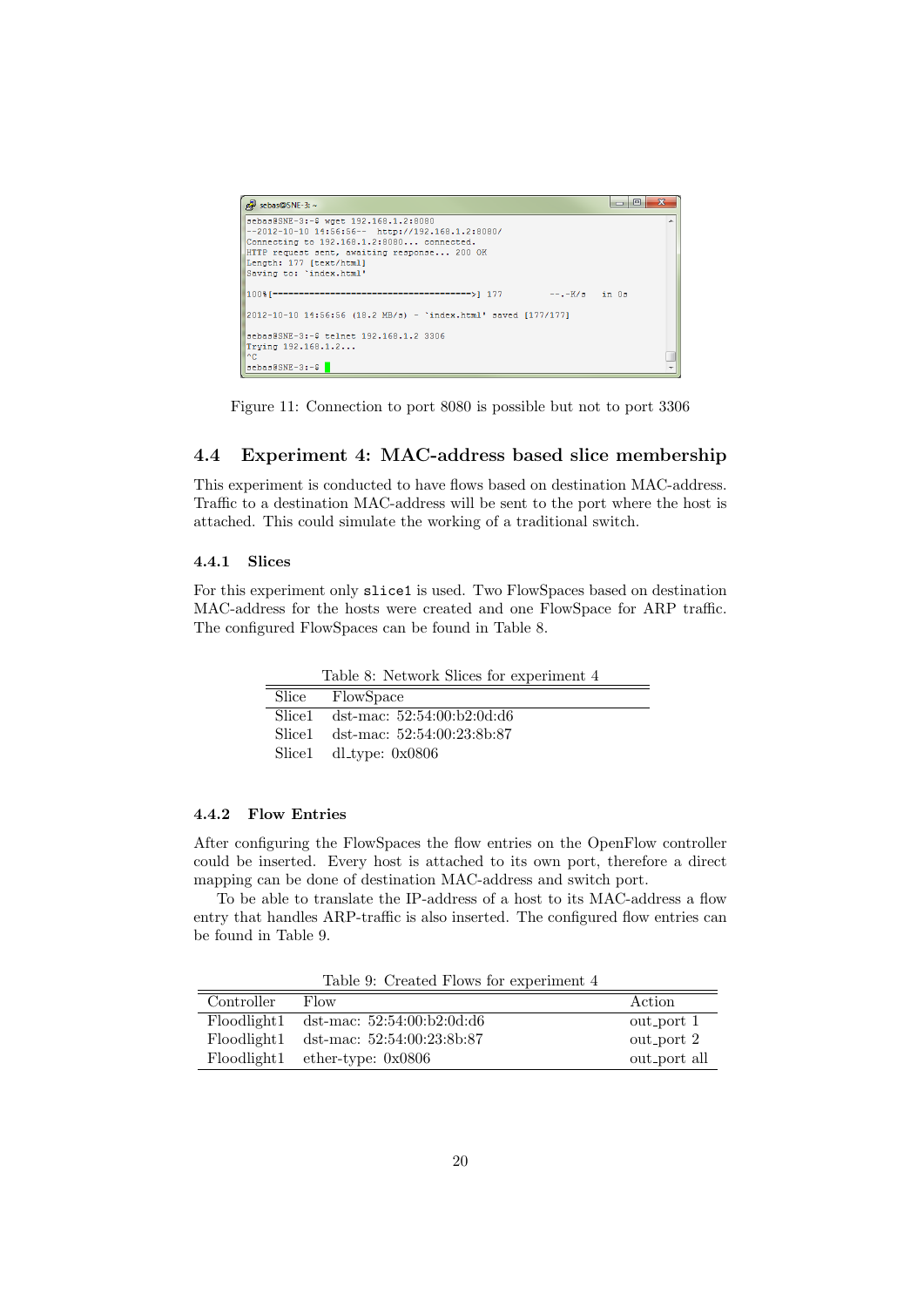## 4.4.3 Result

After pushing the flow entries to the OpenFlow switch, a ping from VM01 on port 1 to the VM02 on port 2 was possible. Inside the FlowTable of the switch one could find the following flow entries:

root@XorPlus#ovs-ofctl dump-flows br0 dl dst=52:54:00:23:8b:87 actions=output:2 dl dst=52:54:00:b2:0d:d6 actions=output:1 arp actions=ALL arp,dl dst=52:54:00:23:8b:87 actions=output:2 arp,dl dst=52:54:00:b2:0d:d6 actions=output:1

As one can see, there are five flow entries inside the switch table present. However, there were only three flow entries configured. FlowVisor did rewrite both destination MAC-address flow entries to match the FlowSpace.

The returning ARP traffic, should not be flooded to all ports of the switch but should only be sent to the designated host.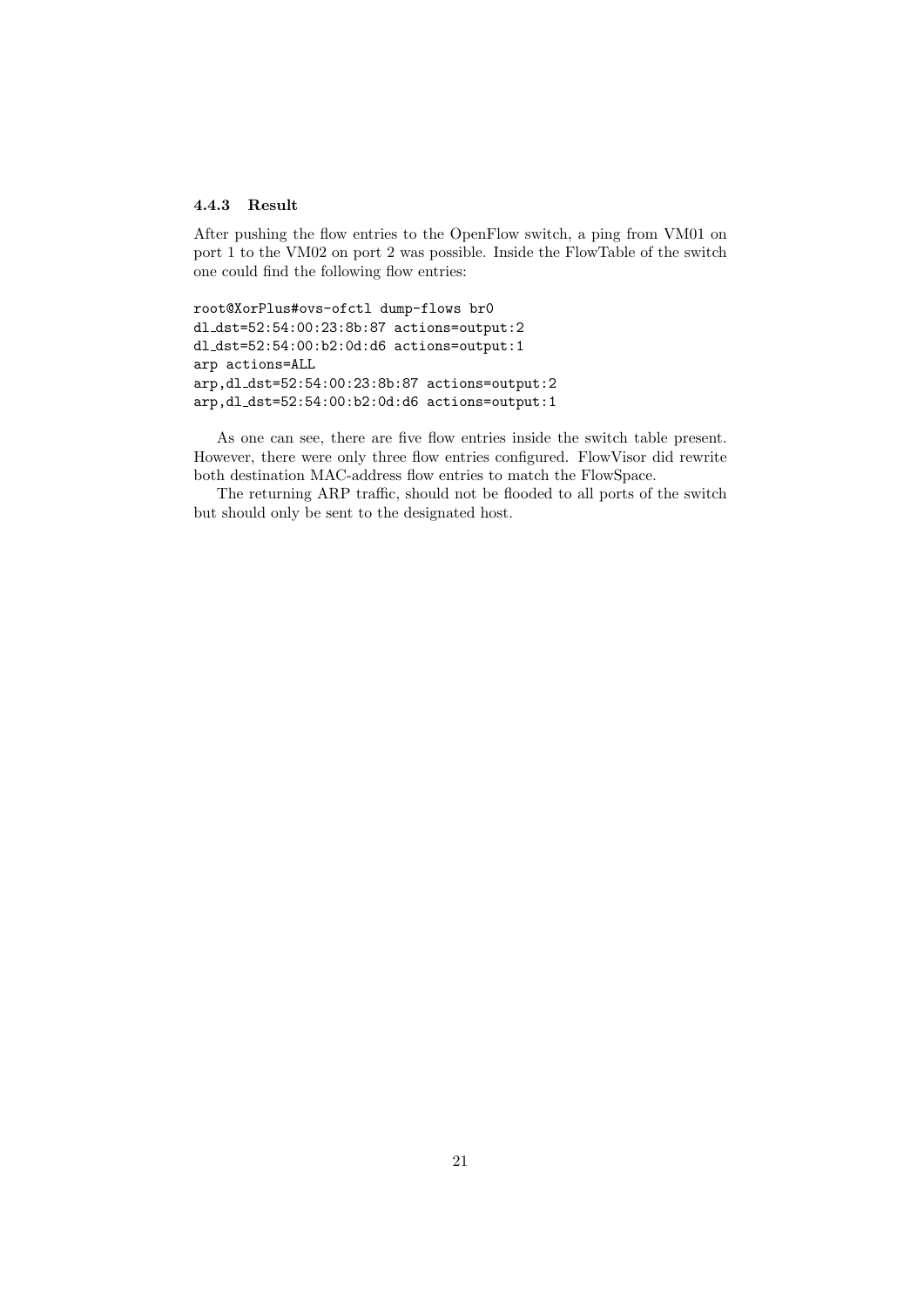# 4.5 Experiment 5: Switch events

This experiment is conducted to find out in which way switch events are handled by FlowVisor and the attached OpenFlow controllers. Therefore a simple network setup is created based on switch ports. To trigger a switch event a cable will be pulled from the switch.

# 4.5.1 Slices

Port 1 and port 2 of the switch belong to slice1 and port 3 and port 4 belong to slice2. The topology can be found in Figure 12.



Figure 12: Setup of experiment 5: Switch events

# 4.5.2 Flow Entries

Traffic between the ports which are assigned to the same slices is allowed. In Table 10 one can find the created flow entries that are pushed to the OpenFlow switch from the OpenFlow controllers. Traffic between port 1 and 2 and traffic between port 3 and 4 is allowed.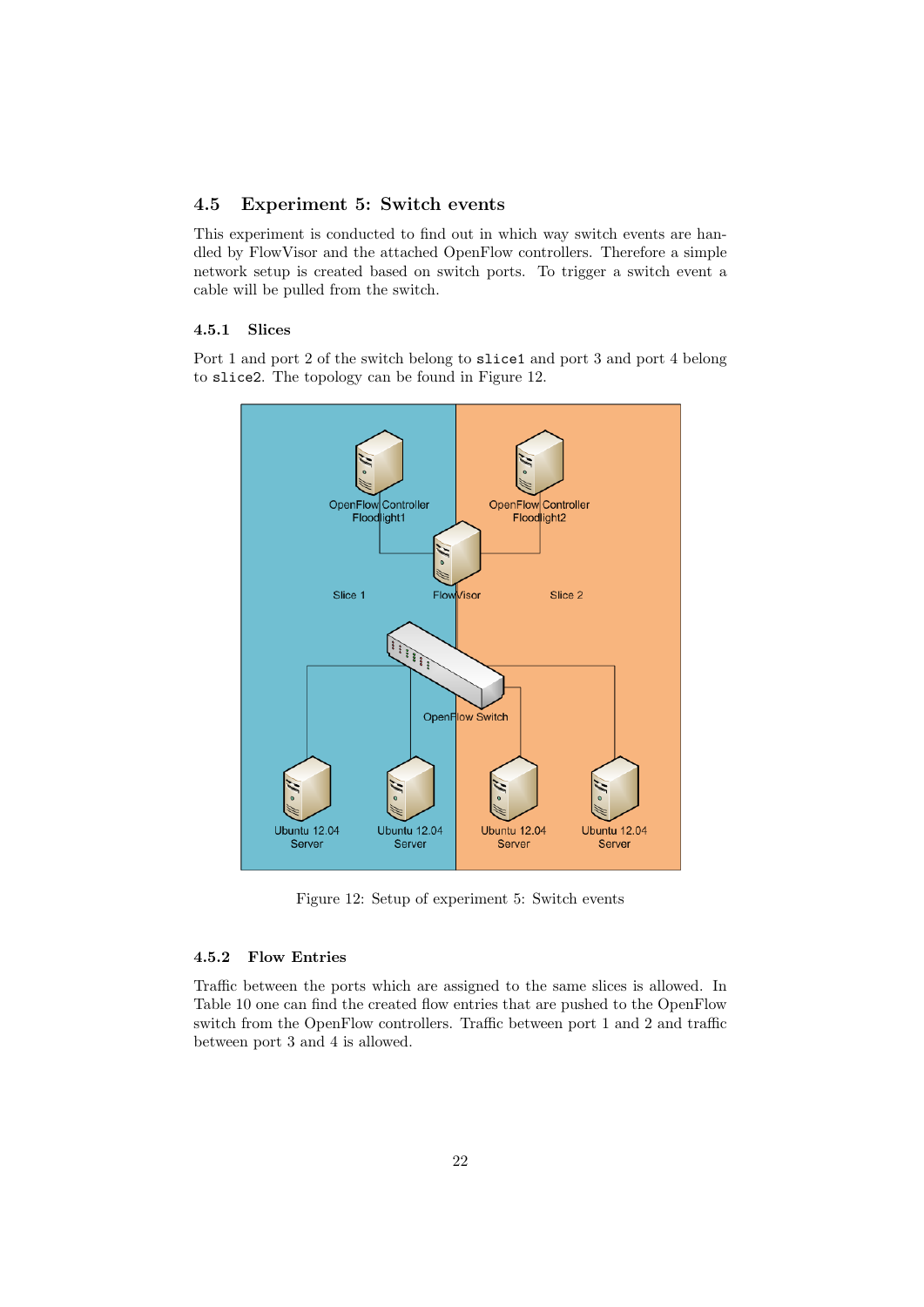Table 10: Created Flows for experiment 5

| Controller   | Flow                |
|--------------|---------------------|
| Floodlight 1 | in_port1 out_port 2 |
| Floodlight 1 | in_port2 out_port 1 |
| Floodlight 2 | in_port3 out_port 4 |
| Floodlight 2 | in_port4 out_port 3 |

# 4.5.3 Result

After configuring the flow entries and finding them in the switch the cable of port 2 is pulled out of the OpenFlow switch, which causes the port to go down. After some minutes the cable is put back into the switch and the port became up again.

Then the log-files of both Flowvisor as well the OpenFlow controllers are examined. Inside FlowVisor two messages regarding a changed port status were logged:

```
1 Oct - 13:33:38 INFO org.flowvisor.log.AnyLogger.log(AnyLogger.java:38)
modifying port 2
1 Oct - 13:36:33 INFO org.flowvisor.log.AnyLogger.log(AnyLogger.java:38)
modifying port 2
```
The first message is regarding the port that goes down, and the second message belongs to the upcoming port.

In the log file of Floodlight 1 also messages belonging to a port status are found, but not in the log file of Floodlight 2, since this controller belongs to the slice where the port is not located.

Below the messages from the Floodlight log-file:

#### Remove port:

```
13:33:38.057 [New I/O server worker #1-1] DEBUG n.f.core.internal.Controller
- Port #2 modified for OFSwitchImpl [/145.100.37.143:42990
DPID[00:00:e8:9a:8f:fb:c3:5b]]
13:33:38.058 [pool-3-thread-13] DEBUG n.f.d.internal.DeviceManagerImpl
- Triggering update to attachment points due to topology change.
13:33:38.059 [pool-3-thread-13] DEBUG n.f.devicemanager.internal.Device
- DEVICE MOVE: Old AttachmentPoints: [],New AttachmentPoints: []
13:33:38.059 [pool-3-thread-13] DEBUG n.f.d.internal.DeviceManagerImpl
- Attachment point changed for device: Device [deviceKey=1,
entityClass=DefaultEntityClass, MAC=00:1c:73:08:11:8d, IPs=[], APs=[]]
```
#### Add port:

13:36:33.056 [New I/O server worker #1-1] DEBUG n.f.core.internal.Controller - Port #2 modified for OFSwitchImpl [/145.100.37.143:42990 DPID[00:00:e8:9a:8f:fb:c3:5b]] 13:36:33.056 [pool-3-thread-5] DEBUG n.f.d.internal.DeviceManagerImpl - Triggering update to attachment points due to topology change.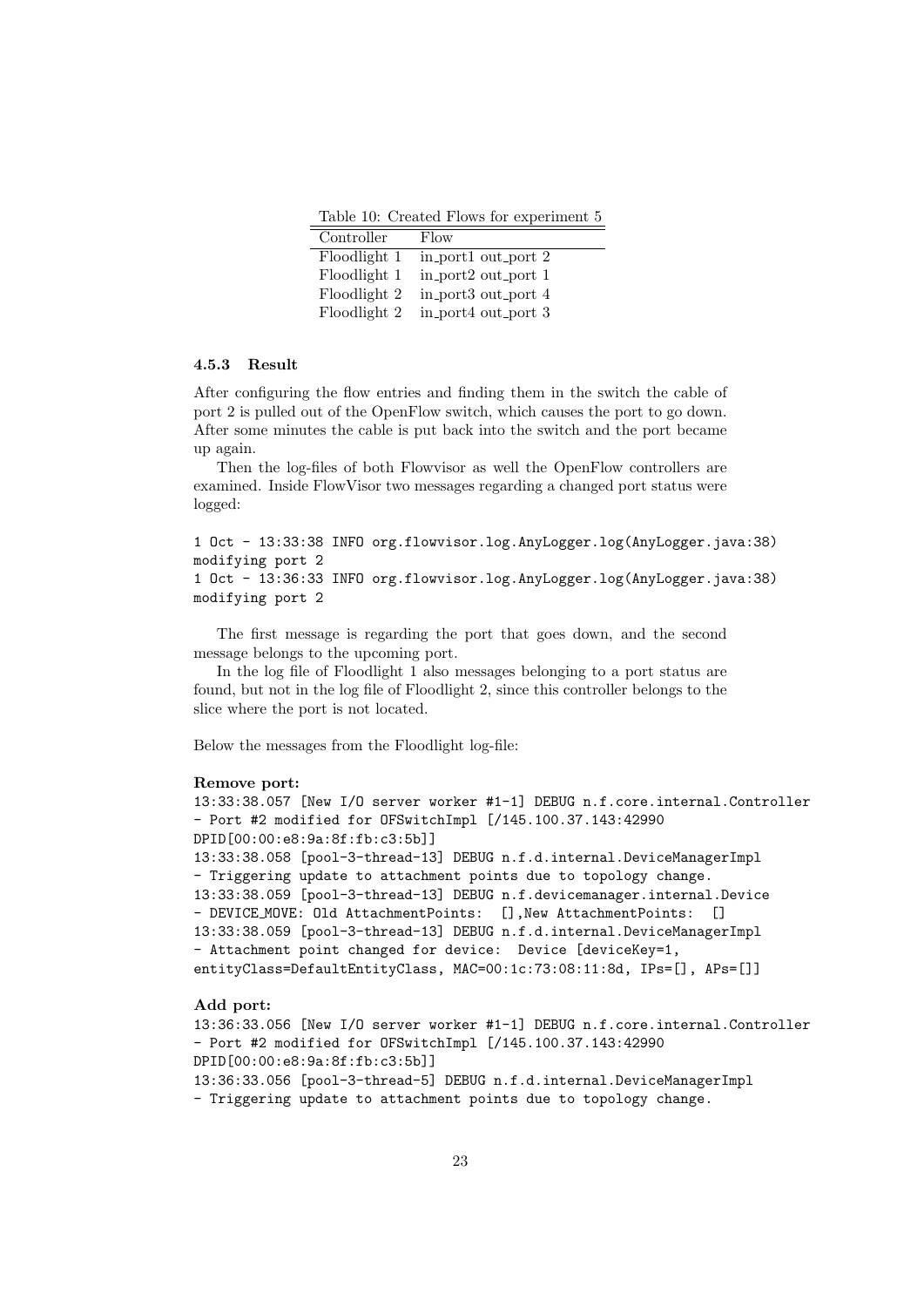```
13:36:33.057 [pool-3-thread-5] DEBUG n.f.devicemanager.internal.Device
- DEVICE MOVE: Old AttachmentPoints: [],New AttachmentPoints: []
13:36:33.057 [pool-3-thread-5] DEBUG n.f.d.internal.DeviceManagerImpl
- Attachment point changed for device: Device [deviceKey=1,
entityClass=DefaultEntityClass, MAC=00:1c:73:08:11:8d, IPs=[], APs=[]]
```
These messages belong to each the port down and the port up status. In Figure 13 one can see the port down OpenFlow message that is sent from FlowVisor to the OpenFlow controller.



Figure 13: OpenFlow protocol port change packet on the wire

This experiment showed that switch events are recognised by FlowVisor and sent to the responsible OpenFlow controller.

However, debugging a big OpenFlow network can be hard, assuming multiple switches and controllers are present. Finding an error inside the network can then be a time intensive task, because all log files have to be inspected.

Flowvisor gives the possibility to grant READ permissions to slices. Which means to each FlowSpace a monitor slice can be added. So switch events can be found inside one single log file, which makes finding errors easier.

In experiment 6 a setup is tested which includes a monitor slice.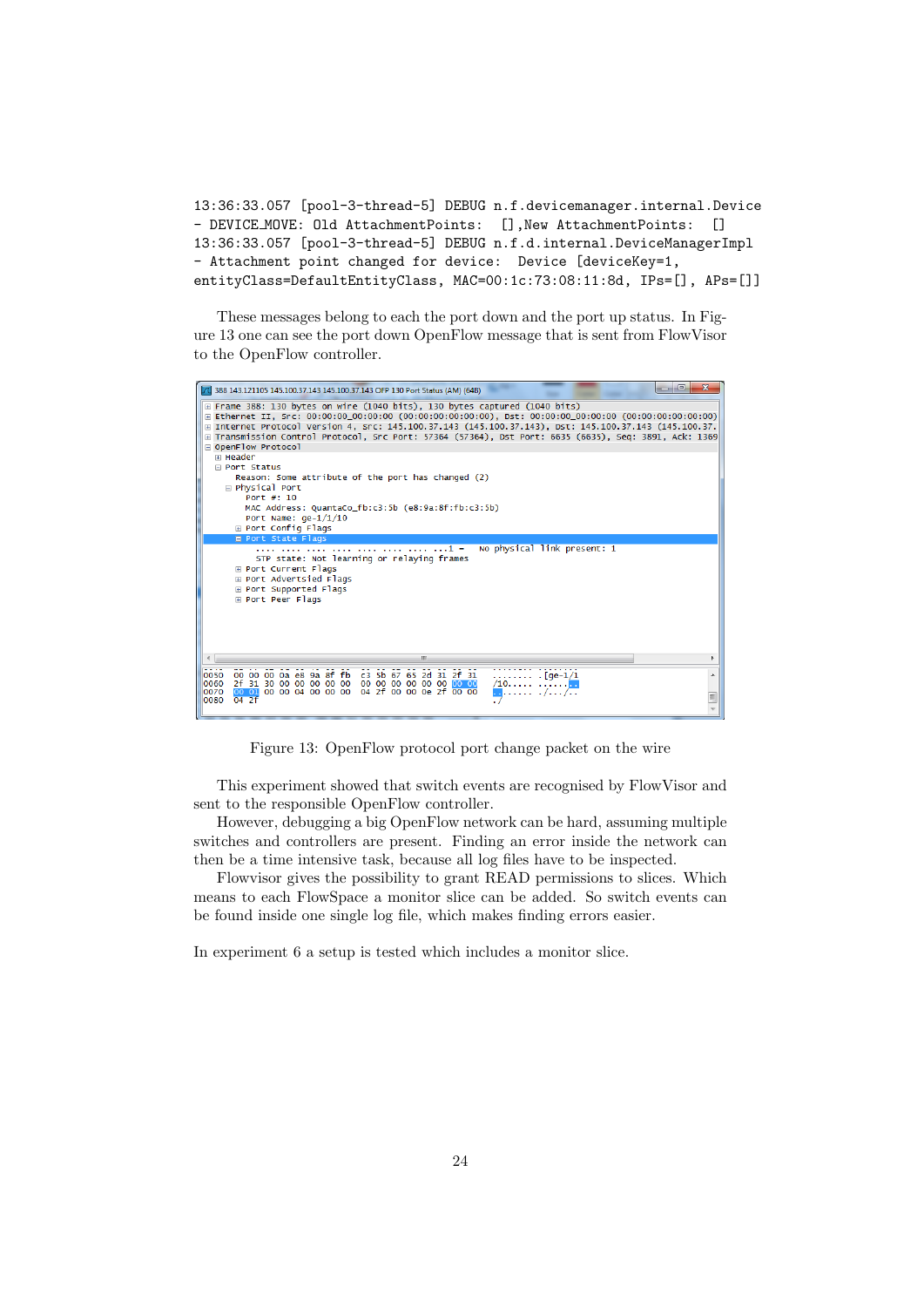# 4.6 Experiment 6: MAC-address and application port based slice membership

This experiment is conducted to have traffic streams either based on a specific MAC-address that is sent to port X and traffic based on MAC-address and destination port 80 was sent to port Y. Furthermore, a slice for monitoring purposes was added. This experiment relates to the separation of switch resources and switch events.

# 4.6.1 Slices

For this experiment slice1, slice2, slice3 and slice4 were used. The FlowSpaces were created based on source MAC-address. An overview of the created FlowSpaces can be found in Table 11. Controller Floodlight 4 got read permissions for all the three slices.

Table 11: Network Slices for experiment 6

| Slice       | FlowSpace                    |
|-------------|------------------------------|
| Floodlight1 | src-mac: $52:54:00:b2:0d:d6$ |
| Floodlight2 | src-mac: $52:54:00:23:8b:87$ |
| Floodlight3 | src-mac: $52:54:00:04:4d:83$ |

### 4.6.2 Flow Entries

Traffic will flow between VM01 and VM02, except for traffic on application port 80. This traffic will be sent from VM01 to VM03 and from VM02 to VM03 and vice versa. The traffic between VM01 and VM02 will be based on MAC-address and the web traffic matches on the source and destination application port 80. The created flow entries can be found in Table 12.

| Controller  | Match                                     | Action     |
|-------------|-------------------------------------------|------------|
| Floodlight1 | $src$ -mac:52:54:00:b2:0d:d6              | out_port 2 |
| Floodlight1 | $src$ -mac:52:54:00:b2:0d:d6,ether-       | out_port 3 |
|             | $type:0x0800, protocol:6,dst-port:80$     |            |
| Floodlight2 | src-mac:52:54:00:23:8b:87                 | out_port 1 |
| Floodlight2 | src-mac:52:54:00:23:8b:87,ether-          | out_port 3 |
|             | $type:0x0800, protocol:6,dst-port:80$     |            |
| Floodlight3 | src-mac:52:54:00:d4:4d:83,dst-            | out_port 1 |
|             | mac:52:54:00:b2:0d:d6,ether-              |            |
|             | $type: 0x0800, protocol: 6, src-port: 80$ |            |
| Floodlight3 | src-mac:52:54:00:d4:4d:83,dst-            | out_port 2 |
|             | mac:52:54:00:23:8b:87,ether-              |            |
|             | $type: 0x0800, protocol: 6, src-port: 80$ |            |
|             |                                           |            |

Table 12: Created Flows for experiment 6

Note that controller floodlight 4, which is attached to every FlowSpace as monitoring slice does not have any flow entries configured.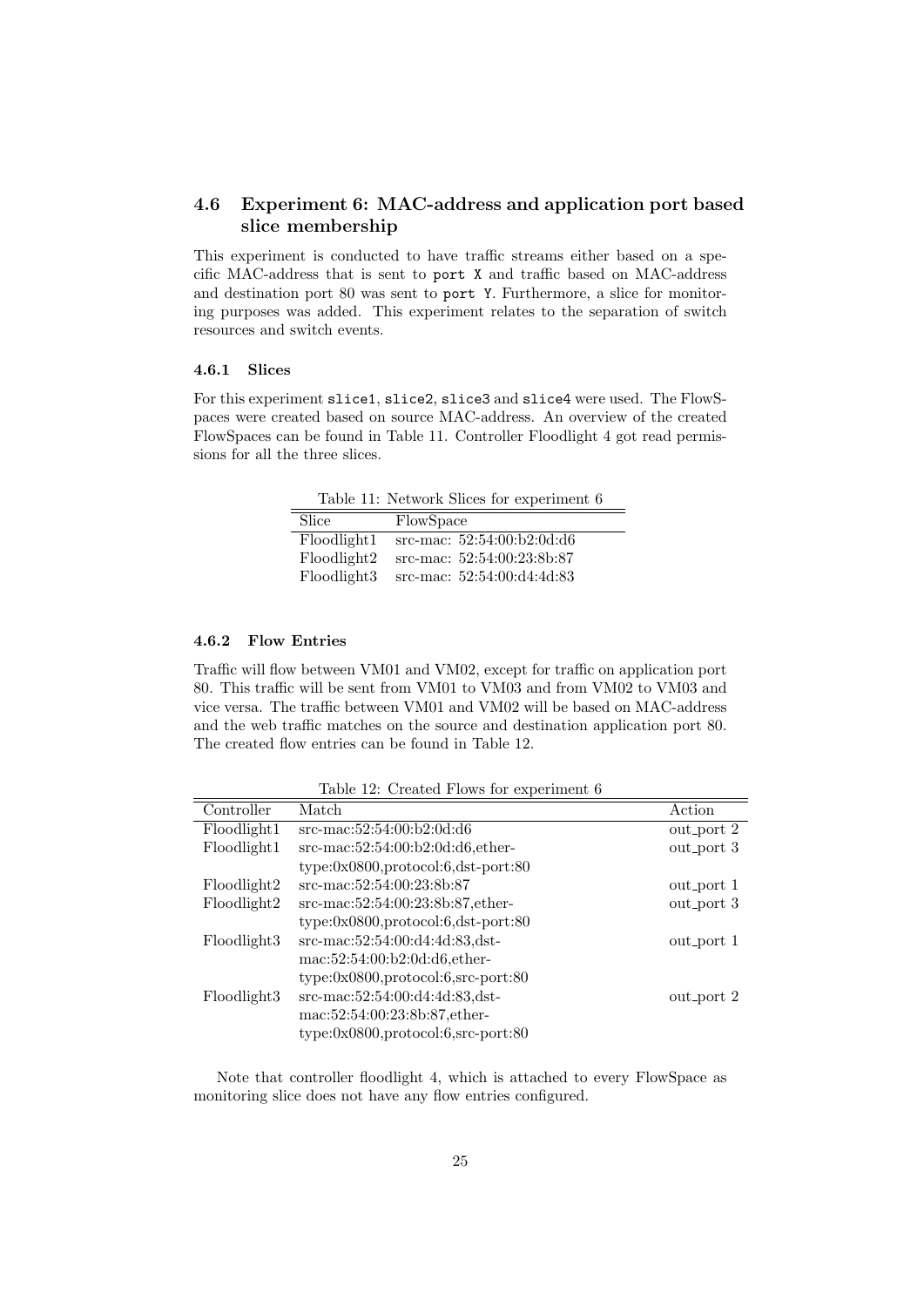### 4.6.3 Result

After configuring these flow entries host VM01 could ping host VM02 and vice versa. Also the web traffic on port 80 between host VM01 and host VM03 as well between host VM02 and host VM03 functioned as expected.

During the experiment the cable of port 2 was unplugged to see where the port modify massage are sent to when no FlowSpace based on port is configured. A log entry about the port was of course present in the log file of Flowvisor. Furthermore an entry was found in each Floodlight controller. This is caused due the fact that there is no FlowSpace attached to port 2.

The monitoring slice can read messages from all slices. The message of the modified port showed up only once. One could maybe expect that the message showed up tree times.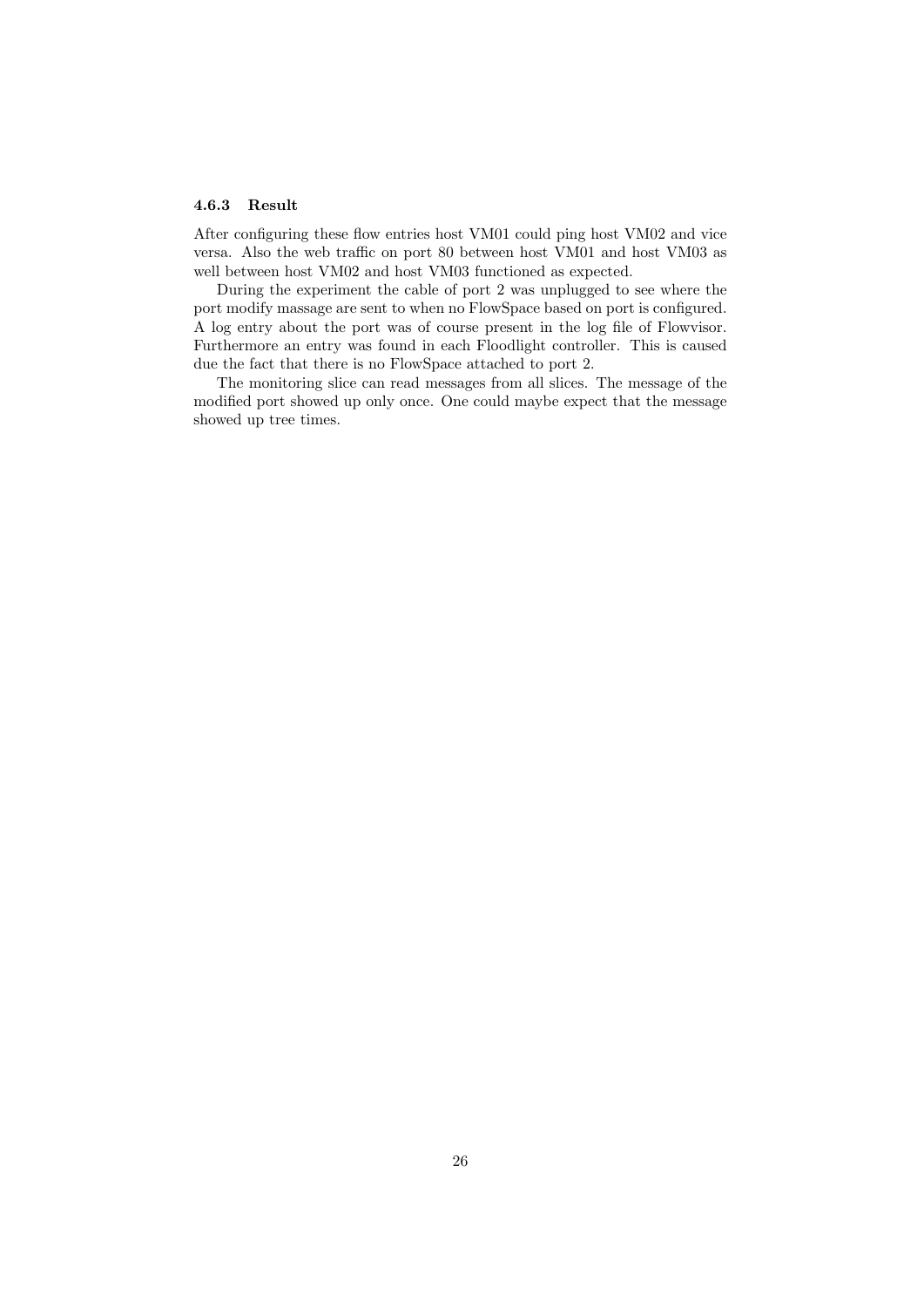### 4.7 Experiment 7: Slices based on layer 2, 3 and 4 fields

This experiment is conducted to see how FlowVisor handles FlowSpaces based on different fields on layer 2, layer 3 and layer 4 when installing Flows that have this fields wildcarded. For example a FlowSpace based on destination MAC-address and the Flow is based destination IP-address.

There will be several tests for this experiment, in each section a short description will be given on which slices are used as well which flow entries are entered.

### 4.7.1 MAC Based

Slice slice1 is used. FlowSpaces based on destination MAC-address: aa:aa:aa:aa:aa:aa and bb:bb:bb:bb:bb:bb:bb were created.

Two flow entries based on source MAC-address are inserted to the OpenFlow controller as shown in Table 13

|            | Table 15: Created Flows for experiment t |            |
|------------|------------------------------------------|------------|
| Controller | Match                                    | Action     |
|            | Floodlight1 src-mac:aa:aa:aa:aa:aa:aa:aa | out_port 2 |
|            | Floodlight1 src-mac:bb:bb:bb:bb:bb:bb:bb | out_port 1 |

 $T<sub>a</sub>$ ble 19:  $C<sub>measured</sub>$  Flower

After configuring the flow entries on the controller the following flow entries showed up at the switch:

```
root@XorPlus#ovs-ofctl dump-flows br0
dl src=bb:bb:bb:bb:bb:bb,dl dst=aa:aa:aa:aa:aa:aa actions=output:1
dl src=bb:bb:bb:bb:bb:bb,dl dst=bb:bb:bb:bb:bb:bb actions=output:1
dl src=aa:aa:aa:aa:aa:aa,dl dst=bb:bb:bb:bb:bb:bb actions=output:2
dl src=aa:aa:aa:aa:aa:aa,dl dst=aa:aa:aa:aa:aa:aa actions=output:2
```
As one can see four entries are present in the flow table. FlowVisor rewrites the flow entries to match them to the configured FlowSpace. Since the FlowSpace is based on destination MAC-address a flow entry with only a source MAC-address specified must match also the destination MAC-address, therefore both rules are added.

When running Flowvisor in DEBUG mode, one can see the modifications: (some output is omitted)

```
recv from controller: OFFlowMod (...) match=OFMatch[dl src=aa:aa:aa:aa:aa:aa]
(...) actions=OFActionOutput [type=OUTPUT];port=2
```

```
send to switch: OFFlowMod (...) match=OFMatch[dl_dst=aa:aa:aa:aa:aa:aa,
dl src=aa:aa:aa:aa:aa:aa] (...) actions=OFActionOutput [type=OUTPUT];port=2
send to switch: OFFlowMod (...) match=OFMatch[dl_dst=bb:bb:bb:bb:bb:bb,
dl src=aa:aa:aa:aa:aa:aa] (...) actions=OFActionOutput [type=OUTPUT];port=2
```
expanded fm 2 times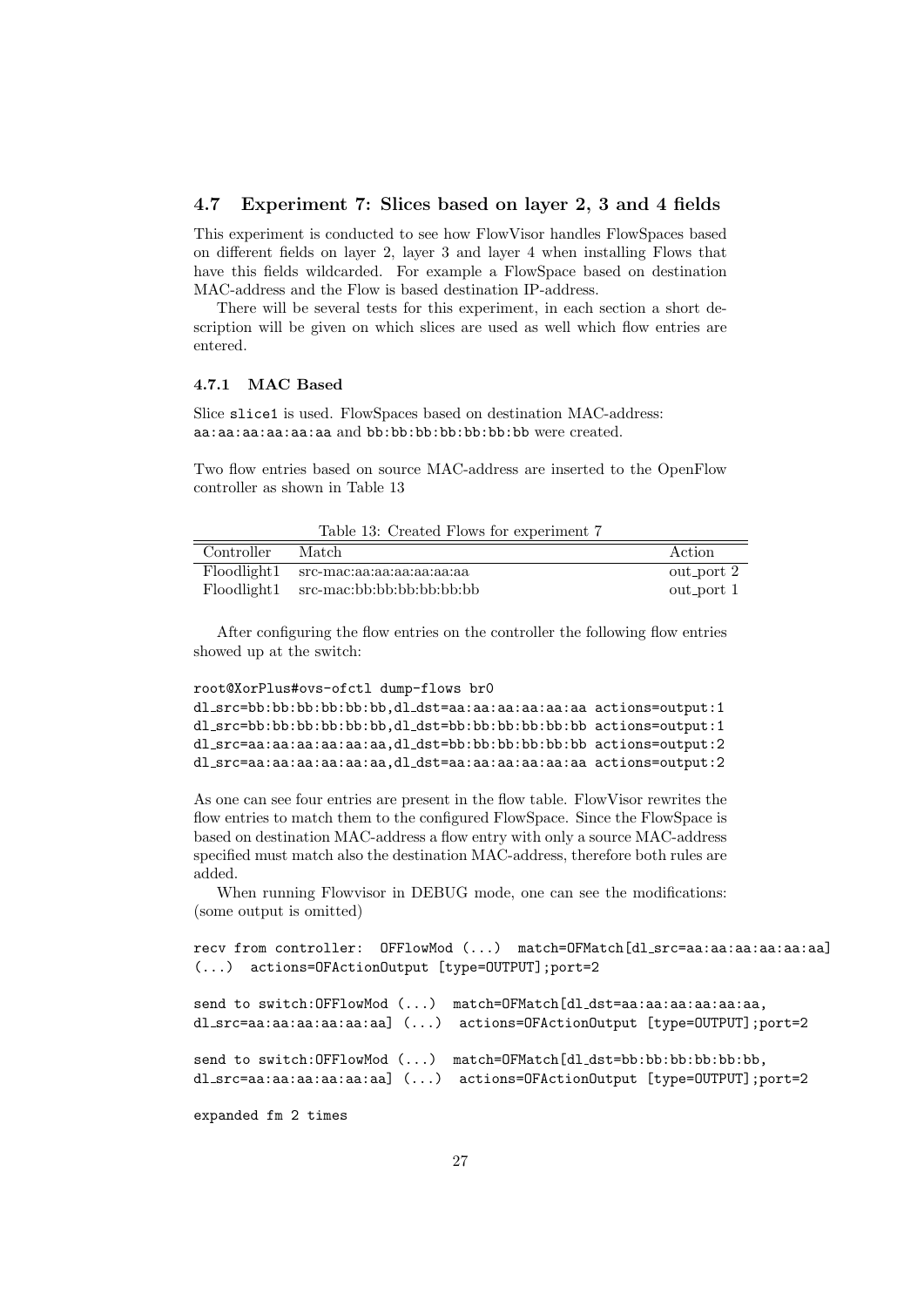FlowVisor expanded the FlowMod 2 times.

Next, I added a flow entry based on destination IP-address 192.168.1.1 and would assume that FlowVisor acted the same and rewrites the rule.

The added rule looked like this in the flow table of the switch:

ip,nw dst=192.168.1.1 actions=output:3

The flow entry was not modified to match the FlowSpace, but when looking into the log of FlowVisor the following is seen:

```
recv from controller: OFFlowMod (...) match=OFMatch[dl type=0x800,
nw dst=192.168.1.1] (...) actions=OFActionOutput [type=OUTPUT];port=3
```
send to switch: OFFlowMod (...) match=OFMatch [dl\_type=0x800,nw\_dst=192.168.1.1] (...) actions=OFActionOutput [type=OUTPUT];port=3

send to switch: OFFlowMod (...) match=OFMatch [dl\_type=0x800,nw\_dst=192.168.1.1] (...) actions=OFActionOutput [type=OUTPUT];port=3

#### expanded fm 2 times

It seems that FlowVisor want to change something because it says it expanded the FlowMod 2 times, but actually the flow entry is the same as configured into the controller. This may be eventually a bug in the software.

Actually this can create a security problem since now all traffic to IP-address 192.168.1.1 is allowed, and not as the FlowSpace says only traffic with destination MAC-address: aa:aa:aa:aa:aa:aa and bb:bb:bb:bb:bb:bb:bb.

## 4.7.2 IP Based

Slice1 is used. FlowSpaces based on destination IP-address 172.16.17.18, priority 100 and 192.168.1.1, priority 200 are configured.

A flow is inserted with a match on destination IP-address 192.168.1.1 and output port 2.

The flow table of the switch shows the entry:

#### ip,nw dst=192.168.1.1 actions=output:2

This is an entry which one can expect, because it matches the FlowSpace.

Now a flow entry was added that matches the source IP-address 10.10.10.10. Since this IP-address is not part of any flow space, one would expect that the destination IP-addresses 172.16.17.18 and 192.168.1.1 were added to the flow entry. Looking in to the flow table of the switch shows us that this is not the case.

ip,nw src=10.10.10.10,nw dst=172.16.17.18 actions=output:3

Only destination IP-address 172.16.17.18 was added to the flow even though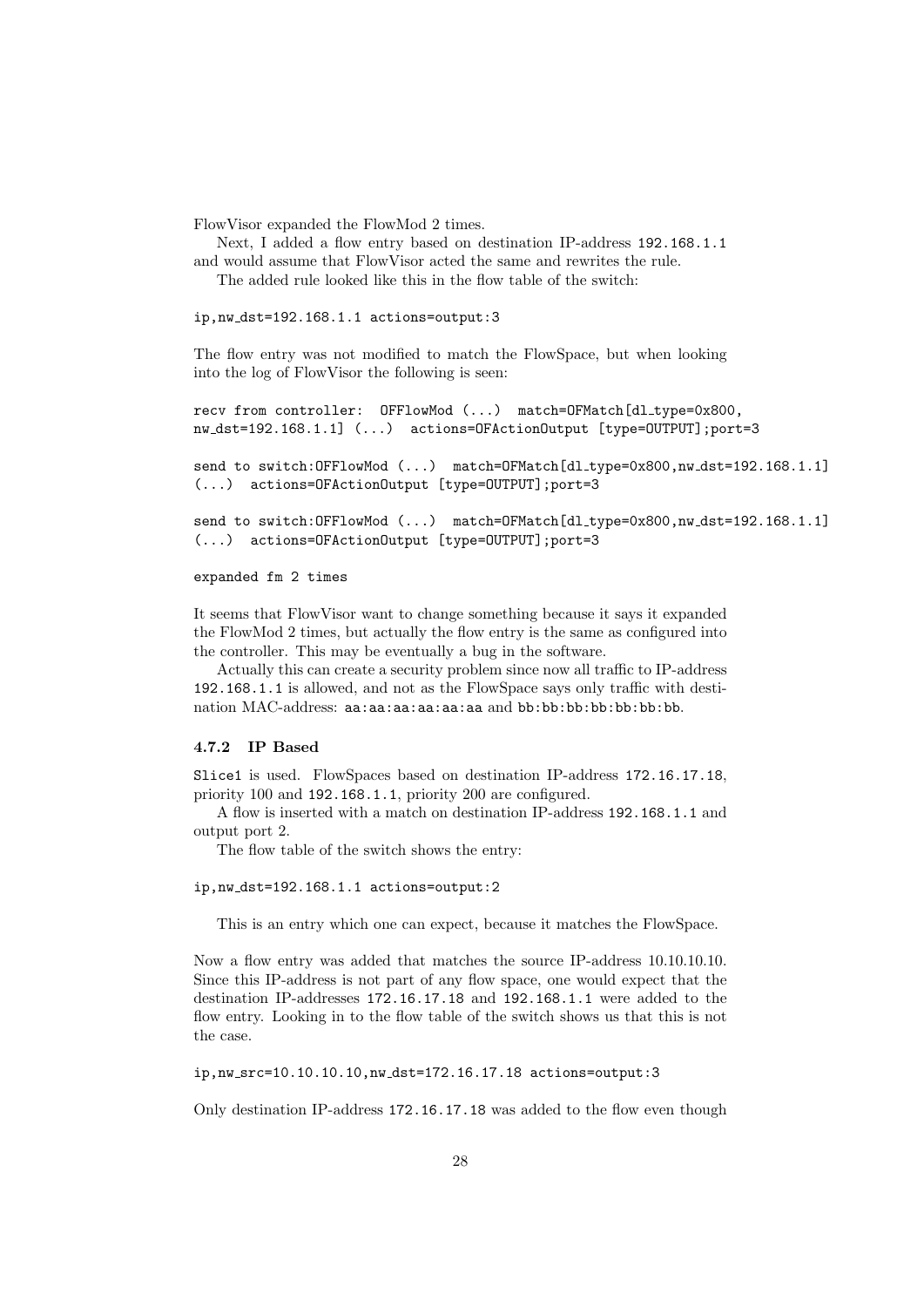it has a lower priority. Thus it seems that priority is ignored.

#### 4.7.3 Application port Based

For this test slice1 is used. FlowSpaces based on destination port 80 and 443 are used.

When adding a flow based on destination port 80 and with action output port 1 the result is as expected. Since destination port 80 matches the configured FlowSpace:

```
root@XorPlus#ovs-ofctl dump-flows br0
tcp,tp dst=80 actions=output:1
```
After adding a flow based on destination IP-address 192.168.1.1 and action output port 2. One would expect that both application ports 80 and 443 are added by FlowVisor to match the FlowSpace. But this is unfortunately not the case, as can seen in the flow entry on the switch:

```
root@XorPlus#ovs-ofctl dump-flows br0
tcp,nw dst=192.168.1.1 actions=output:2
```
This behaviour is the same as with the first MAC based test, FlowVisor shows also that the flow entry is not edited.

Trying again to add a flow entry but now with source MAC-address bb:bb:bb:bb:bb:bb and output port 1. The output on the switch looks the same, only the MAC-address is present in the flow table.

```
root@XorPlus#ovs-ofctl dump-flows br0
dl src=bb:bb:bb:bb:bb:bb actions=output:1
```
But when looking into the FlowVisor output, one can see that FlowVisor changes the flow entry to match both destination ports 80 and 443:

```
recv from controller: OFFlowMod (...) match=OFMatch[dl_src=bb:bb:bb:bb:bb:bb]
(...) actions=OFActionOutput [type=OUTPUT];port=1
```

```
send to switch:OFFlowMod (...) match=OFMatch[dl_src=bb:bb:bb:bb:bb;bb,tp_dst=443]
(...) actions=OFActionOutput [type=OUTPUT];port=1
```
send to switch:OFFlowMod (...) match=OFMatch[dl\_src=bb:bb:bb:bb:bb:bb,tp\_dst=80] (...) actions=OFActionOutput [type=OUTPUT];port=1

expanded fm 2 times: OFFlowMod

However, this change is for an unknown reason not seen and received by the switch and therefore not applied to the flow table.

#### 4.7.4 Results

Based on the observed output during the different tests it seems that not everything is working properly as one would assume after reading the documentation.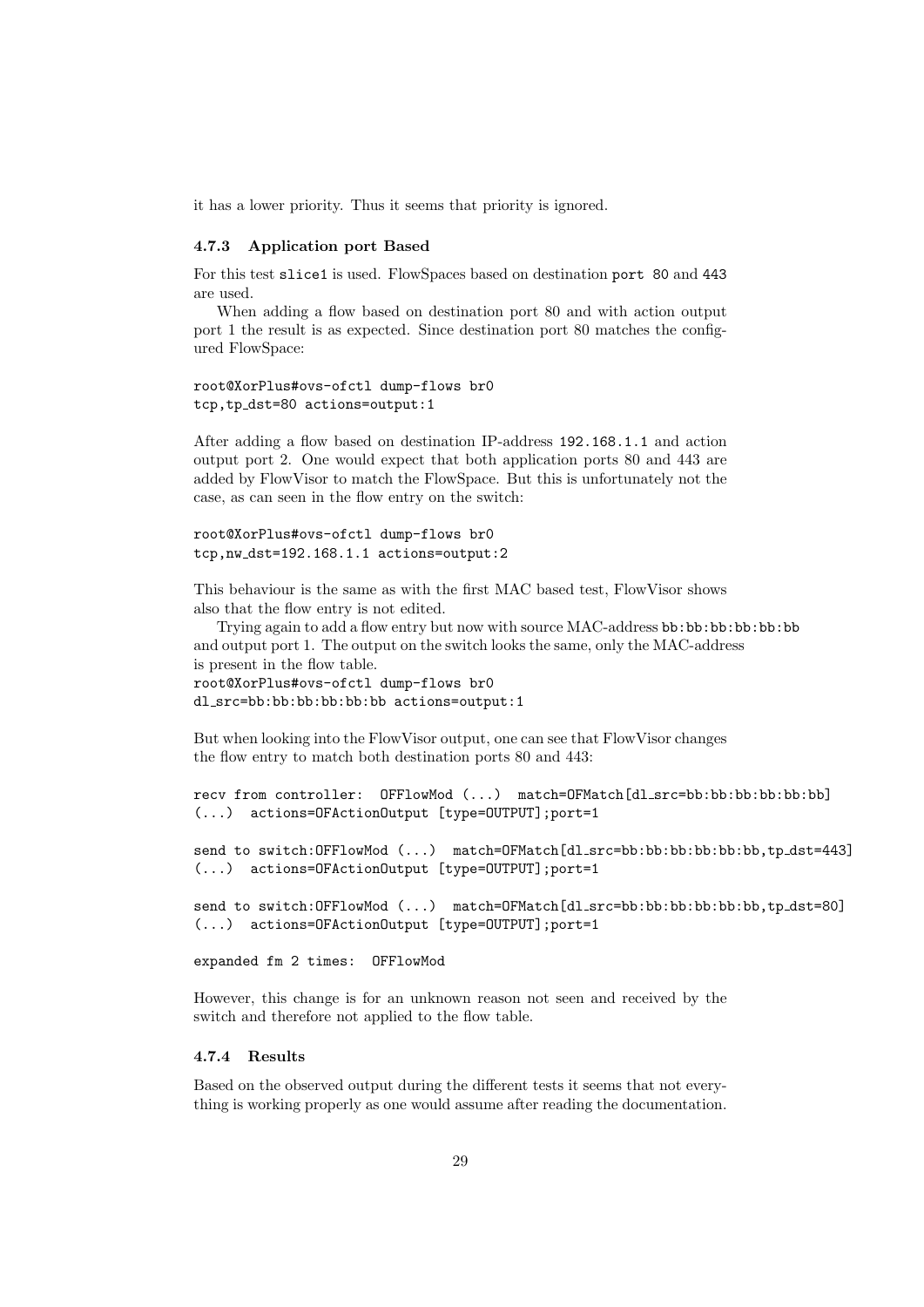When using wildcards it seems that not every time a match for the FlowSpace is created, which opens the whole network for unwanted traffic.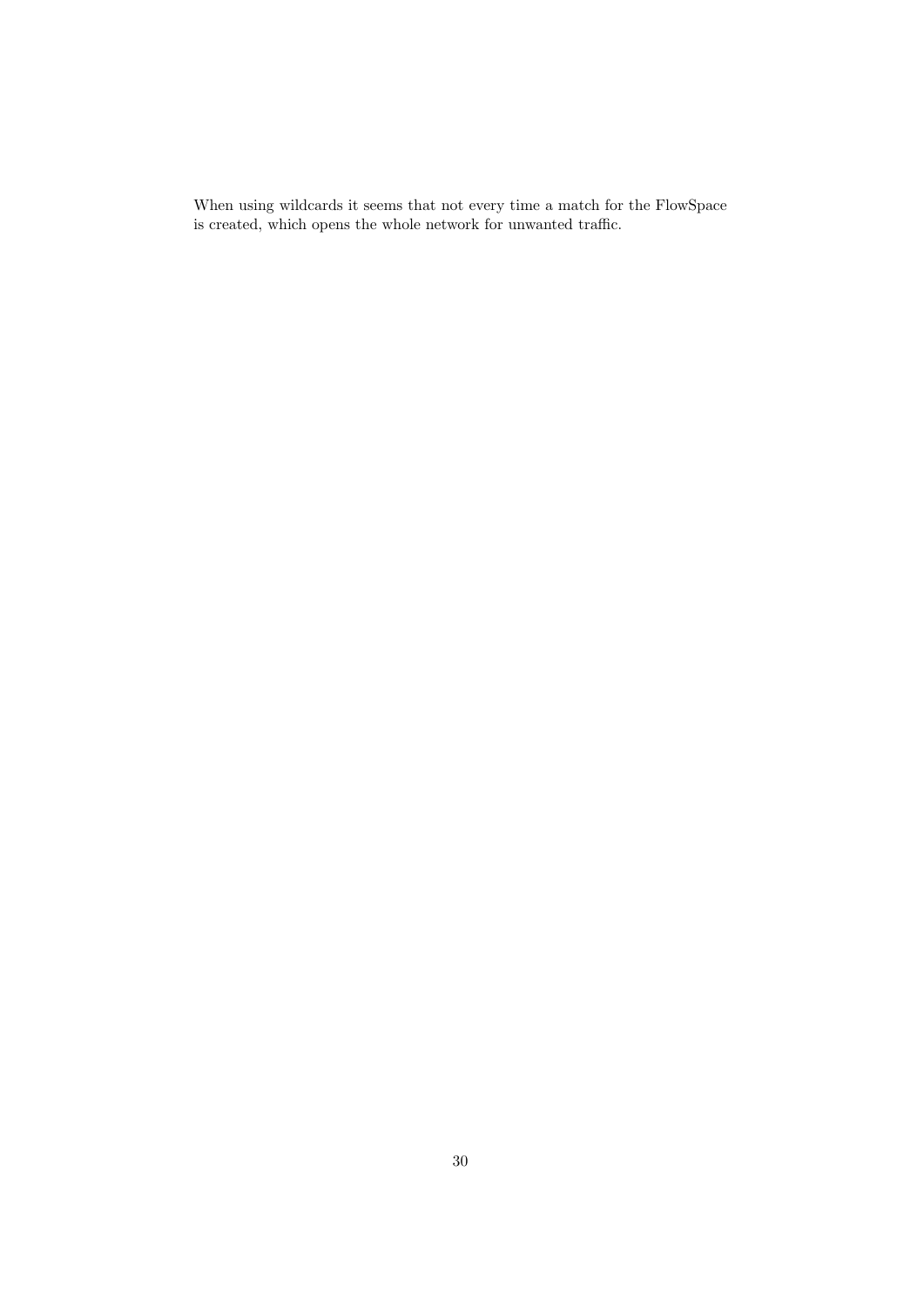# 5 Summary of results

In this chapter the results of the conducted experiments from the previous chapter will discussed in relation to the research questions.

#### Experiment 1: Switch-port based slice membership

Experiment 1 showed that an OpenFlow controller only can insert flows for the slice where the controller belongs to when trying to insert flows for other slices FlowVisor gives a permission error message. FlowVisor takes care of the separation of the switch resources when talking about hardware. This experiment answered the question: In which way are the switch resources separated?

# Experiment 2: VLAN based slice membership

This experiment showed the working of a topology using VLANs with a shared trunk port. Traffic was assigned to different network slices based on the VLAN. For a short time a bug caused a disconnection between FlowVisor and the Open-Flow controller. This experiment did answer two questions: "In which way are the switch resources separated?" and "Which kind of bugs are known and still present?"

#### Experiment 3: Application-port based slice membership

One saw in this experiment that creating slices based on application ports are a good way to separate traffic streams between several servers. When using VLANs a similar setup was possible, but a router would be needed to allow traffic between the VLANs. With OpenFlow and FlowVisor this can be done with a switch, which reduces hardware costs. This experiment answered the question: In which way are the switch resources separated?

#### Experiment 4: MAC-address based slice membership

This experiment showed that a switch like configuration could be setup using OpenFlow. By defining flow entries based on a match on destination MAC-address and as action the port where the host is attached, the network acts in a way as a normal switch does. The flow entry for the ARP traffic was necessary to let the hosts find the MAC-address of the host which it want to reach. This experiment answered the question: In which way are the switch resources separated?

#### Experiment 5: Switch events

This experiment showed how switch events are handled. Basically the switch shows only port up and port down messages that could be seen in the logs of FlowVisor and the OpenFlow controller where the port belongs to. However this messages inside the logs originate from the OpenFlow packets that are sent on the wire. This experiment answered the question: How are switch events handled?

# Experiment 6: MAC-address and application port based slice membership

This experiment was combination of experiment 3, 4 and 5. Several traffic streams based on different fields of a packet worked as expected. The traffic streams were separated. In experiment 6 the switch messages were sent to all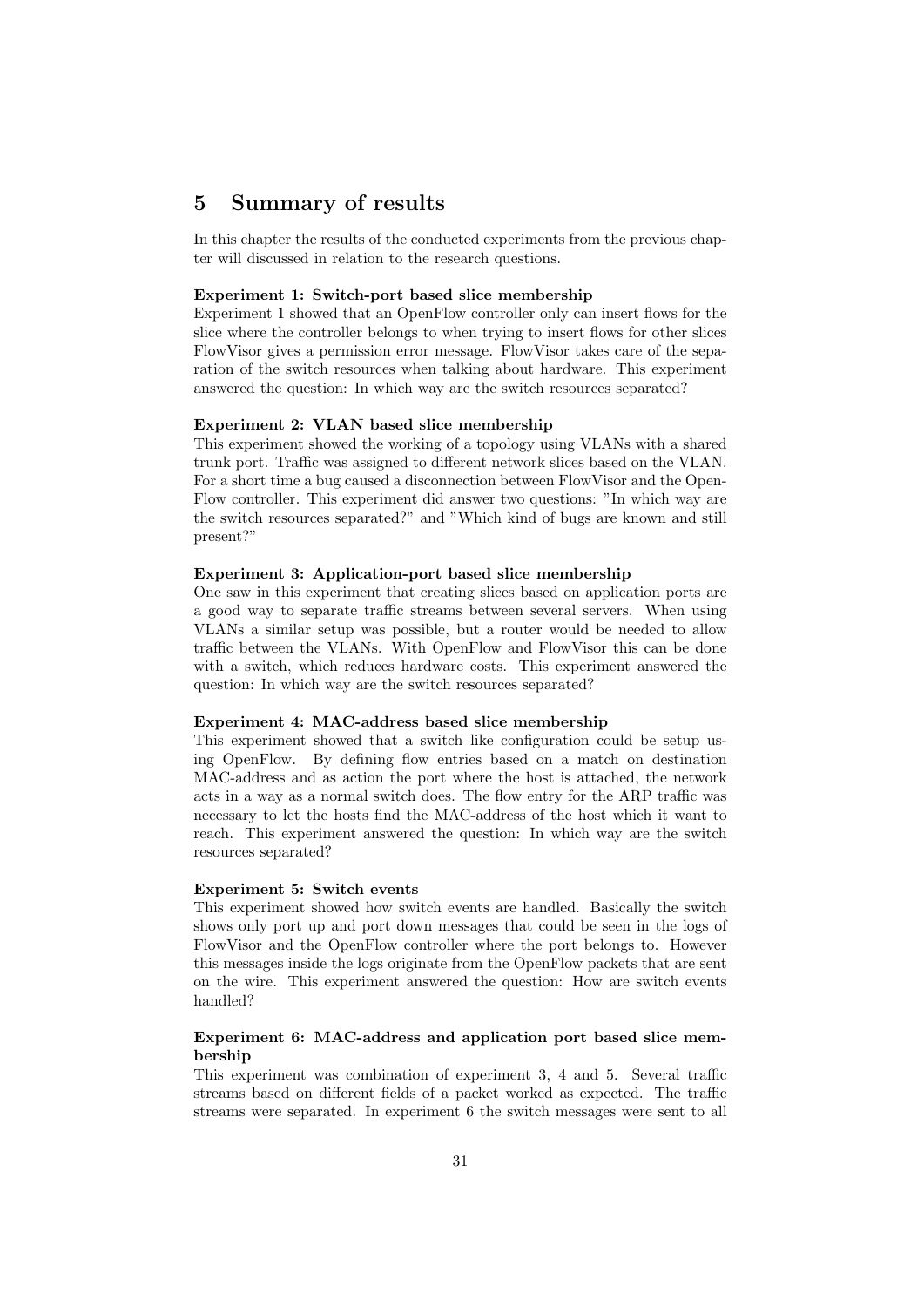OpenFlow controllers since there was not a single slice attached to one port. This experiment did answer two questions: "In which way are the switch resources separated?" and "How are switch events handled?"

# Experiment 7: Slices based on layer 2, 3 and 4 fields

The last experiment showed that when having FlowSpaces and flow entries based on different values of a packet the rewriting of this flow entries doesn't always work.

Using only MAC-address based flow entries as well FlowSpaces worked well, but as soon as an other layer is involved something went wrong. One would expect the same behaviour using different layers, for example MAC-address and IP-address. This experiment answered the question: In which way are the switch resources separated?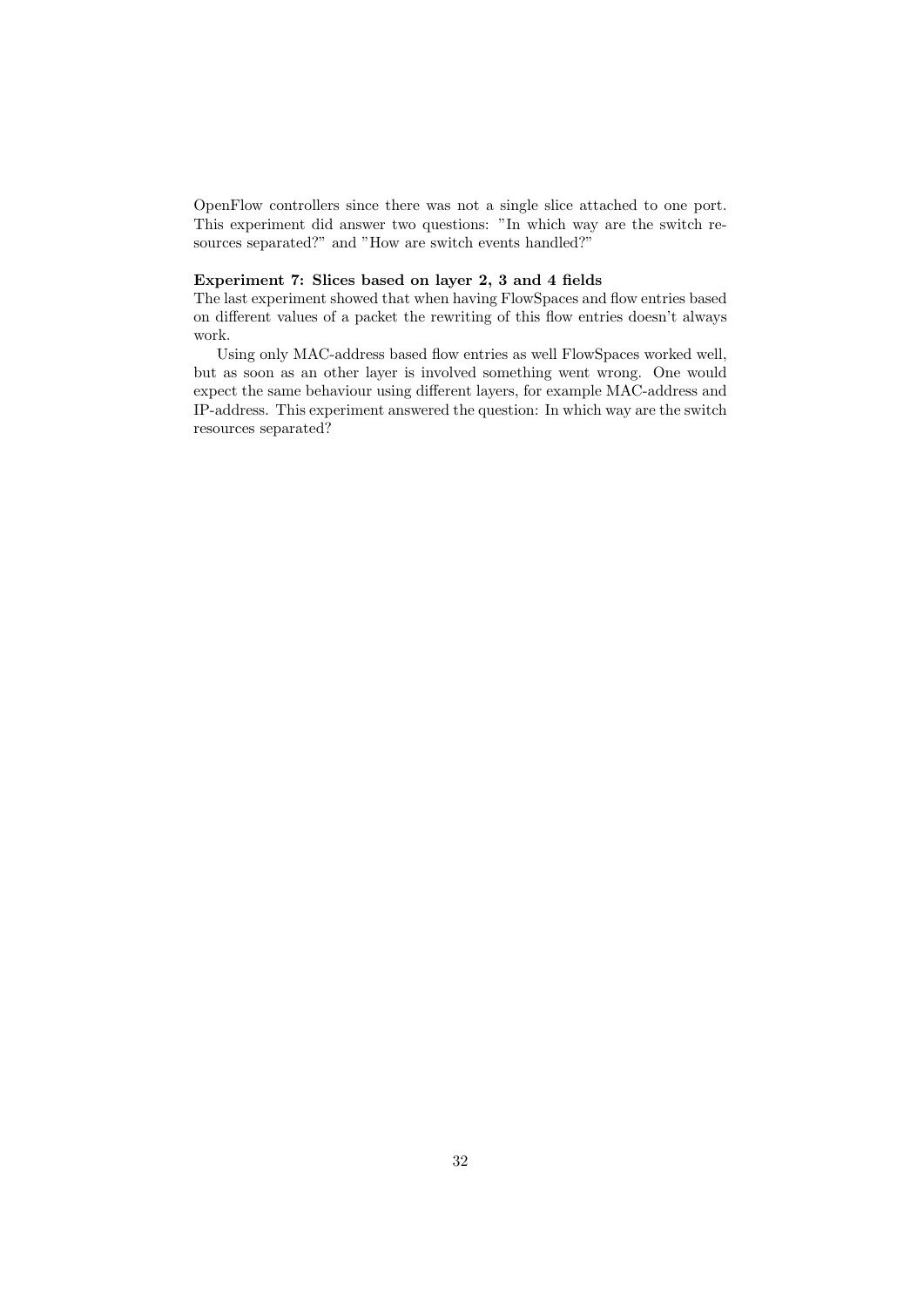# 6 Conclusion

In this chapter a conclusion is given based on the results of the experiments that are conducted during this research project.

The main research question of the project was:

"Is the current FlowVisor implementation version 0.8.5 suitable to create stable virtual networks in production environments?"

To answer this research question several sub-research-questions were created, which were answered by conducting experiments.

• How stable is an FlowVisor environment? Overall there were no issues regarding the stability of FlowVisor, once running FlowVisor did its job. However, bugs could cause a connection disconnect between FlowVisor and the OpenFlow controller.

Although I used a VM during the research to run FlowVisor and several OpenFlow controllers on it, that did not give a bad performance at all. Sometimes it took some seconds to insert a command using the fvctl-tool, but this was a reasonable amount of time.

• Is FlowVisor user friendly? This is surely not an easy question to answer, it will heavily depend on the user who is using FlowVisor. However, based on the user-experience I would call FlowVisor not that user friendly. Having to enter the password every time when issuing a command using the fvctl-tool is a bit annoying. Although a password file can be specified when using the fvctl-tool this introduces some kind of security issues, storing such a powerfull password in clear text on the server. Even when the password is stored encrypted in a file, an attacker could use this to bring down the network or create slices for his own purposes.

An interface called FlowVisor CLI is in development which offers a console to the user. In this console the FlowVisor commands can be entered, without password. This will improve the user experience and makes FlowVisor more user friendly.

• In which way are the switch resources separated? The resources of the switch are separated according to the created slices. A slice should not be able to enter flow entries for a slice it does not belong to.

Separating switch resources can be done based on application port or based on VLAN membership. FlowVisor ensures that only the responsible OpenFlow controller can add flow entries.

However, when using wildcarded flow entries like in experiment 7 it seems that the separation of the switch resources not always works as one would expect. FlowVisor does not in every case rewrite the flow entry to match the FlowSpace.

Other resource separating features like slice resource limits in the meaning of a limit in how many flow entries a slice can use, will be implemented in future releases of FlowVisor, see section 7.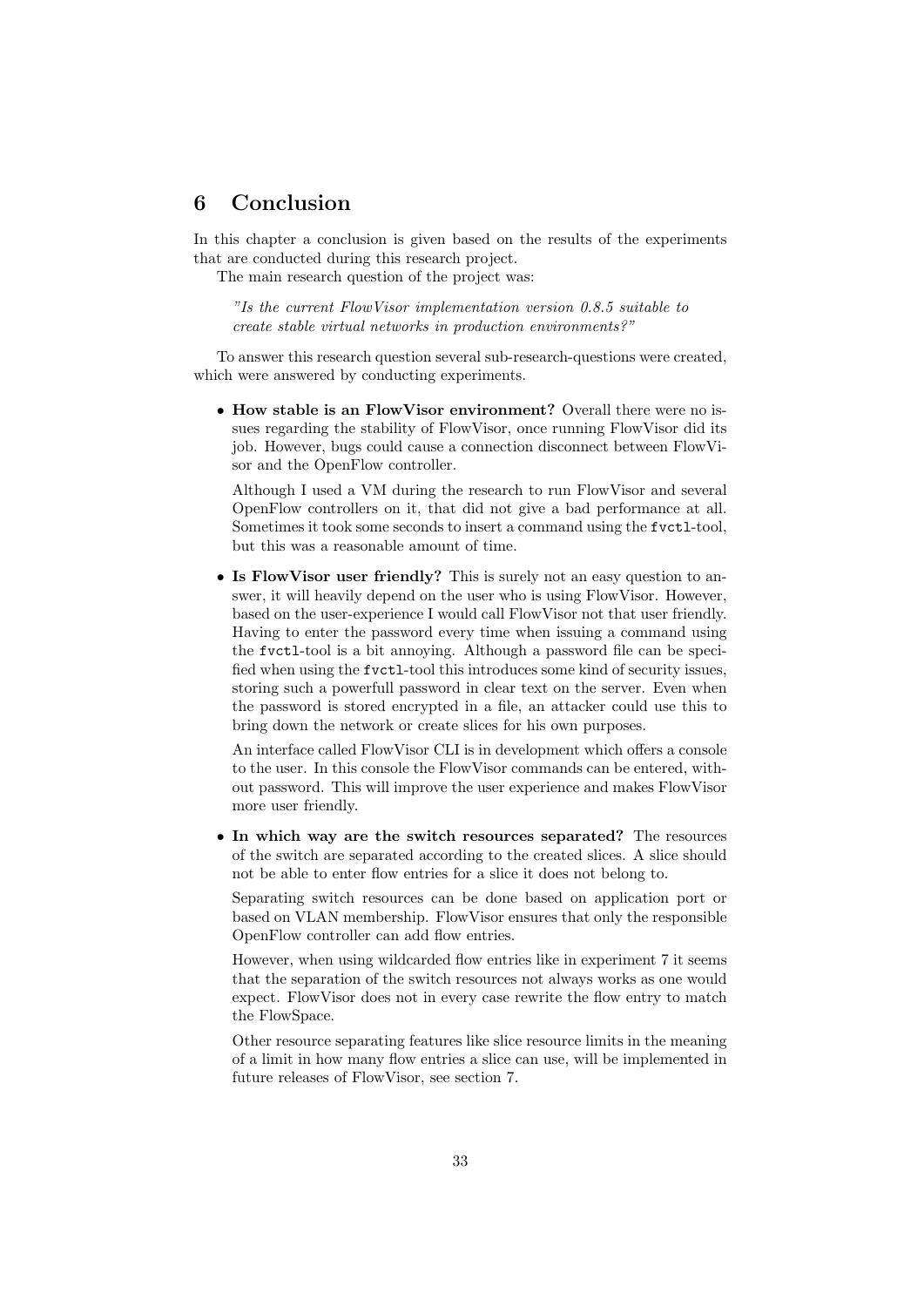• How are switch events handled? Switch events are handled by FlowVisor in a way that they are sent to the appropriate OpenFlow controller that is responsible for the slice where the switch event happens. If there is no OpenFlow controller, which is only connected to a switch port the message regarding the switch event is sent to all possible Openflow controllers. To have only one place to look for switch events one can implement monitor slices, which get all switch events.

The switch events are sent through the OpenFlow protocol and interpreted by FlowVisor as well the OpenFlow controller.

One could develop a module that gets the OpenFlow messages from FlowVisor and/or the OpenFlow controller. To receive all messages at a single point. It could be also maybe an extension to current monitoring tools like Nagios [32] or Cacti [33].

• What kind of bugs are known and still present? During experiment 2: VLAN based slice membership I did encounter the problem that the connection between FlowVisor and the OpenFlow controller was closed when using the stip-VLAN option in a flow entry.

Furthermore during experiment 7 some difficulties showed up when using wildcards in flow entries to match fields in FlowSpaces, which created some holes in the network so that unwanted traffic could be inserted from an other slice.

FlowVisor is not a finished product and bugs are present. Even when FlowVisor is finished there may be bugs. However, it may that some bugs are present but do not influence the working of FlowVisor in a specific setup, because the feature that has the bug is not used.

Based on the answers to the sub-research questions I want to answer my main research question

"Is the current FlowVisor implementation version 0.8.5 suitable to create stable virtual networks in production environments?"

as follows:

The current implementation of FlowVisor is not suitable to run in production environments. During the research several setups are used and they mostly turned out to work well. But some advances setups introduced some security issues. It may depend on the need of the user how complex a FlowVisor topology should be. Some users may be happy with a simple setup with only port based slices, to get some hands on experience with OpenFlow. Others may really need more advanced setups, and when using these one should really know what he is doing. Not only how to configure this kind of setup, but more important how to handle the setup in case of an unexpected error.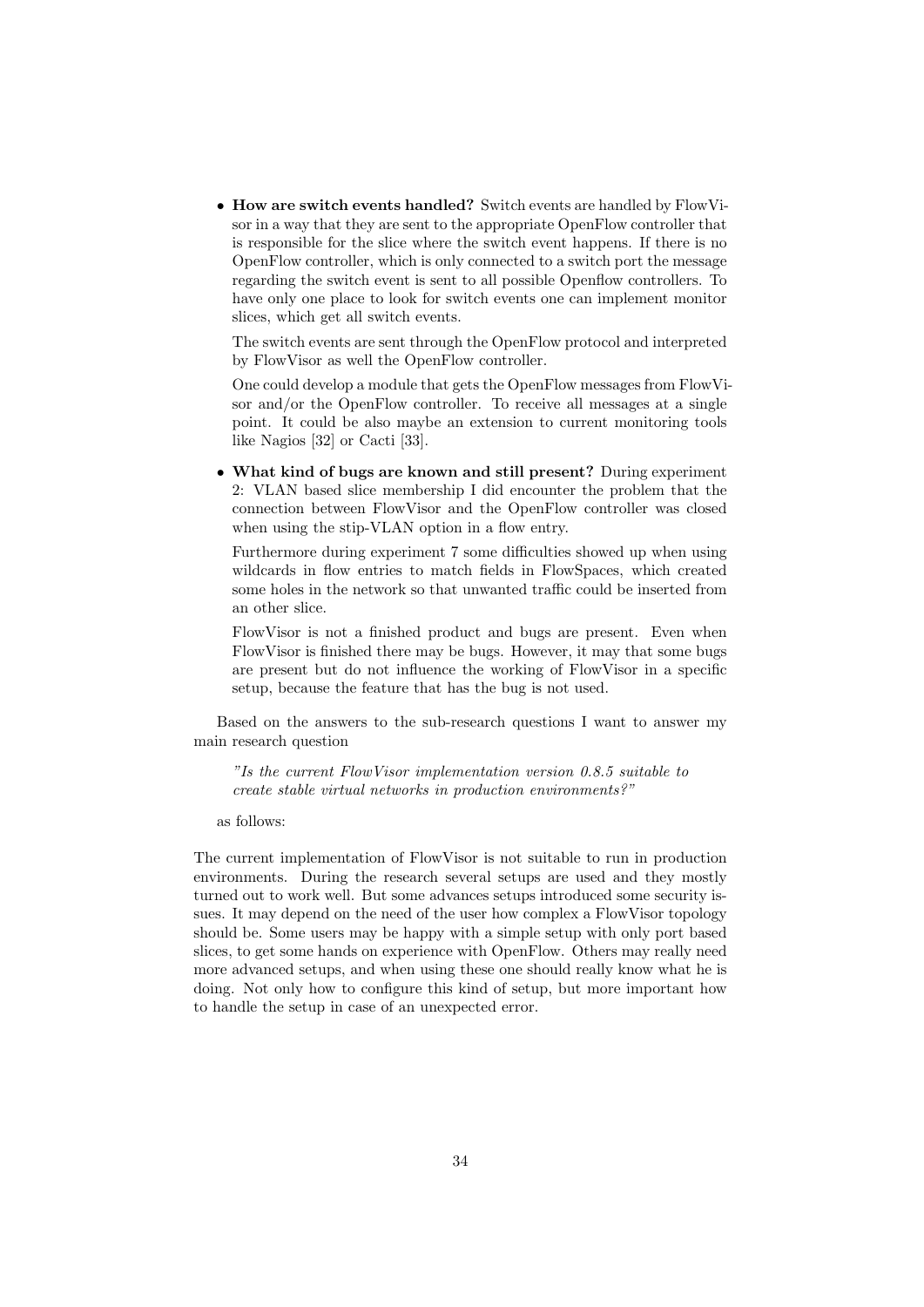# 7 Future Research

FlowVisor is not a finished product yet, new releases are published every few months. Therefore future research in the field is needed. One thing that should be tested is the new released version 0.8.6 [26] and 0.10.0rc1 [34] that were released recently. They give some improvements to version 0.8.5, which is used during the research [26]. Some of these improvements are:

- Hard slice resource limits of the TCAM space a slice can use.
- Path and naming mismatches between FlowVisor package and documentation.
- FlowVisor 0.6.x package improvements.
- Missing instructions for package install.

They all relate to some bugs, missing documentation or feature requests from users. There are more improvements, which can be found in the references that are stated above.

Furthermore a more advanced/bigger OpenFlow setup should be tested, with multiple OpenFlow switches. FlowVisor requires a lot of hardware resources according to the system requirements. During the research I worked with a very basic OpenFlow topology that consists of only one switch, this didn't add that much load to the VM where I ran Flowvisor as well the OpenFlow controllers. Although sometimes it took some seconds to insert a FlowSpace but this did not interrupt the use of FlowVisor.

Also the ignored priorities of the FlowSpace should be further investigated since this is an essential feature of FlowVisor to be able to classify traffic based on this priority, where more specific FlowSpaces get a higher priority.

One can have also a look into slicing a slice. Which means to use a Flowvisor on top of an other FlowVisor instance. Creating the right matching FlowSpaces may become harder in this situations.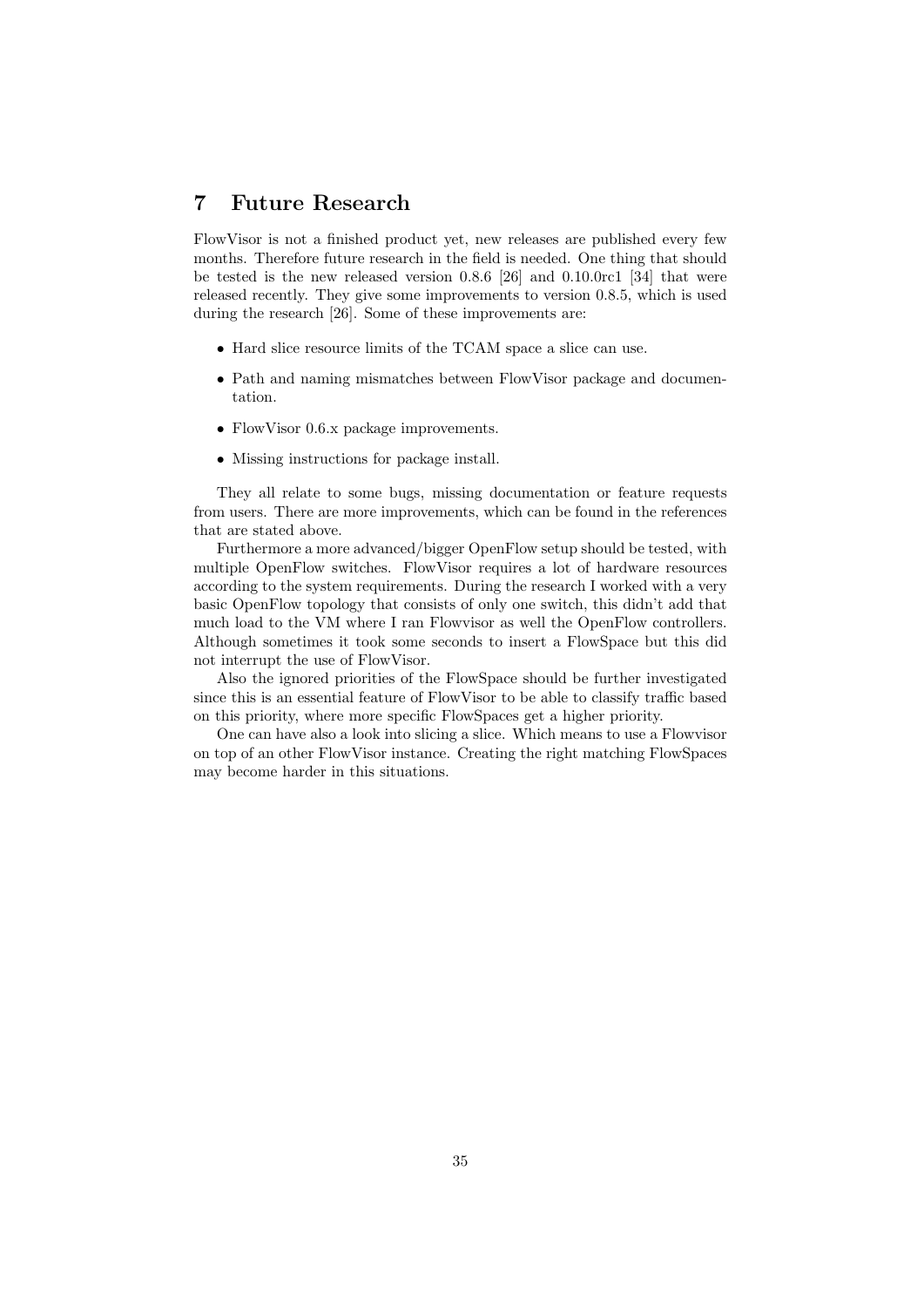# A List of Acronyms

API Application Programming Interface ARP Address Resolution Protocol DPID Datapath Identifier IPv4 Internet Protocol version 4 IPv6 Internet Protocol version 6 JSON JavaScript Object Notation MAC-address Media Access Control address REST REpresentational State Transfer SDN Software Defined Networking SSL Secure Sockets Layer TCP Transmission Control Protocol TLS Transport Layer Security VLAN Virtual Local Area Network VM Virtual Machine XML-RPC Extensible Markup Language - Remote Procedure Call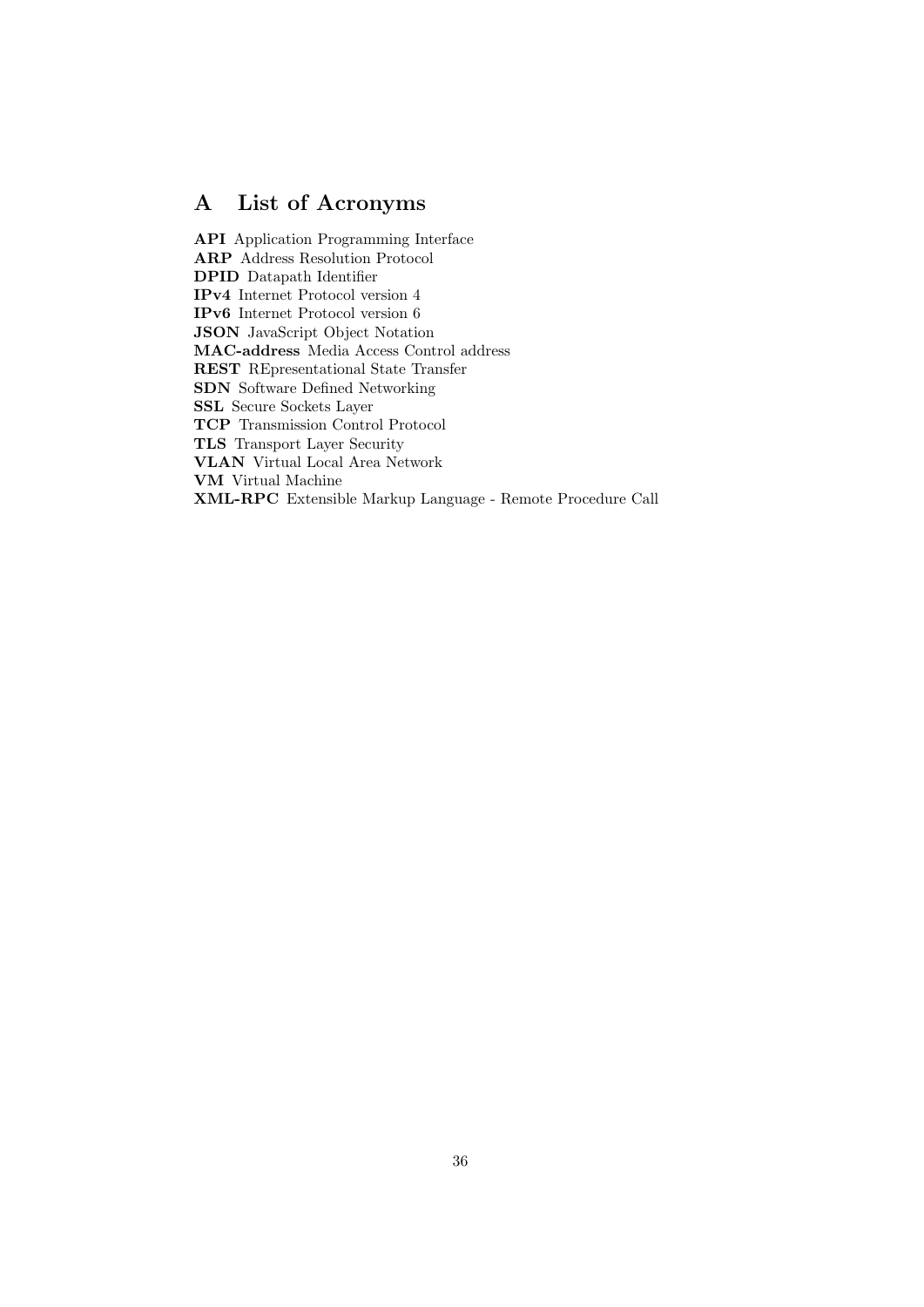# B Configurations

# B.1 Default Configuration

The default configuration of the setup:

#### Switch

Pronto 3290 with Open vSwitch installed provided by SARA Br0 created including the OpenFlow interfaces Switch DPID: 00:00:e8:9a:8f:fb:c3:5b

### Virtual Machines

Some pre-installed VMs were provided by SARA with running Ubuntu 12.04 LTS.

Each VM has two interfaces:

eth0: is used to configure the VMs from outside using SSH, and the OpenFlow controllers are connected through this interface. eth1: is connected to the Pronto switch.

IP configuration of the VMs

| $\frac{1}{2}$ $\frac{1}{2}$ $\frac{1}{2}$ $\frac{1}{2}$ $\frac{1}{2}$ $\frac{1}{2}$ $\frac{1}{2}$ $\frac{1}{2}$ $\frac{1}{2}$ $\frac{1}{2}$ $\frac{1}{2}$ $\frac{1}{2}$ $\frac{1}{2}$ $\frac{1}{2}$ $\frac{1}{2}$ $\frac{1}{2}$ $\frac{1}{2}$ $\frac{1}{2}$ $\frac{1}{2}$ $\frac{1}{2}$ $\frac{1}{2}$ $\frac{1}{2}$ |                |       |                      |
|---------------------------------------------------------------------------------------------------------------------------------------------------------------------------------------------------------------------------------------------------------------------------------------------------------------------|----------------|-------|----------------------|
| VM01:                                                                                                                                                                                                                                                                                                               |                | VM02: |                      |
| $e$ th $0$ :                                                                                                                                                                                                                                                                                                        | 145.100.37.140 |       | eth0: 145.100.37.142 |
| $e$ th $1$ :                                                                                                                                                                                                                                                                                                        | 192.168.1.1    |       | eth1: 192.168.1.2    |
|                                                                                                                                                                                                                                                                                                                     |                |       |                      |
| VM03:                                                                                                                                                                                                                                                                                                               |                | VM04: |                      |
| $e$ th $0:$                                                                                                                                                                                                                                                                                                         | 145.100.37.143 |       | eth0: 145.100.37.144 |
| $e$ th $1:$                                                                                                                                                                                                                                                                                                         | 192.168.1.3    |       | $e$ th1: 192.168.1.4 |

FlowVisor was cloned from repository and compiled from source.

Configuration of FlowVisor on VM03

FlowVisor: Port: 3366 RPC-Port: 8080

The floodlight controllers were cloned from the repository, some fields in the file floodlightdefault.properties from the src-directory were edited according to the table below. Thereafter floodlight was compiled.

Configurations of the Floodlight controllers on VM3

| Floodlight 1: |      | Floodlight 2: |      |
|---------------|------|---------------|------|
| port:         | 6634 | port:         | 6635 |
| RPC-port:     | 8081 | RPC-port:     | 8082 |
|               |      |               |      |
| Floodlight 3: |      | Floodlight 4: |      |
| port:         | 6636 | port:         | 6637 |
| RPC-port:     | 8083 | RPC-port:     | 8084 |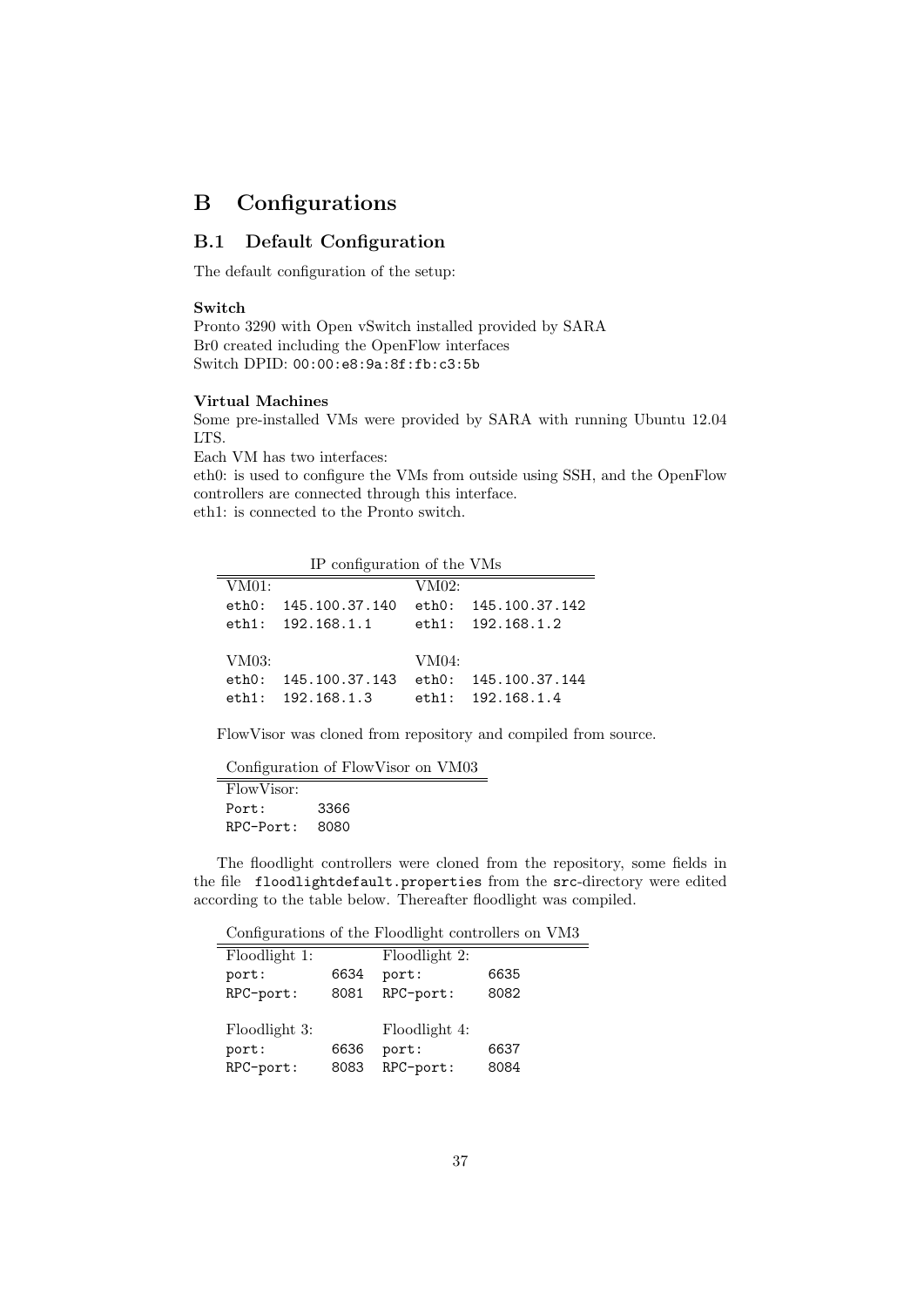# B.2 Configuration of experiment 1

#### Slices:

fvctl createSlice slice1 tcp:145.100.37.143:6634 slice1@example.com fvctl createSlice slice2 tcp:145.100.37.143:6635 slice2@example.com

#### FlowSpaces:

fvctl addFlowSpace 00:00:e8:9a:8f:fb:c3:5b 100 in port=1 Slice:slice1=4 fvctl addFlowSpace 00:00:e8:9a:8f:fb:c3:5b 100 in port=2 Slice:slice1=4 fvctl addFlowSpace 00:00:e8:9a:8f:fb:c3:5b 100 in port=3 Slice:slice2=4 fvctl addFlowSpace 00:00:e8:9a:8f:fb:c3:5b 100 in port=4 Slice:slice2=4

# Flowentries:

curl -d '"switch": "00:00:e8:9a:8f:fb:c3:5b", "name":"flow-1-2", "cookie":"0","ingress-port":"1","active":"true", "actions":"output=2"' http://127.0.0.1:8081/wm/staticflowentrypusher/json

curl -d '"switch": "00:00:e8:9a:8f:fb:c3:5b", "name":"flow-3-4", "cookie":"0","ingress-port":"3","active":"true", "actions":"output=4"' http://127.0.0.1:8082/wm/staticflowentrypusher/json

curl -d '"switch": "00:00:e8:9a:8f:fb:c3:5b", "name":"wrong-flow-2-4", "cookie":"0","ingress-port":"2","active":"true", "actions":"output=4"' http://127.0.0.1:8082/wm/staticflowentrypusher/json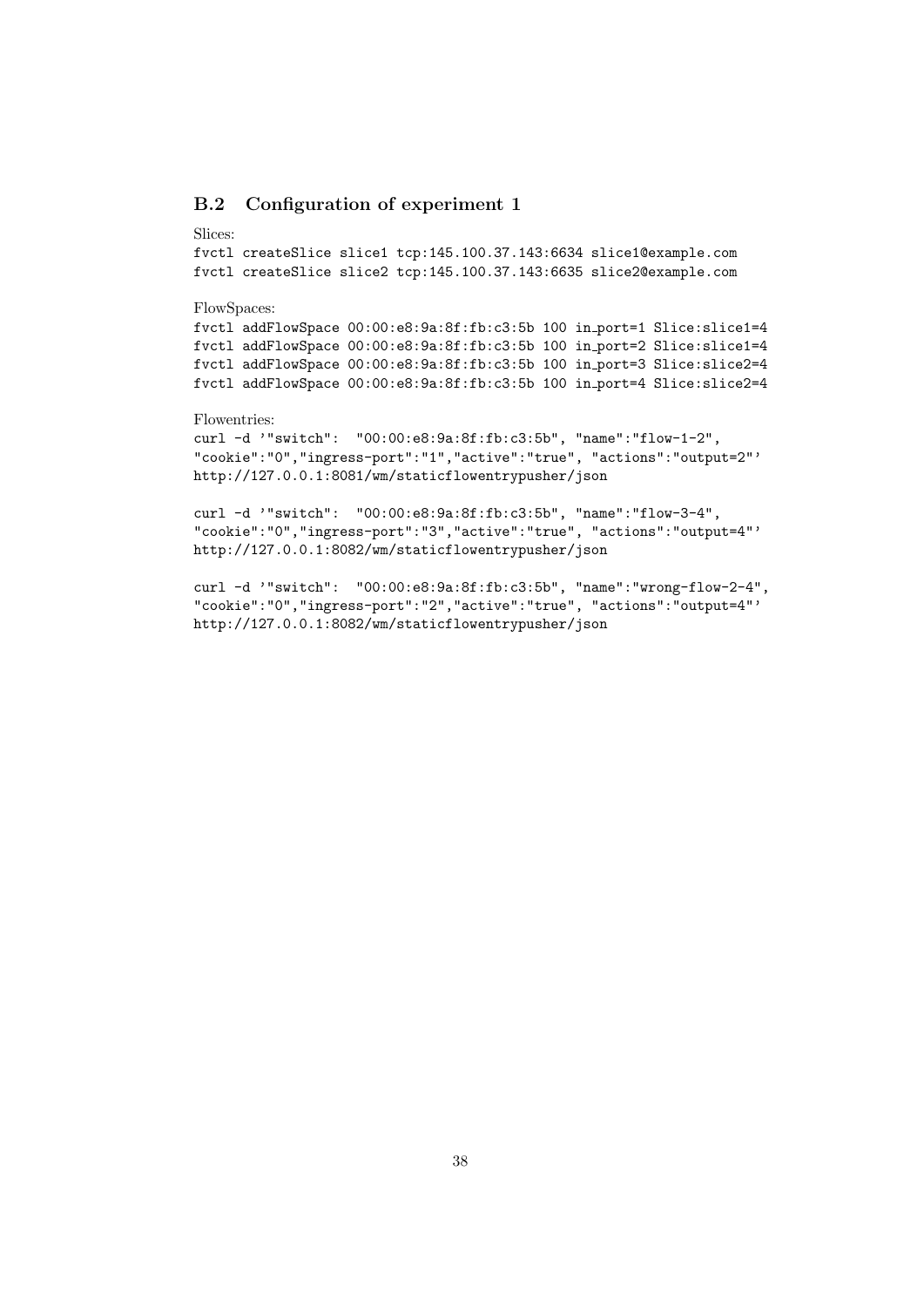# B.3 Configuration of experiment 2

#### Slices:

```
fvctl createSlice slice1 tcp:145.100.37.143:6634 slice1@example.com
fvctl createSlice slice2 tcp:145.100.37.143:6635 slice2@example.com
```
#### FlowSpaces:

fvctl addFlowSpace 00:00:e8:9a:8f:fb:c3:5b 100 in port=1 Slice:slice1=4 fvctl addFlowSpace 00:00:e8:9a:8f:fb:c3:5b 100 in port=10 Slice:slice2=4 fvctl addFlowSpace  $00:00:e8:9a:8f:fb: c3:5b 100 in-port=11, d1_vlan=60$ Slice:slice1=4 fvctl addFlowSpace  $00:00:e8:9a:8f:fb:c3:5b 100 in-port=11,dl_vlan=50$ Slice:slice2=4

#### Flowentries:

```
curl -d '"switch": "00:00:e8:9a:8f:fb:c3:5b", "name":"flow1",
"cookie":"0","ingress-port":"11","vlan-id":"50","active":"true",
"actions":"output=10"' http://127.0.0.1:8082/wm/staticflowentrypusher/json
```

```
curl -d '"switch": "00:00:e8:9a:8f:fb:c3:5b", "name":"flow2",
"cookie":"0","ingress-port":"11","vlan-id":"60","active":"true",
"actions":"output=1"' http://127.0.0.1:8081/wm/staticflowentrypusher/json
```

```
curl -d '"switch": "00:00:e8:9a:8f:fb:c3:5b", "name":"flow3",
"cookie":"0","ingress-port":"1","active":"true","actions":"set-vlan-id=60,
output=11"' http://127.0.0.1:8081/wm/staticflowentrypusher/json
```

```
curl -d '"switch": "00:00:e8:9a:8f:fb:c3:5b", "name":"flow4",
"cookie":"0","ingress-port":"10","active":"true","actions":"set-vlan-id=50,
output=11"' http://127.0.0.1:8082/wm/staticflowentrypusher/json
```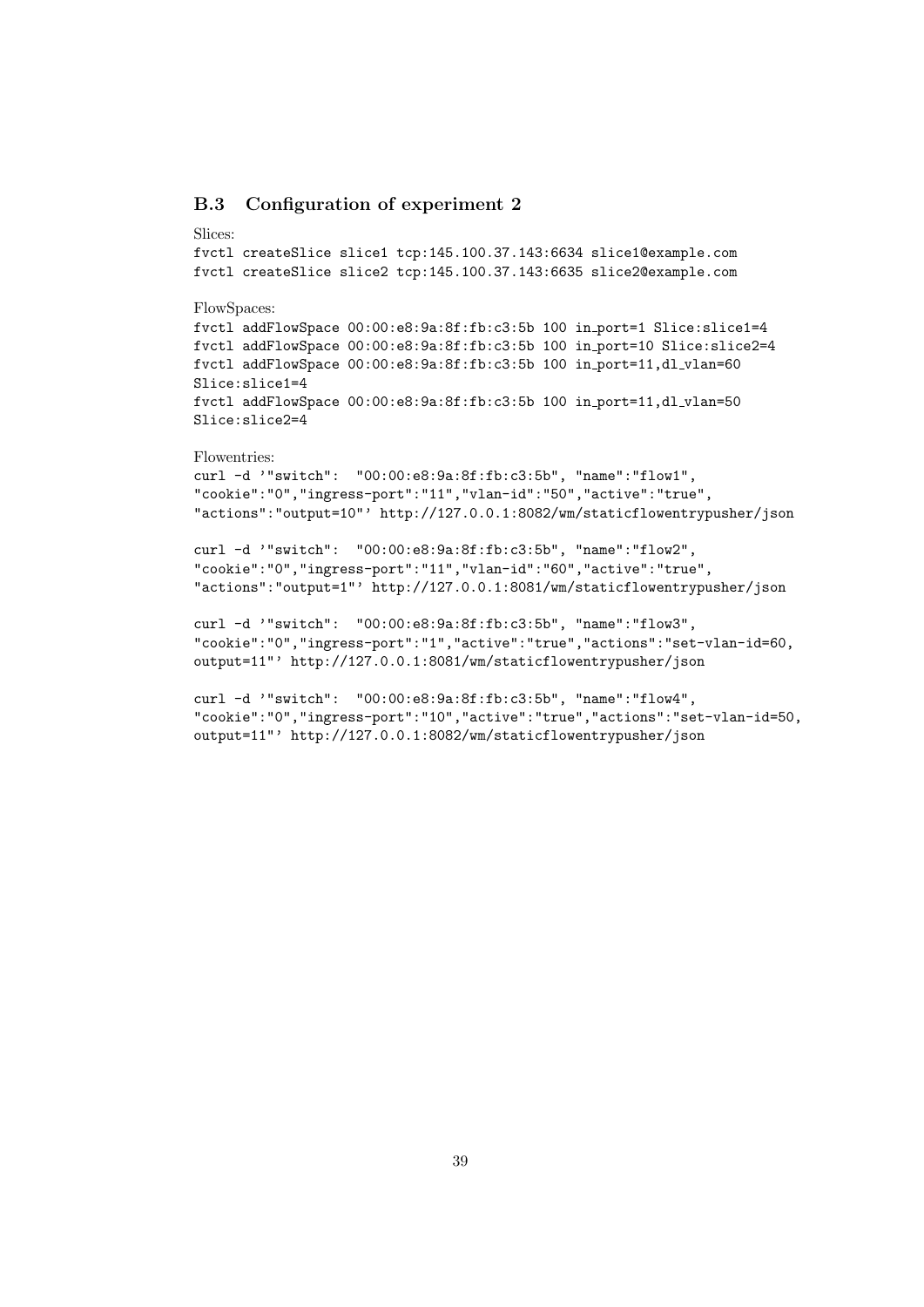## B.4 Configuration of experiment 3

#### Slices:

```
fvctl createSlice slice1 tcp:145.100.37.143:6634 slice1@example.com
fvctl createSlice slice2 tcp:145.100.37.143:6635 slice2@example.com
fvctl createSlice slice3 tcp:145.100.37.143:6634 slice3@example.com
FlowSpaces:
fvctl addFlowSpace 00:00:e8:9a:8f:fb:c3:5b 100 in port=3,tp dst=80
Slice:slice1=4
fvctl addFlowSpace 00:00:e8:9a:8f:fb: c3:5b 101 in-port=1, tp src=80Slice:slice1=4
fvctl addFlowSpace 00:00:e8:9a:8f:fb:c3:5b 102 in port=3,tp dst=8080
Slice:slice3=4
fvctl addFlowSpace 00:00:e8:9a:8f:fb:c3:5b 103 in port=2,tp src=8080
Slice:slice3=4
fvctl addFlowSpace 00:00:e8:9a:8f:fb:c3:5b 103 in port=1,tp dst=3306
Slice:slice2=4
fvctl addFlowSpace 00:00:e8:9a:8f:fb:c3:5b 103 in port=2,tp src=3306
Slice:slice2=4
```

```
Flowentries:
```

```
curl -d '"switch": "00:00:e8:9a:8f:fb:c3:5b", "name":"fromwebserver",
"cookie":"0","ether-type":"0x0800","protocol":"6","src-port":"80",
"ingress-port":"1","active":"true", "actions":"output=3"'
http://127.0.0.1:8081/wm/staticflowentrypusher/json
```

```
curl -d '"switch": "00:00:e8:9a:8f:fb:c3:5b", "name":"towebserver",
"cookie":"0","ether-type":"0x0800","protocol":"6","dst-port":"80",
"ingress-port":"3","active":"true", "actions":"output=1"'
http://127.0.0.1:8081/wm/staticflowentrypusher/json
```

```
curl -d '"switch": "00:00:e8:9a:8f:fb:c3:5b", "name":"mysqlroclient",
"cookie":"0","ether-type":"0x0800","protocol":"6","src-port":"3306",
"active":"true","actions":"output=1"'
http://127.0.0.1:8082/wm/staticflowentrypusher/json
```

```
curl -d '"switch": "00:00:e8:9a:8f:fb:c3:5b", "name":"mysqltoserver",
"cookie":"0","ingress-port":"2","ether-type":"0x0800","protocol":"6",
""dst-port":"3306",active":"true","actions":"output=1"'
http://127.0.0.1:8082/wm/staticflowentrypusher/json
```

```
curl -d '"switch": "00:00:e8:9a:8f:fb:c3:5b", "name":"fromwebserver2",
"cookie":"0","ether-type":"0x0800","protocol":"6","src-port":"8080",
"active":"true","actions":"output=3"'
http://127.0.0.1:8083/wm/staticflowentrypusher/json
```

```
curl -d '"switch": "00:00:e8:9a:8f:fb:c3:5b", "name":"towebserver2",
"cookie":"0","ingress-port":"3","ether-type":"0x0800","protocol":"6","dst-port":"8080"
,"active":"true","actions":"output=2"'
```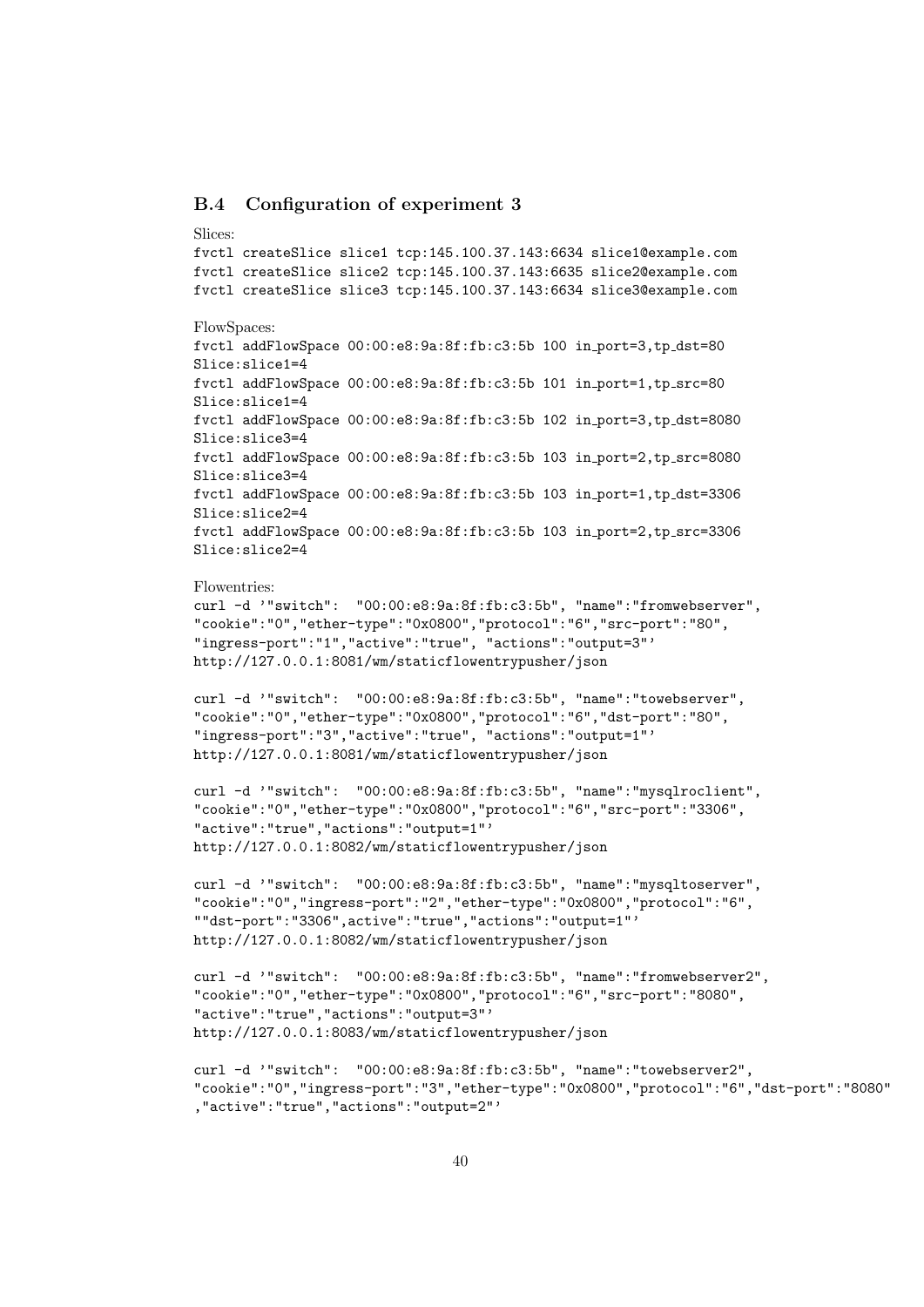http://127.0.0.1:8083/wm/staticflowentrypusher/json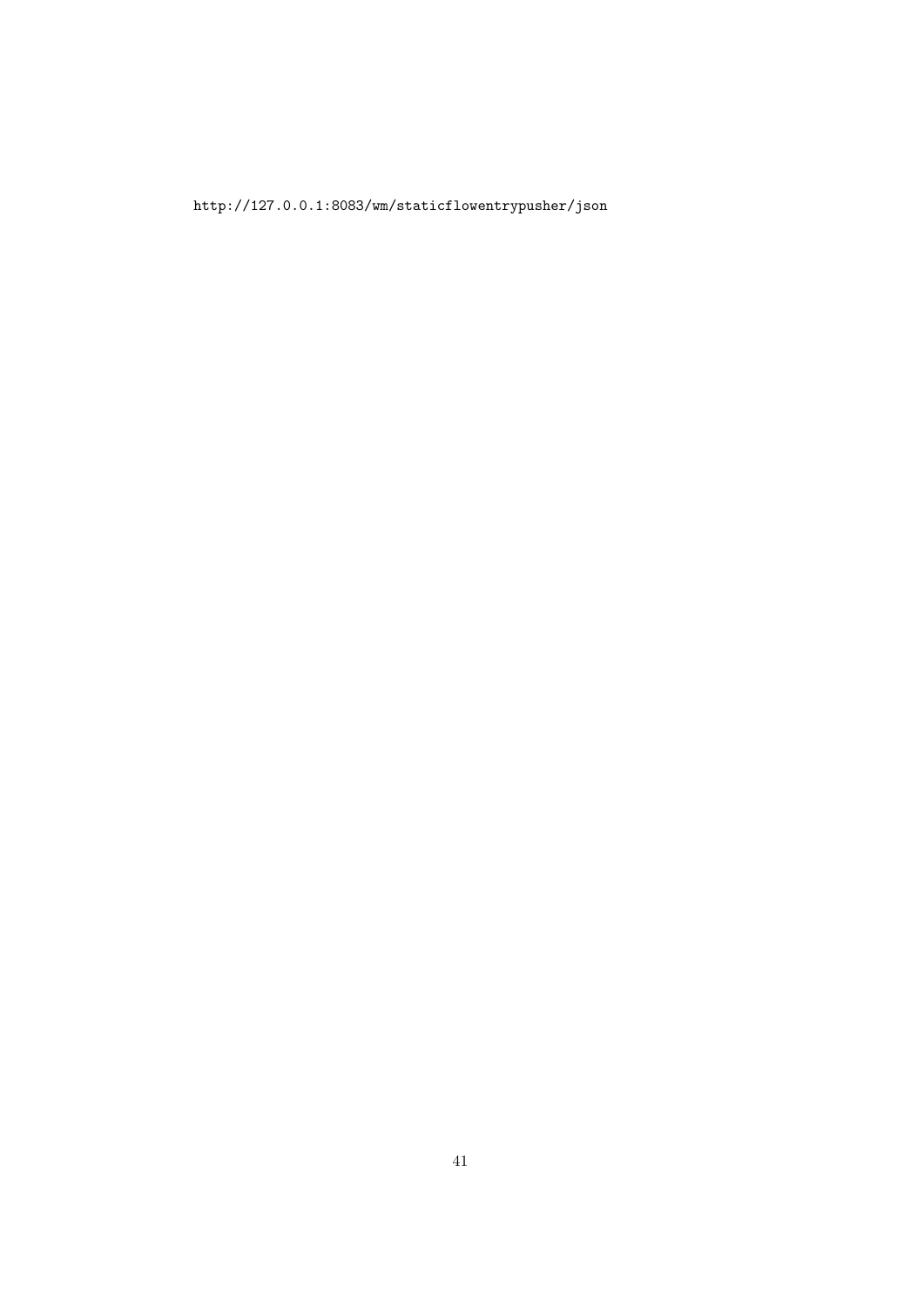# B.5 Configuration of experiment 4

#### Slices:

fvctl createSlice slice1 tcp:145.100.37.143:6634 slice1@example.com FlowSpaces: fvctl addFlowSpace 00:00:e8:9a:8f:fb:c3:5b 100 dl dst=52:54:00:b2:0d:d6 Slice:slice1=4 fvctl addFlowSpace 00:00:e8:9a:8f:fb:c3:5b 100 dl dst=52:54:00:23:8b:87 Slice:slice1=4 fvctl addFlowSpace 00:00:e8:9a:8f:fb:c3:5b 100 dl type=0x0806 Slice:slice1=4

# Flowentries:

curl -d '"switch": "00:00:e8:9a:8f:fb:c3:5b", "name":"macvm01", "cookie":"0","dst-mac":"52:54:00:b2:0d:d6","active":"true", "actions":"output=1"' http://127.0.0.1:8081/wm/staticflowentrypusher/json curl -d '"switch": "00:00:e8:9a:8f:fb:c3:5b", "name":"macvm02", "cookie":"0","dst-mac":"52:54:00:23:8b:87","active":"true", "actions":"output=2"' http://127.0.0.1:8081/wm/staticflowentrypusher/json curl -d '"switch": "00:00:e8:9a:8f:fb:c3:5b", "name":"arp", "cookie":"0","ether-type":"0x0806","active":"true", "actions":"output=all"' http://127.0.0.1:8081/wm/staticflowentrypusher/json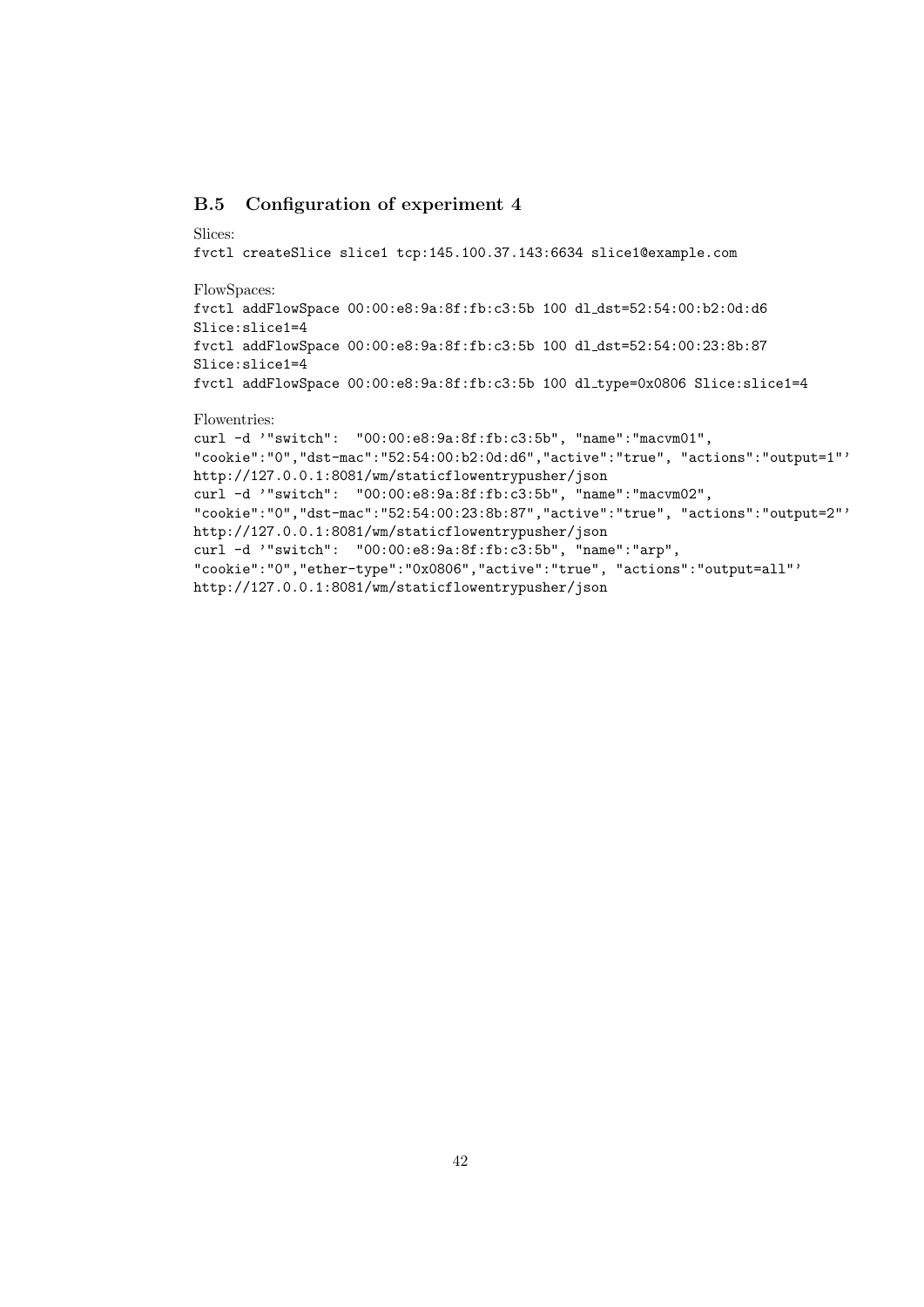# B.6 Configuration of experiment 5

#### Slices:

```
fvctl createSlice slice1 tcp:145.100.37.143:6634 slice1@example.com
fvctl createSlice slice2 tcp:145.100.37.143:6635 slice2@example.com
```
#### FlowSpaces:

fvctl addFlowSpace 00:00:e8:9a:8f:fb:c3:5b 100 in port=1 Slice:slice1=4 fvctl addFlowSpace 00:00:e8:9a:8f:fb:c3:5b 100 in port=2 Slice:slice1=4 fvctl addFlowSpace 00:00:e8:9a:8f:fb:c3:5b 100 in port=3 Slice:slice2=4 fvctl addFlowSpace 00:00:e8:9a:8f:fb:c3:5b 100 in port=4 Slice:slice2=4

# Flowentries:

```
curl -d '"switch": "00:00:e8:9a:8f:fb:c3:5b", "name":"flow-1-2",
"cookie":"0","ingress-port":"1","active":"true", "actions":"output=2"'
http://127.0.0.1:8081/wm/staticflowentrypusher/json
```
curl -d '"switch": "00:00:e8:9a:8f:fb:c3:5b", "name":"flow-2-1", "cookie":"0","ingress-port":"2","active":"true", "actions":"output=1"' http://127.0.0.1:8081/wm/staticflowentrypusher/json

curl -d '"switch": "00:00:e8:9a:8f:fb:c3:5b", "name":"flow-3-4", "cookie":"0","ingress-port":"3","active":"true", "actions":"output=4"' http://127.0.0.1:8082/wm/staticflowentrypusher/json

```
curl -d '"switch": "00:00:e8:9a:8f:fb:c3:5b", "name":"flow-4-3",
"cookie":"0","ingress-port":"4","active":"true", "actions":"output=3"'
http://127.0.0.1:8082/wm/staticflowentrypusher/json
```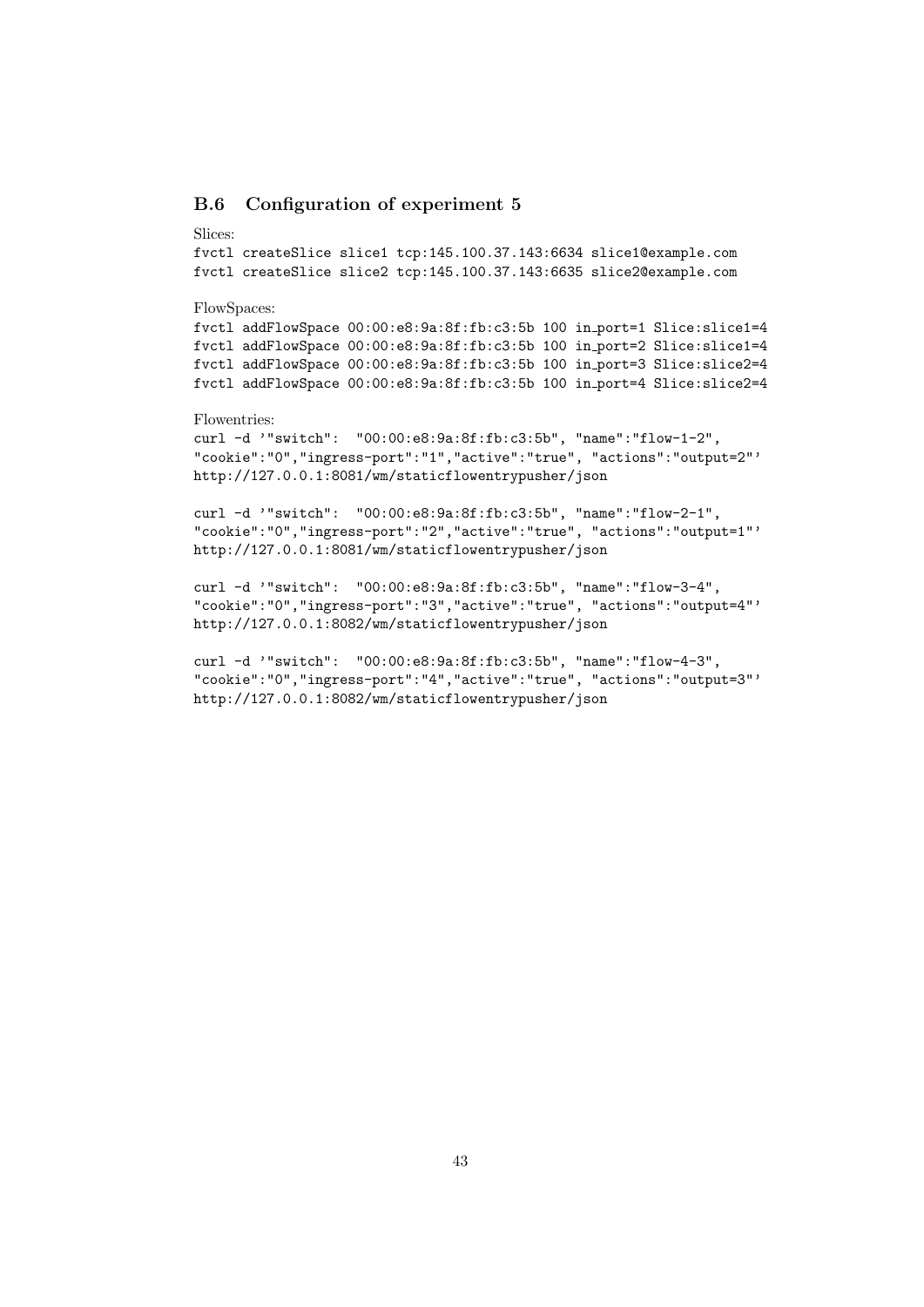# B.7 Configuration of experiment 6

```
fvctl createSlice slice1 tcp:145.100.37.143:6634 slice1@example.com
fvctl createSlice slice2 tcp:145.100.37.143:6635 slice2@example.com
fvctl createSlice slice3 tcp:145.100.37.143:6634 slice3@example.com
fvctl createSlice slice4 tcp:145.100.37.143:6635 slice4@example.com
```
#### FlowSpaces:

```
fvctl addFlowSpace 00:00:e8:9a:8f:fb:c3:5b 100 dl src=52:54:00:b2:0d:d6
Slice:slice1=4,Slice:slice4=2
fvctl addFlowSpace 00:00:e8:9a:8f:fb:c3:5b 100 dl src=52:54:00:23:8b:87
Slice:slice2=4,Slice:slice4=2
fvctl addFlowSpace 00:00:e8:9a:8f:fb:c3:5b 100 dl src=52:54:00:d4:4d:83
Slice:slice3=4,Slice:slice4=2
```
#### Flowentries:

curl -d '"switch": "00:00:e8:9a:8f:fb:c3:5b", "name":"vm01-vm02", "cookie":"0","src-mac":"52:54:00:b2:0d:d6","active":"true", "actions":"output=2"' http://127.0.0.1:8081/wm/staticflowentrypusher/json

curl -d '"switch": "00:00:e8:9a:8f:fb:c3:5b", "name":"vm01-web", "cookie":"0","src-mac":"52:54:00:b2:0d:d6","ether-type":"0x0800","protocol":"6", "dst-port":"80","active":"true", "actions":"output=3"' http://127.0.0.1:8081/wm/staticflowentrypusher/json

```
curl -d '"switch": "00:00:e8:9a:8f:fb:c3:5b", "name":"vm02-vm01",
"cookie":"0","src-mac":"52:54:00:23:8b:87","active":"true", "actions":"output=1"'
http://127.0.0.1:8082/wm/staticflowentrypusher/json
```

```
curl -d '"switch": "00:00:e8:9a:8f:fb:c3:5b", "name":"vm02-web",
"cookie":"0","src-mac":"52:54:00:23:8b:87","ether-type":"0x0800","protocol":"6",
"dst-port":"80","active":"true", "actions":"output=3"'
http://127.0.0.1:8082/wm/staticflowentrypusher/json
```

```
curl -d '"switch": "00:00:e8:9a:8f:fb:c3:5b", "name":"web-to-vm01",
"cookie":"0","src-mac":"52:54:00:d4:4d:83","dst-mac":"52:54:00:b2:0d:d6",
"ether-type":"0x0800","protocol":"6",src-port":"80","active":"true",
"actions":"output=1"' http://127.0.0.1:8083/wm/staticflowentrypusher/json
```

```
curl -d '"switch": "00:00:e8:9a:8f:fb:c3:5b", "name":"web-to-vm02",
"cookie":"0","src-mac":"52:54:00:d4:4d:83","dst-mac":"52:54:00:23:8b:87",
""ether-type":"0x0800","protocol":"6",src-port":"80","active":"true",
"actions":"output=2"' http://127.0.0.1:8083/wm/staticflowentrypusher/json
```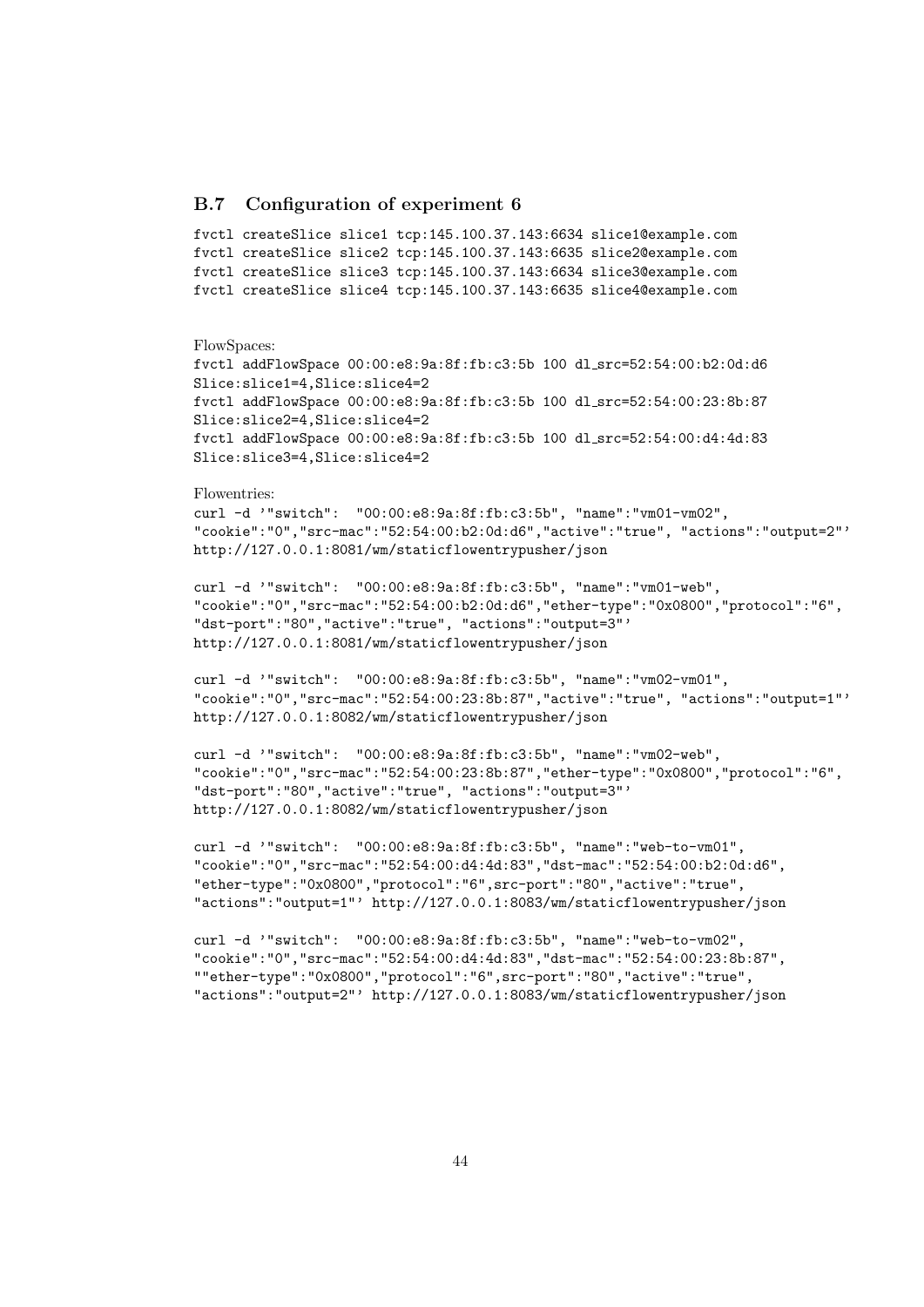# B.8 Configuration of experiment 7

### B.8.1 MAC based

fvctl createSlice slice1 tcp:145.100.37.143:6634 slice1@example.com

FlowSpaces:

fvctl addFlowSpace 00:00:e8:9a:8f:fb:c3:5b 100 dl dst=aa:aa:aa:aa:aa:aa Slice:slice1=4 fvctl addFlowSpace 00:00:e8:9a:8f:fb:c3:5b 100 dl dst=bb:bb:bb:bb:bb:bb Slice:slice1=4

#### Flowentries:

```
curl -d '"switch": "00:00:e8:9a:8f:fb:c3:5b", "name":"flowa",
"cookie":"0","src-mac":"aa:aa:aa:aa:aa:aa","active":"true",
"actions":"output=2"' http://127.0.0.1:8081/wm/staticflowentrypusher/json
```
curl -d '"switch": "00:00:e8:9a:8f:fb:c3:5b", "name":"flowb", "cookie":"0","src-mac":"bb:bb:bb:bb:bb:bb","active":"true", "actions":"output=1"' http://127.0.0.1:8081/wm/staticflowentrypusher/json

```
curl -d '"switch": "00:00:e8:9a:8f:fb:c3:5b", "name":"flow100",
"cookie":"0","ether-type":"0x0800","dst-ip":"192.168.1.1","active":"true",
"actions":"output=3"' http://127.0.0.1:8081/wm/staticflowentrypusher/json
```
## B.8.2 IP-based

fvctl createSlice slice1 tcp:145.100.37.143:6634 slice1@example.com

FlowSpaces:

```
fvctl addFlowSpace 00:00:e8:9a:8f:fb:c3:5b 100 nw dst=172.16.17.18
Slice:slice1=4
fvctl addFlowSpace 00:00:e8:9a:8f:fb:c3:5b 200 nw dst=192.168.1.1 Slice:slice1=4
```
Flowentries:

```
curl -d '"switch": "00:00:e8:9a:8f:fb:c3:5b", "name":"flowa",
"cookie":"0","ether-type":"0x0800","dst-ip":"192.168.1.1",
"active":"true", "actions":"output=2"'
http://127.0.0.1:8081/wm/staticflowentrypusher/json
```

```
curl -d '"switch": "00:00:e8:9a:8f:fb:c3:5b", "name":"flowb",
"cookie":"0","ether-type":"0x0800","src-ip":"10.10.10.10",
"active":"true", "actions":"output=3"'
http://127.0.0.1:8081/wm/staticflowentrypusher/json
```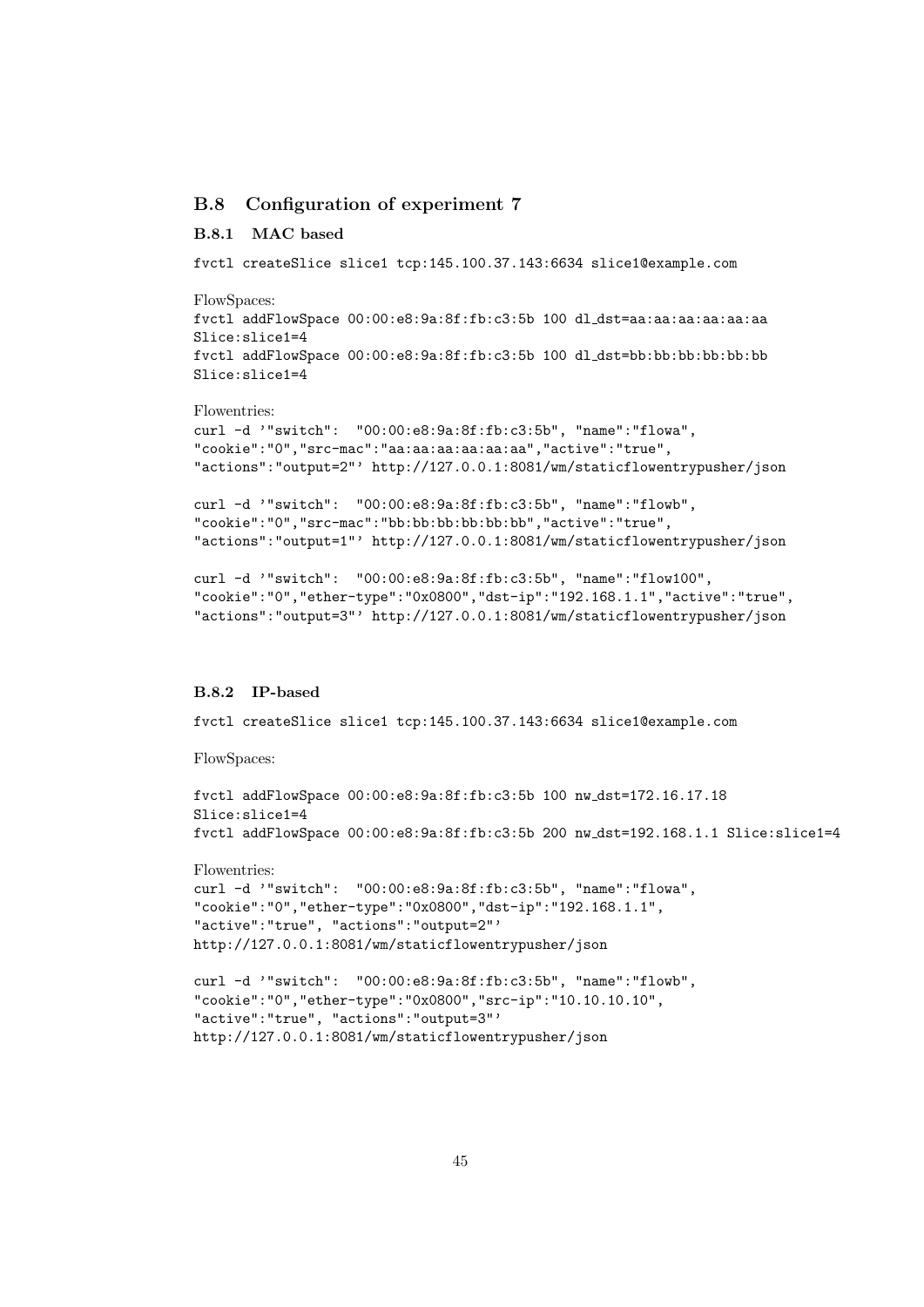# B.8.3 Application port Based

fvctl createSlice slice1 tcp:145.100.37.143:6634 slice1@example.com

FlowSpaces:

```
fvctl addFlowSpace 00:00:e8:9a:8f:fb:c3:5b 100 tp dst=80 Slice:slice1=4
fvctl addFlowSpace 00:00:e8:9a:8f:fb:c3:5b 200 tp dst=443 Slice:slice1=4
```
Flowentries:

```
curl -d '"switch": "00:00:e8:9a:8f:fb:c3:5b", "name":"flowc",
"cookie":"0","ether-type":"0x0800","dst-port":"80","protocol":"6",
"active":"true", "actions":"output=1"'
http://127.0.0.1:8081/wm/staticflowentrypusher/json
```

```
curl -d '"switch": "00:00:e8:9a:8f:fb:c3:5b", "name":"flowa",
"cookie":"0","ether-type":"0x0800","protocol":"6","dst-ip":"192.168.1.1",
"active":"true", "actions":"output=2"'
http://127.0.0.1:8081/wm/staticflowentrypusher/json
```

```
curl -d '"switch": "00:00:e8:9a:8f:fb:c3:5b", "name":"flowb",
cookie":"0","src-mac":"bb:bb:bb:bb:bb:bb","active":"true",
"actions":"output=1"' http://127.0.0.1:8081/wm/staticflowentrypusher/json
```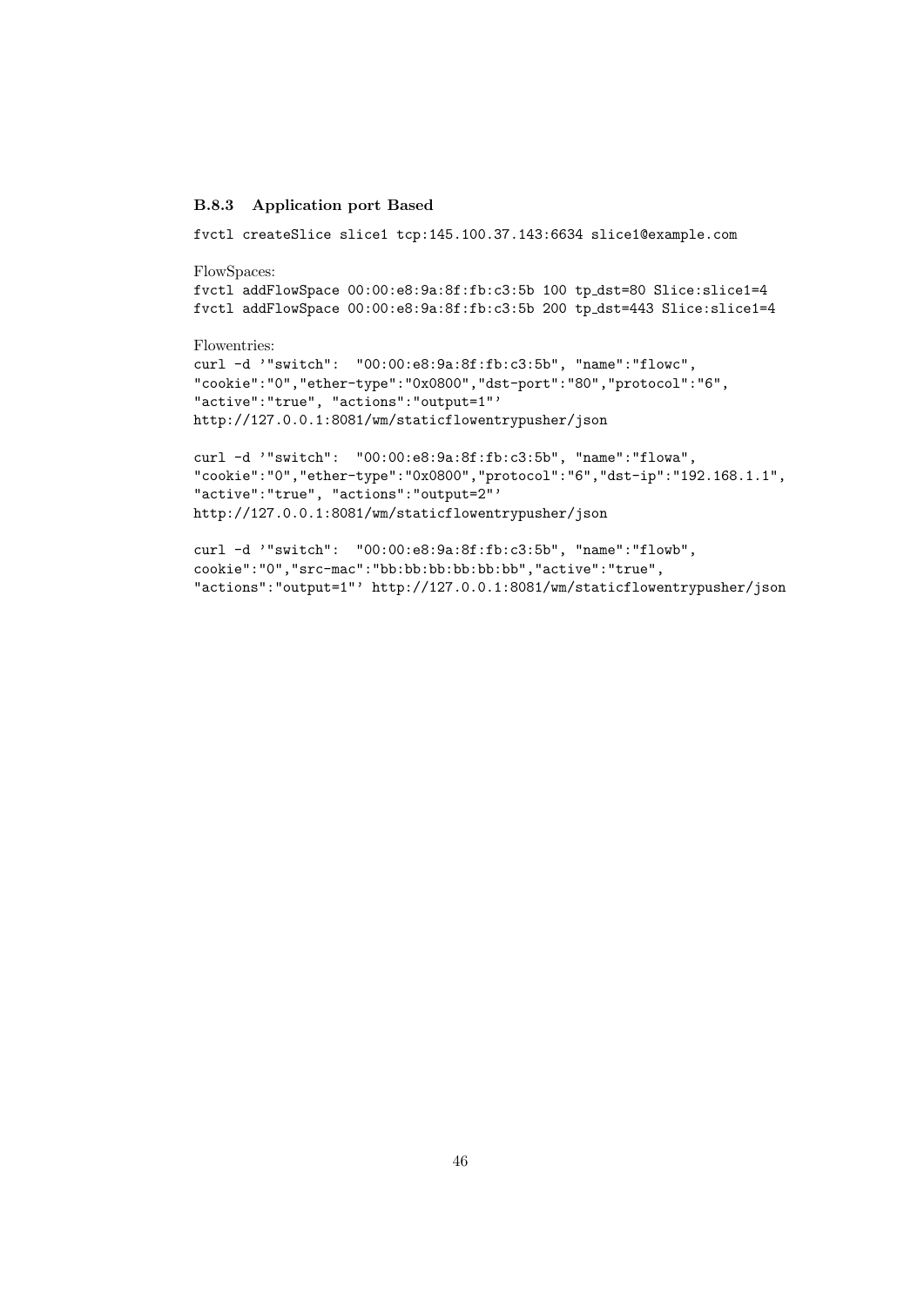# References

- [1] Software-defined networking: The new norm for networks. White Paper, April 2012.
- [2] Openflow. Website. available at http://www.openflow.org/; on 04th September 2012.
- [3] Openflow @ google. Presentation. available at http://opennetsummit. org/talks/ONS2012/hoelzle-tue-openflow.pdf; on 05th October 2012.
- [4] Network development and deployment initiative (nddi). Website. available at http://www.internet2.edu/network/ose/; on 27th September 2012.
- [5] Global environment for network innovations (geni). Website. available at http://www.geni.net/; on 27th September 2012.
- [6] Japan gigabit network extreme (jgn-x). Website. available at http://www. jgn.nict.go.jp/english/info/technologies/openflow.html; on 27th September 2012.
- [7] Openflow in europe: Linking infrastructure and applications. Website. available at http://www.fp7-ofelia.eu/; on 27th September 2012.
- [8] Flowvisor. Website. available at https://openflow.stanford.edu/ display/DOCS/Flowvisor; on 04th September 2012.
- [9] Rob Sherwood, Glen Gibby, Kok-Kiong Yapy, Guido Appenzeller, Martin Casado, Nick McKeowny, and Guru Parulkar. Can the production network be the testbed? Website. available at http://www.deutsche-telekom-laboratories.de/~robert/ flowvisor-osdi10.pdf; on 27th September 2012.
- [10] Rob Sherwood, Glen Gibby, Kok-Kiong Yapy, Guido Appenzeller, Martin Casado, Nick McKeowny, and Guru Parulkar. Flowvisor: A network virtualization layer. Website. available at www.openflow.org/downloads/ technicalreports/openflow-tr-2009-1-flowvisor.pdf; on 27th September 2012.
- [11] Sara. Website. available at https://www.sara.nl/; on 5th October 2012.
- [12] Surfnet. Website. available at http://www.surfnet.nl/; on 5th October 2012.
- [13] Ronald van der Pol. D1.2 openflow. Website. available at https:// noc.sara.nl/nrg/publications/RoN-2011-D1.2.pdf; on 27th September 2012.
- [14] Openflow tutorial. Website. available at http://www.openflow.org/wk/ index.php/OpenFlow\_Tutorial; on 03th October 2012.
- [15] Pica8 3290. Website. available at http://www.pica8.org/products/ p3290.php; on 5th October 2012.
- [16] Open vswitch. Website. available at http://openvswitch.org/; on 5th October 2012.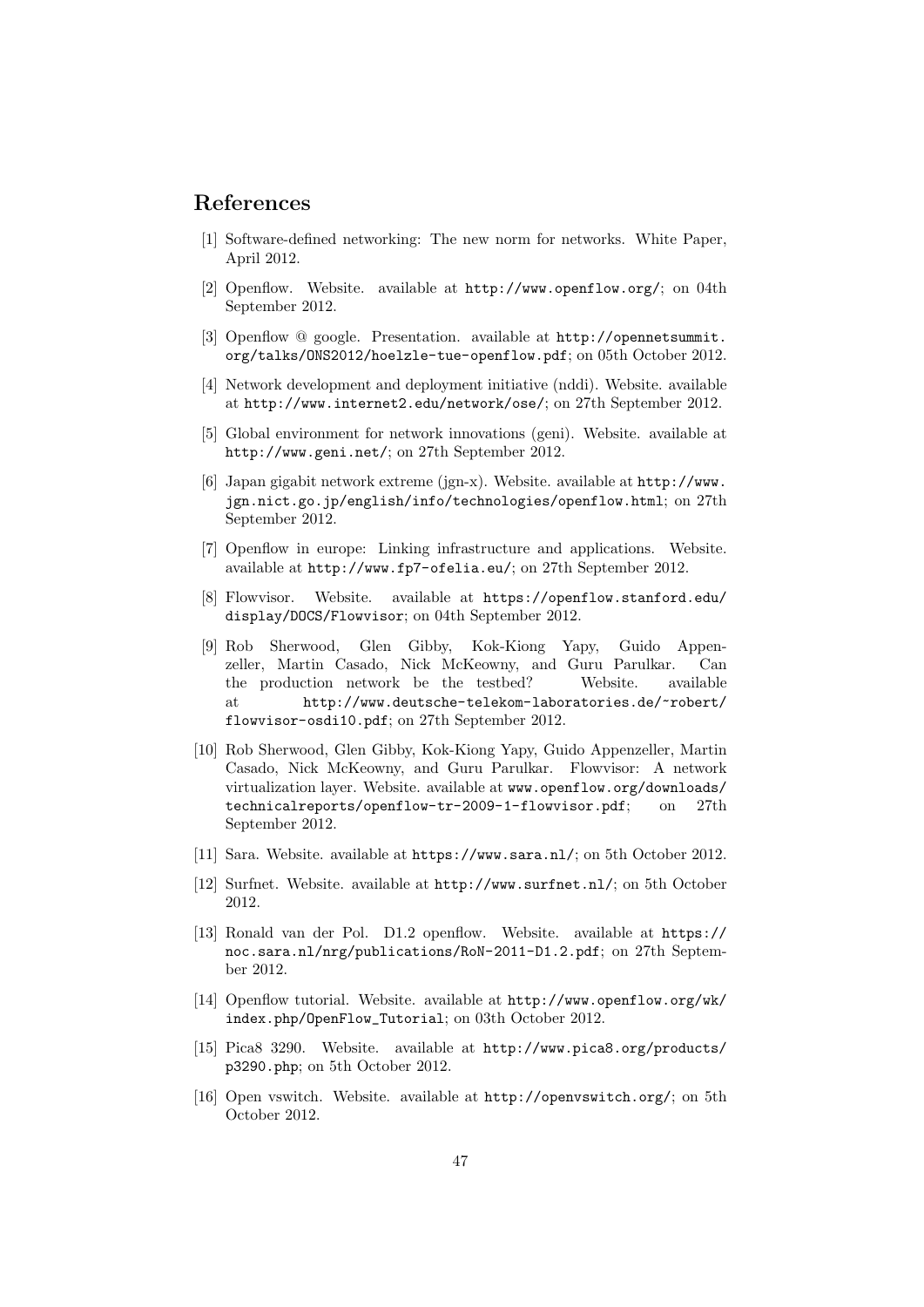- [17] Openflow switch specification. Website. available at http://www. openflow.org/documents/openflow-spec-v1.0.0.pdf; on 3th October 2012.
- [18] Openflow 1.2. Website. available at https://www.opennetworking.org/ images/stories/downloads/specification/openflow-spec-v1.2.pdf; on 3th October 2012.
- [19] Beacon openflow controller. Website. available at https://openflow. stanford.edu/display/Beacon/Home; on 3th October 2012.
- [20] Floodlight. Website. available at http://floodlight.openflowhub.org/; on 04th September 2012.
- [21] Maestro. Website. available at http://code.google.com/p/ maestro-platform/; on 3th October 2012.
- [22] Nox/pox. Website. available at http://www.noxrepo.org/; on 3th October 2012.
- [23] Trema full-stack openflow framework in ruby and c. Website. available at http://trema.github.com/trema/; on 14th October 2012.
- [24] Static flow pusher api. Website. available at http://www.openflowhub. org/display/floodlightcontroller/Static+Flow+Pusher+API; on 3th October 2012.
- [25] The floodlight rest api. Website. available at http://www.openflowhub. org/display/floodlightcontroller/REST+API; on 3th October 2012.
- [26] Flowvisor 0.8.6 released. Website. available at https://mailman. stanford.edu/pipermail/openflow-discuss/2012-October/003705. html; on 11th October 2012.
- [27] Ubuntu 12.04.1 lts (precise pangolin). Website. available at http: //releases.ubuntu.com/12.04/; on 11th October 2012.
- [28] Lighthouse joint research lab. Website. available at https://www.sara. nl/project/lighthouse; on 19th September 2012.
- [29] Strip vlan id action causes connection reset. Website. available at https://mailman.stanford.edu/pipermail/openflow-discuss/ 2011-January/001808.html; on 22nd October 2012.
- [30] Apache http server. Website. available at http://httpd.apache.org/; on 10th October 2012.
- [31] Mysql. Website. available at http://www.mysql.com/; on 10th October 2012.
- [32] Nagios homepage. Website. available at http://www.nagios.org/; on 2nd November 2012.
- [33] Cacti. Website. available at http://www.cacti.net/; on 2nd November 2012.